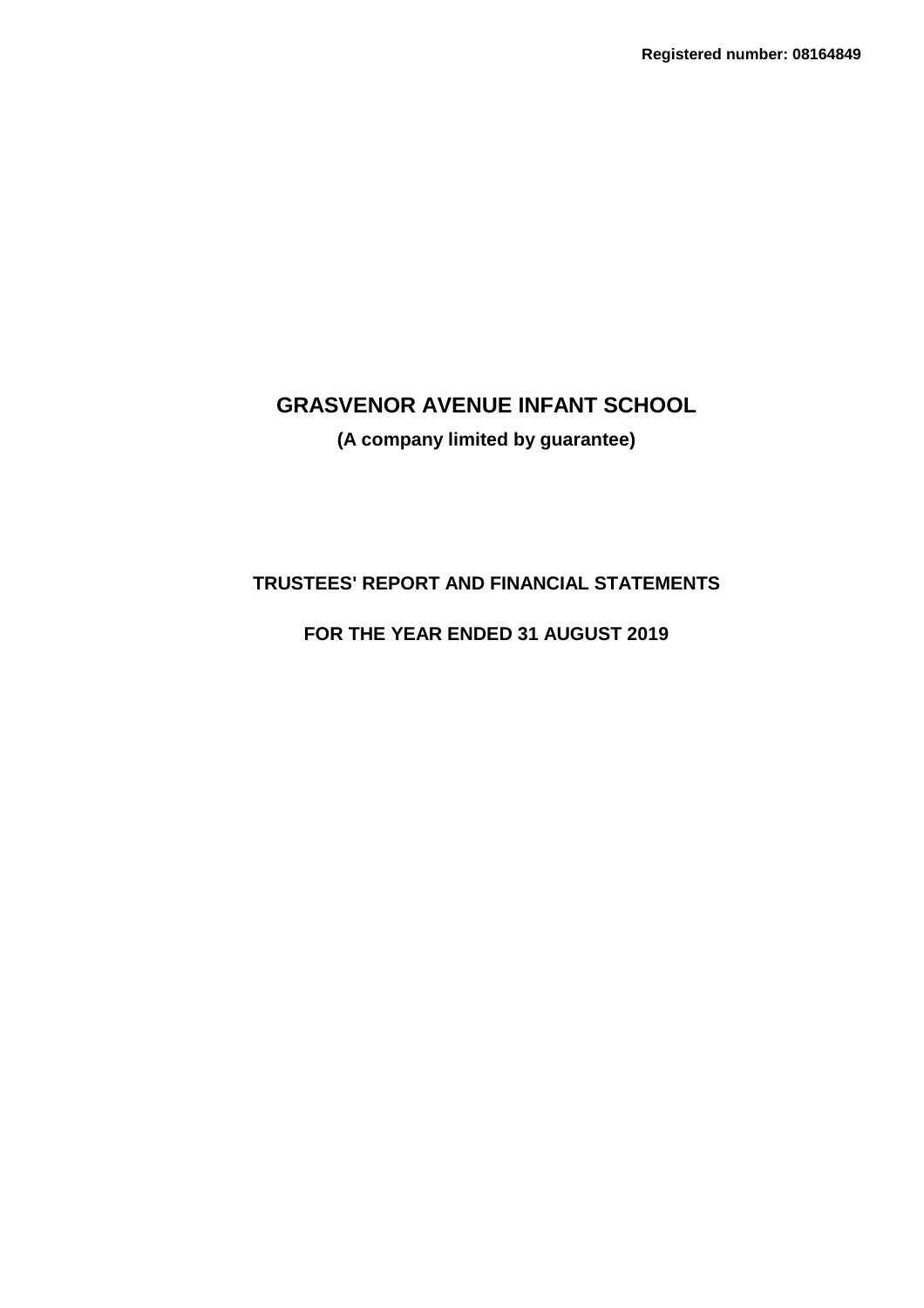## **(A company limited by guarantee)**

### **CONTENTS**

|                                                                                | Page      |
|--------------------------------------------------------------------------------|-----------|
| Reference and administrative details                                           | $1 - 2$   |
| <b>Trustees' report</b>                                                        | $3 - 9$   |
| <b>Governance statement</b>                                                    | $10 - 14$ |
| Statement on regularity, propriety and compliance                              | 15        |
| <b>Statement of Trustees' responsibilities</b>                                 | 16        |
| Independent auditors' report on the financial statements                       | $17 - 19$ |
| Independent reporting accountant's assurance report on regularity              | $20 - 21$ |
| Statement of financial activities incorporating income and expenditure account | 22        |
| <b>Balance sheet</b>                                                           | 23        |
| <b>Statement of cash flows</b>                                                 | 24        |
| Notes to the financial statements                                              | $25 - 48$ |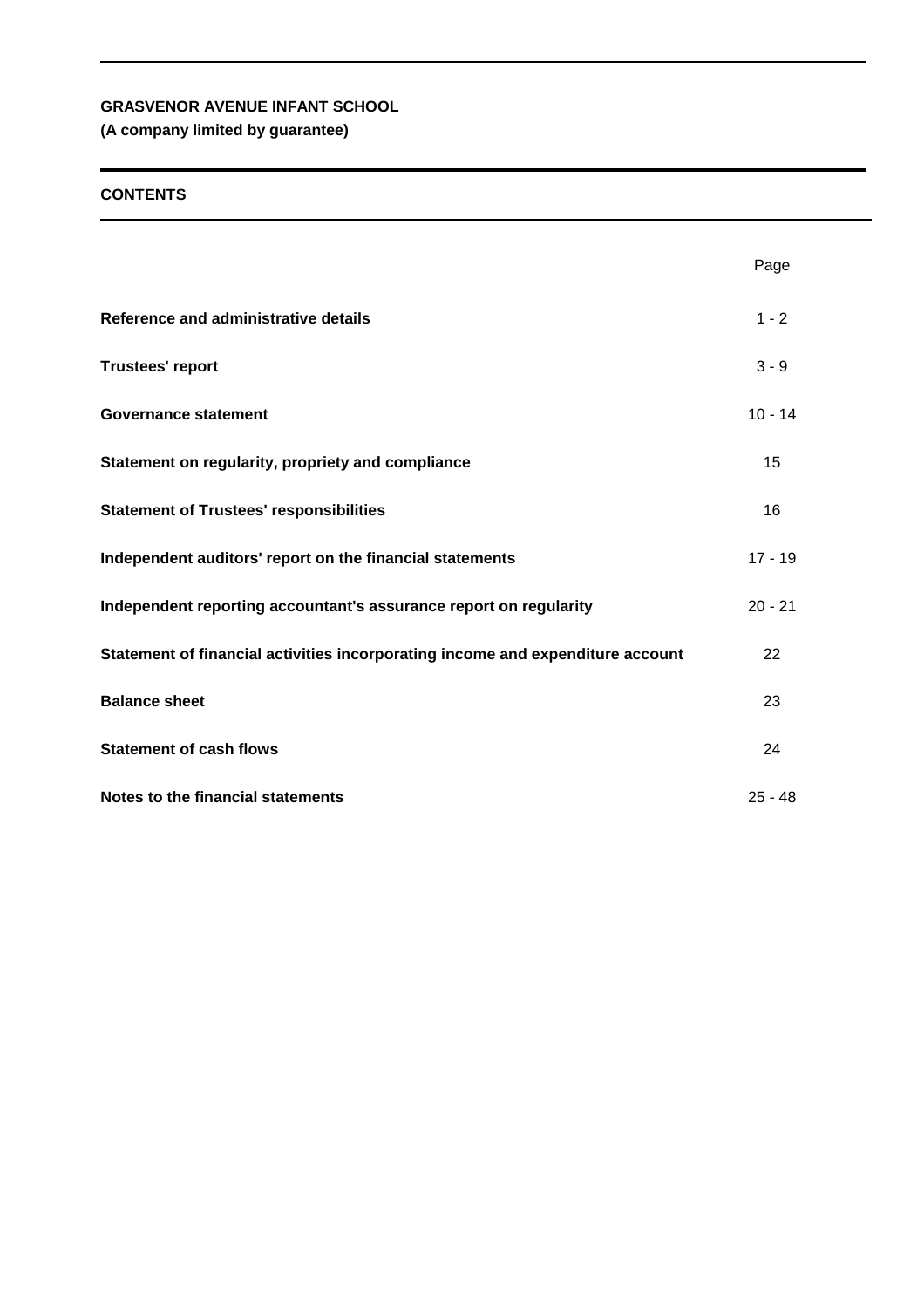#### **(A company limited by guarantee)**

#### **REFERENCE AND ADMINISTRATIVE DETAILS FOR THE YEAR ENDED 31 AUGUST 2019**

#### **Members**

Mr P De Naeyer Mr N Ruckman Mrs J Zimaras Mrs K M Rossington (resigned 1 September 2018)

#### **Trustees**

Mr P De Naeyer Mrs J Zimaras, Chair Mr J Newton, Executive Headteacher Mrs S Haggis (resigned 1 September 2018) Mr T Corrick (resigned 1 September 2018) Mrs K Devin (resigned 1 September 2018) Mr N Wolfe (resigned 1 September 2018) Ms J King (resigned 1 September 2018) Mrs N Blakemore (resigned 1 September 2018) Ms L Ridley, Chair of Governors Mrs L Drew (resigned 1 September 2018) Mrs S Jones (resigned 1 September 2018) Miss L Cody (resigned 1 September 2018) Mrs K M Rossington (resigned 1 October 2019) Miss C Joski-Jethi (resigned 4 June 2019) Ms J Chakraborty, Accounting Officer (appointed 1 September 2018)

#### **Company registered number**

08164849

#### **Company name**

Grasvenor Avenue Infant School

#### **Principal and registered office**

Grasvenor Avenue, Barnet, Hertfordshire, EN5 2BY

#### **Company secretary**

Mrs K Rossington

#### **Senior management team**

Mr J Newton, Executive Headteacher Ms J Chakraborty, Head of School (Appointed 1 September 2018)

#### **Independent auditors**

MHA MacIntyre Hudson, New Bridge Street House, 30-34 New Bridge Street, London, EC4V 6BJ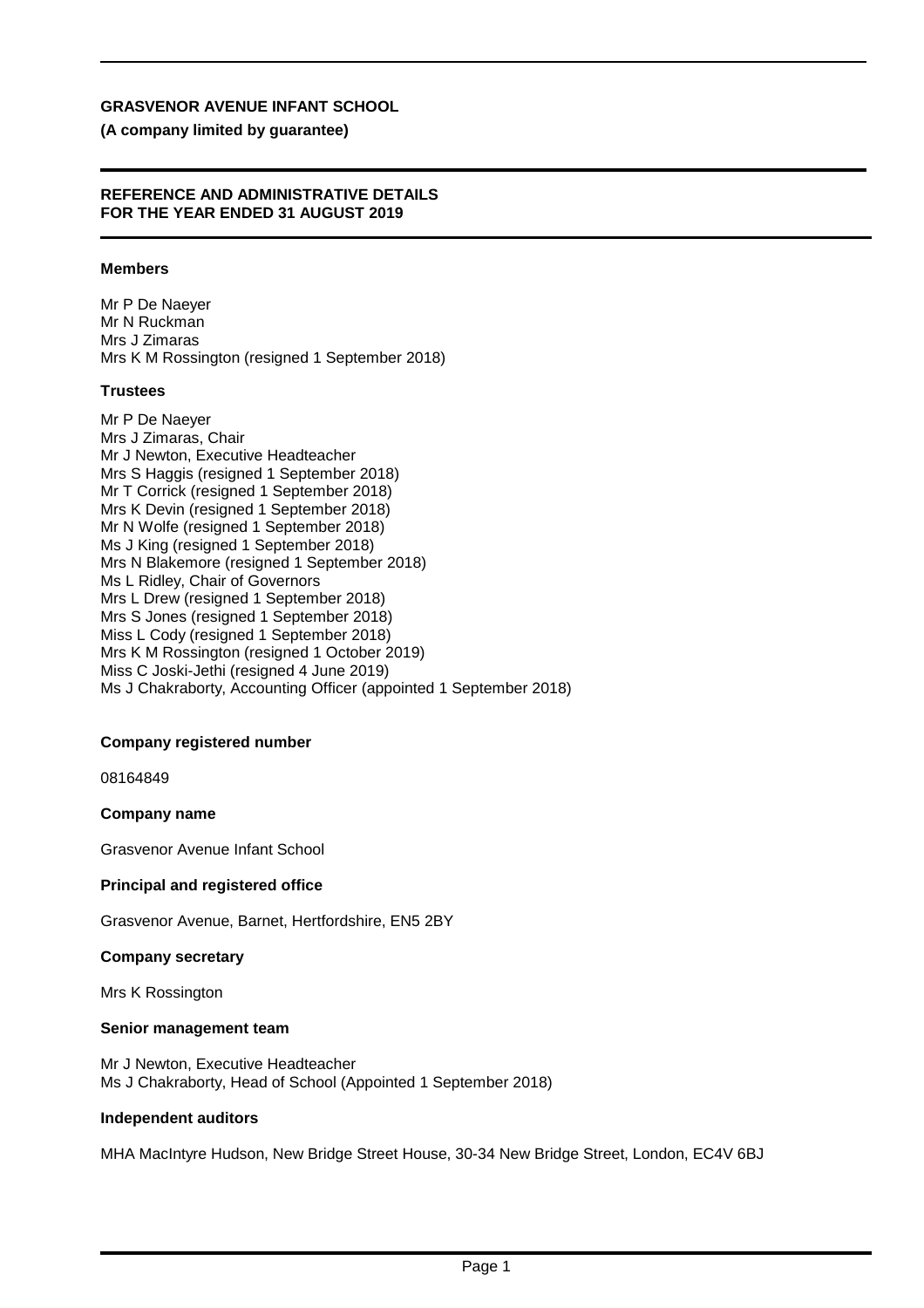## **(A company limited by guarantee)**

#### **REFERENCE AND ADMINISTRATIVE DETAILS OF THE ACADEMY, ITS TRUSTEES AND ADVISERS FOR THE YEAR ENDED 31 AUGUST 2019**

### **Advisers (continued)**

#### **Bankers**

Lloyds Bank Plc, 39 Threadneedle Street, London, EC2R 8AU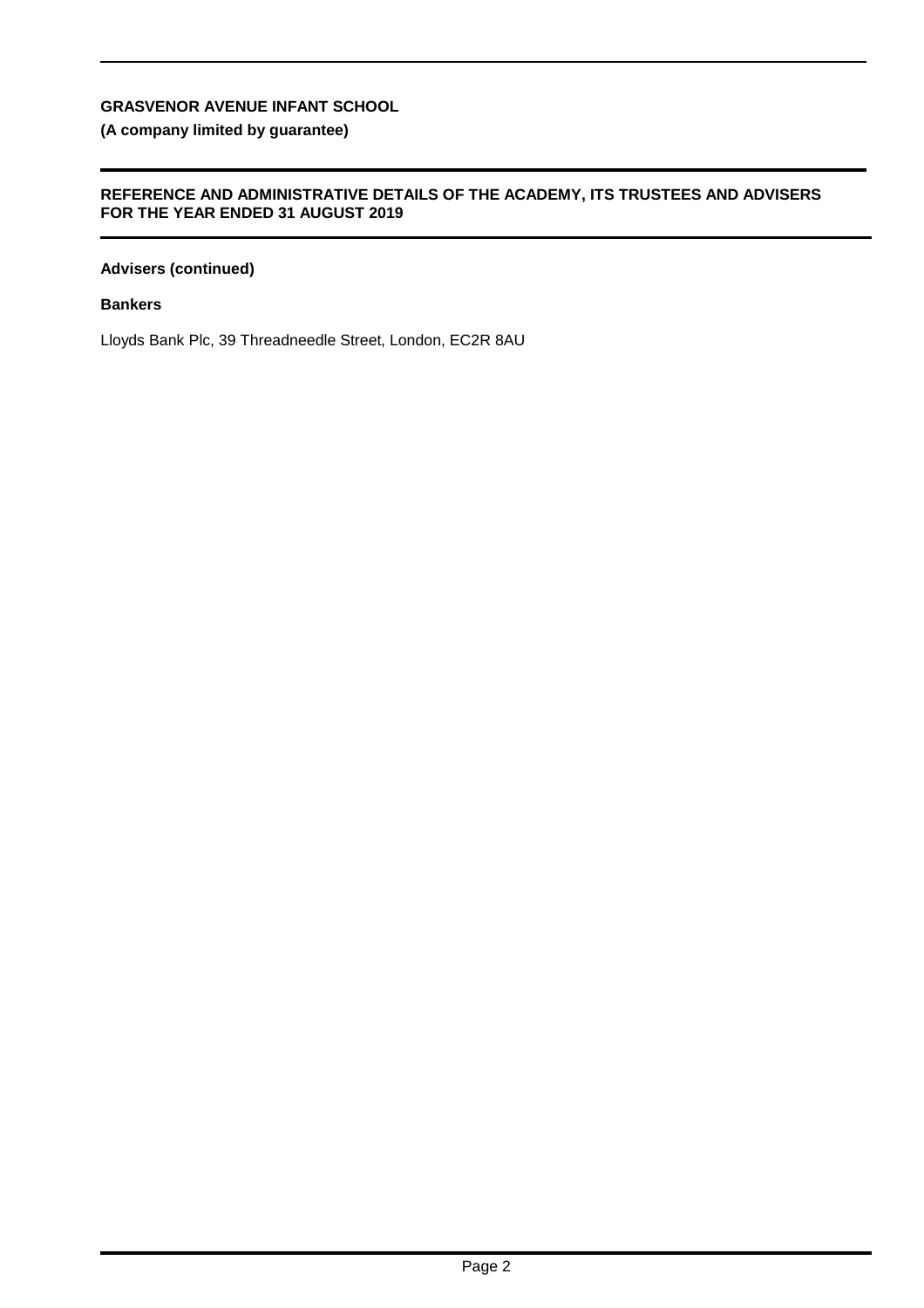#### **TRUSTEES' REPORT FOR THE YEAR ENDED 31 AUGUST 2019**

The Trustees present their annual report together with the financial statements and auditors' report of the charitable company for the period 1 September 2018 to 31 August 2019. The annual report serves the purposes of both a trustees' report, and a directors' report under company law.

The Trust operates a non-selective academy for pupils aged 4 to 7 serving our local community with admissions administered by the London Borough of Barnet. It has a pupil capacity of 90 and had a roll of 85 pupils in the school census in May 2019.

## STRUCTURE, GOVERNANCE AND MANAGEMENT

## Constitution

The Academy Trust is a company limited by guarantee and an exempt charity. The charitable company's memorandum and articles of association are the primary governing documents of the Academy Trust. The trustees of Grasvenor Avenue Infant School Multi Academy Trust Limited are also the directors of the charitable company for the purposes of company law. The charitable company operates as Grasvenor Avenue Infant School.

In September 2018, the Trust restructured to align with other Multi Academy Trusts, removing the Local Governing Body and shifting all strategic decision making to the Board of Trustees. The Trust created a Local Advisory Board (LAB) with representatives made up of previous members of the local governing body, with the purpose of monitoring teaching and learning (the methodology of monitoring teaching and learning is described in the Organisational Structure below). The existing Finance sub-committee remained as a separate entity reporting to the Board of Trustees. Member of the sub-committees are referred to as representatives within this report.

During 2018-2019 the Trust operated under the DfE's standard multi-academy trust Articles of Association (referred to in this report as the Interim Articles of Association), whilst trialling its new structure.

Details of the Trustees and representatives on its sub-committees, who served throughout the year, are included in the Reference and Administrative Details on page 1.

## Members Liability

Each Member of the charitable company undertakes to contribute to the assets of the charitable company in the event of it being wound up while they are a member, or within one year after they cease to be a Member, such amount as may be required, not exceeding £10 for the debts and liabilities contracted before they ceased to be a Member.

## Trustees' Indemnities

Trustees benefit from indemnity insurance to cover the liability of the Trustees which by virtue of any rule of law would otherwise attach to them in respect of any negligence, default or breach of trust or breach of duty of which they may be guilty in relation to the Academy Trust. The cost of this insurance in the year was £1,640.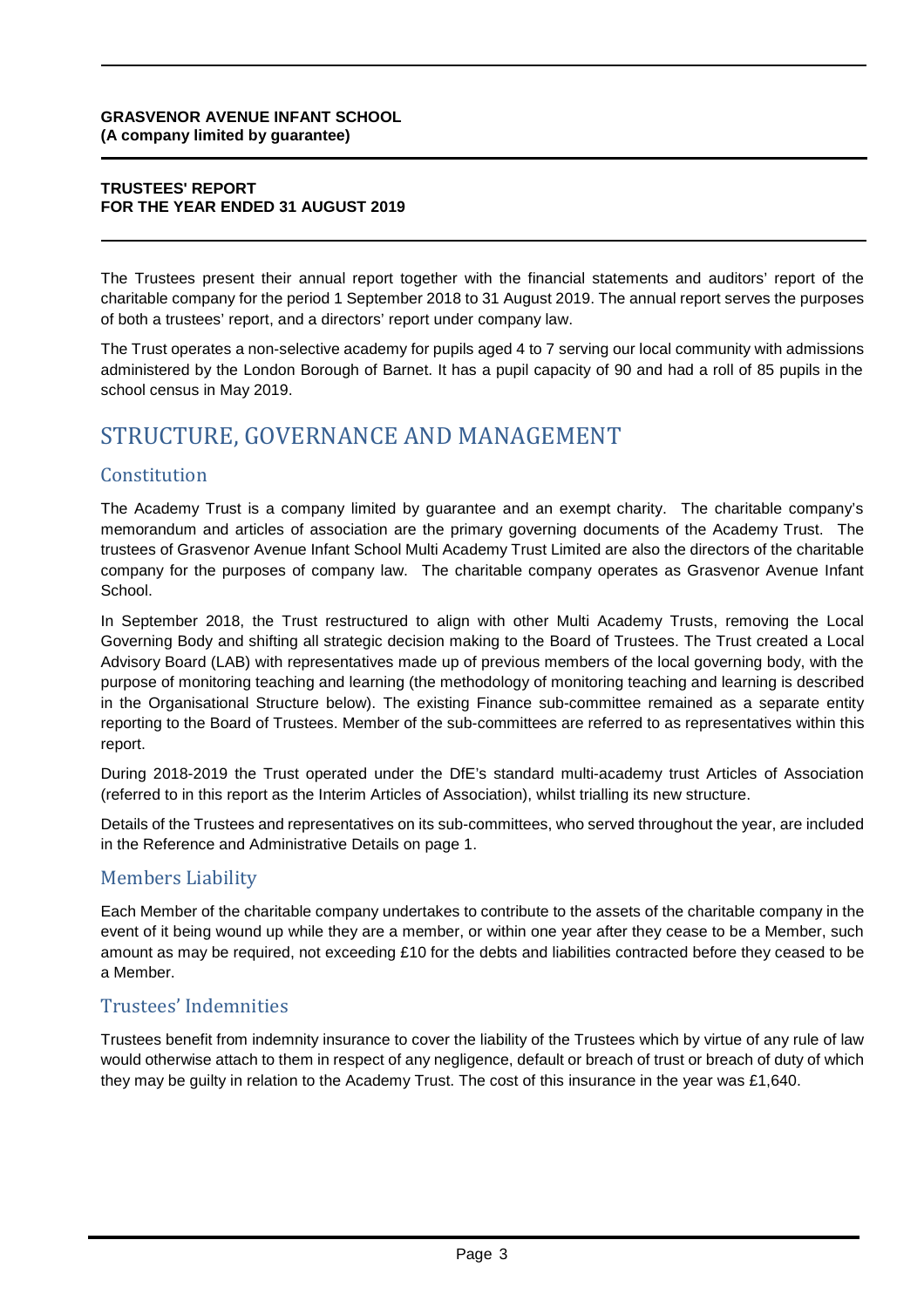#### **TRUSTEE REPORT (continued) FOR THE YEAR ENDED 31 AUGUST 2019**

## Method of Recruitment and Appointment or Election of Trustees

Future trustees shall be appointed or elected, as the case may be, in line with the Interim Articles of Association. The number of trustees shall not be less than three. In accordance with the Academy Trust's interim Articles of Association, the Members may appoint by ordinary resolution up to 9 Trustees. The total number of Trustees including the Chief Executive Officer who are employees of the Academy Trust shall not exceed one third of the total number of Trustees. The Trustees may appoint Co-opted Trustees.

The term of office for any Trustee shall be four years, save that this time limit shall not apply to any post which is held ex officio. Subject to remaining eligible to be a particular type of Trustee, any Trustee may be re-appointed or re-elected at a General Meeting.

There must be two parent representatives within the Trust and the Board of Trustees has determined that these parent representatives will serve on the LAB. Parent LAB Representatives shall be elected or, if the number of parents, or individuals exercising parental responsibility, standing for election is less than the number of vacancies, appointed (in accordance with the terms of reference determined by the Trustees from time to time). The elected or appointed Parent Trustees must be a parent, or an individual exercising parental responsibility, of a registered pupil at the Academy at the time when they are elected or appointed. The term of office for representatives is four years, apart from Parent LAB representatives whose term is three years, reflecting the fact that Grasvenor Avenue is purely an infant school.

## Policies and Procedures Adopted for the Induction and Training of Trustees

All new trustees and representatives will be assigned with a mentor who will ensure that they access the training provided for governing bodies through the London Borough of Barnet. A Welcome Pack is available for all new trustees and representatives.

## Organisational Structure

The Trustees are responsible for setting general policy, adopting an annual plan and budget, monitoring the Academy, by the use of budgets and reports to committees. They make major policy decisions about the direction of the Academy, capital expenditure and senior staff appointments. During 2018-19 the Trustees had a Finance (including staffing and building) sub-committee and a Local Advisory Board (LAB) sub-committee. Responsibility for monitoring teaching and learning is delegated to the LAB and individual LAB representatives are allocated to specific areas known as Portfolios, encouraging monitoring visits into school and more in-depth knowledge of day-to-day school life. Portfolio reports are shared online to all LAB representatives and Trustees and reviewed at termly LAB meetings that focus on discussing portfolios. Portfolios included Achievement Across All Group, Safeguarding, Leadership & Management and Health and Safety. They are reviewed at the start of each school year to determine best fit dependent on the skill set of the LAB representatives with a focus defined in each area for the year ahead.

The Senior Leadership Team consists of the Executive Headteacher, the Head of School and the Business Manager. These managers control the Academy at an executive level implementing the policies laid down by the Trustees and reporting back to them. The Senior Leadership Team are responsible for the day to day operation of the Academy, in particular, curriculum delivery, deployment and quality assurance of teaching, wellbeing of students and oversight of budget and premises and facilities.

As a group, the Senior Leadership Team is responsible for the authorisation of spending within agreed budgets and the appointment of certain staff.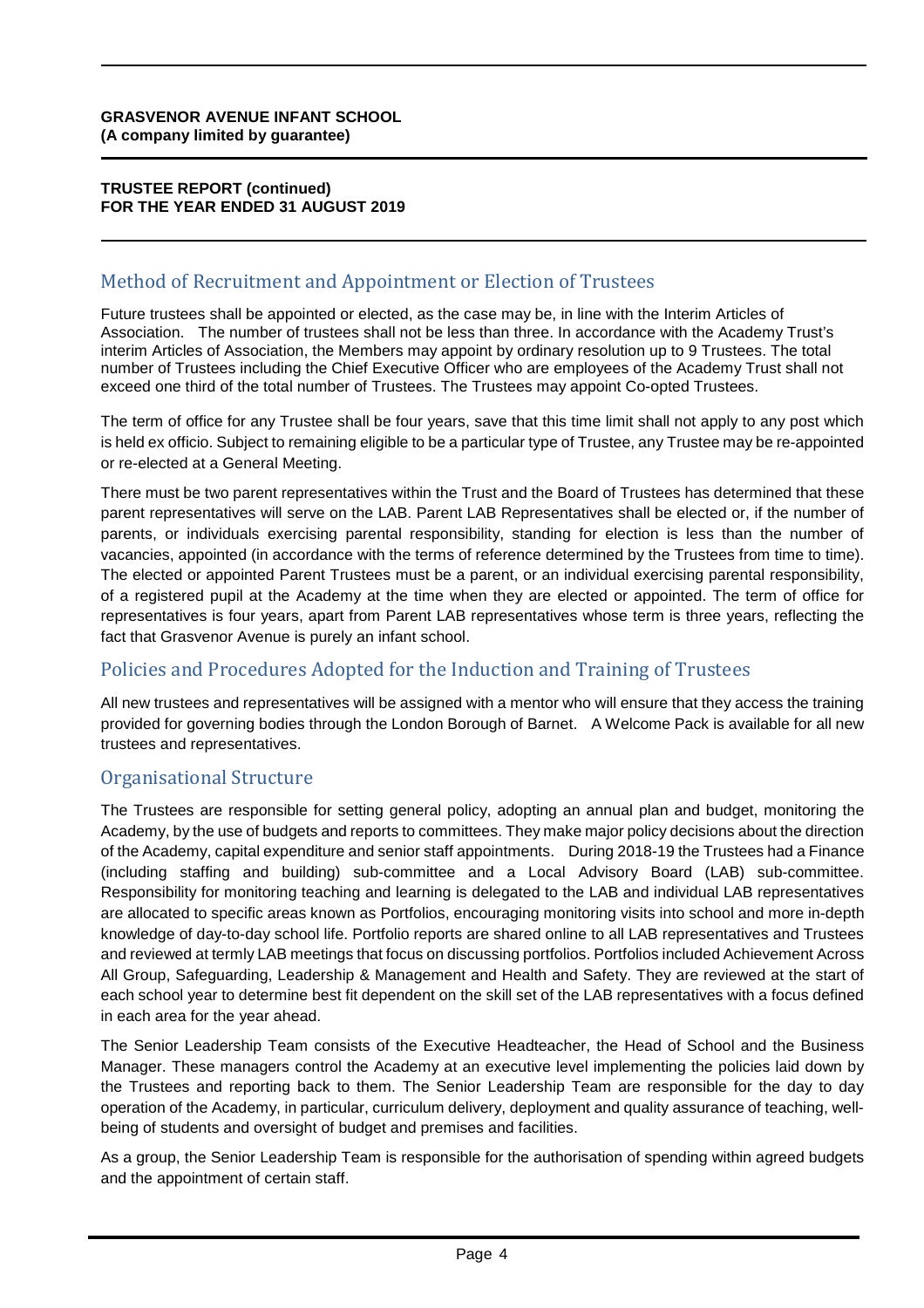#### **TRUSTEE REPORT (continued) FOR THE YEAR ENDED 31 AUGUST 2019**

## Arrangements for setting pay and remuneration of key management personnel

The Executive Headteacher's performance management is the responsibility of the Trust. The Trustees benchmark performance against National Leadership Standards and utilise the independent expertise of a consultant through the local school improvement partnership (BPSI).

The responsibility for the Performance Management of the remaining Senior Leadership Team is managed by the Executive Headteacher following appraisals, and where appropriate benchmarked against relevant sector figures and specifically benchmarks the Head of School's performance against ("<https://www.gov.uk/government/publications/national-standards-of-excellence-for-headteachers>").

## Trade Union facility time

Grasvenor Avenue Infant School subscribed to the Trade Union Facility time via the LB Barnet Traded Services. There were no employees who were union officials during the relevant period.

## Related parties and other connected charities and organisations

The Academy Trust has continued to support Underhill School and Children's Centre through the provision of Leadership and Governance. Jack Newton (Principal) is the Executive Headteacher for Underhill School in addition to his position at Grasvenor Avenue Infant School. Several of the Members are lead governors of Underhill School and Children's Centre and their expertise has ensured that governance has been strengthened. Staff expertise and best practice is shared between both schools and invoices are raised by and to either school for staff time.

## OBJECTIVES AND ACTIVITIES

## Objects and Aims

To deliver a highly effective, inclusive and relevant curriculum to its community for pupils of all abilities between the ages of 4 and 7. The main objectives of the Academy Trust during the period ended 31 August 2019 were:

- to implement the 2018/2019 School Improvement plan (SIP) which builds on the school's strengths and addresses areas for development identified through in-school monitoring systems and external data.
- to ensure that every child enjoys the same high quality education in terms of resources, tuition and care; equity.
- to comply with all appropriate statutory and curriculum requirements.
- to continue to develop The Grasvenor Project, a project that aims to reintegrate Looked After Children into full time education.

## Objectives, Strategies and Activities

- The effective induction of the new teaching team to ensure there is a high quality classroom practice in all year groups.
- Continued professional development of the Head of School to ensure continuous improvement and leadership.
- Ensure appropriate targeted funding to ensure impactful use of the pupil premium grant to maximise outcomes for disadvantaged children.
- Effective training for staff and use of resources to ensure good outcomes for all children including those with English as an additional language (EAL).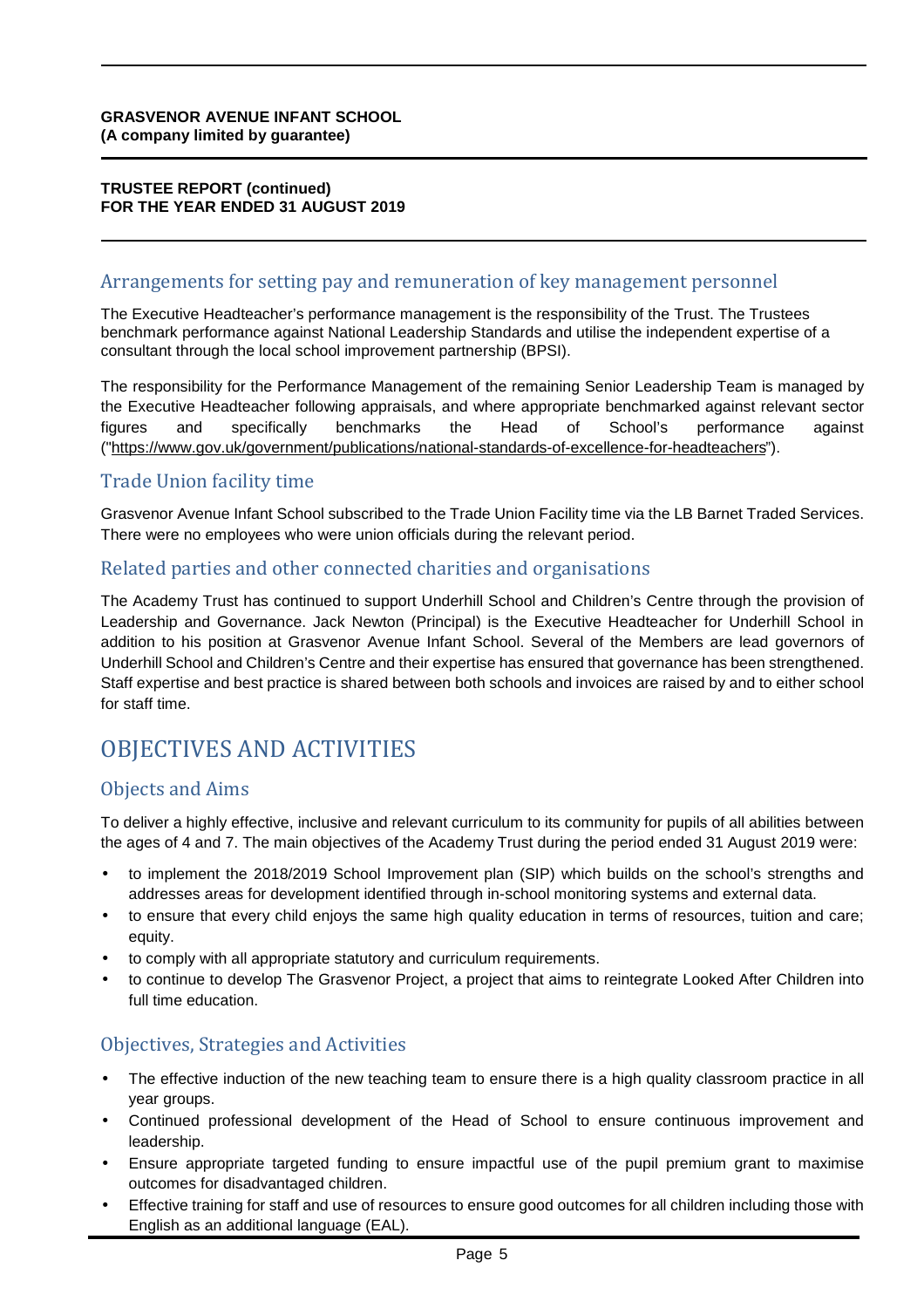#### **TRUSTEE REPORT (continued) FOR THE YEAR ENDED 31 AUGUST 2019**

- Ensure all staff have a consistently positive impact on the Grasvenor Project.
- Improve standards in literacy
- Improve challenge in all subjects
- Further develop assessment procedures
- EYFS-insure indoor and outdoor areas are designed to encourage independence
- Enhancement of personal development, behaviour and welfare
- Ensure Health and Safety is a top priority across the school

## Public Benefit

The Trustees and Members of the Academy Trust have complied with their duty to have due regard to the guidance on Public Benefit published by the Charity Commission in exercising their powers and duties.

The Academy Trust's objective is to provide for the public benefit education for the local community in Barnet, in particular establishing, maintaining, carrying on, managing and developing a school offering a broad and balanced curriculum. The Academy is a non-selective school. In addition to the educational activities to the students, the Academy Trust offers its facilities for use by community groups outside of school hours for the benefit of the general public.

## STRATEGIC REPORT

## Achievements and Performance

The School continued to build on the achievements outlines in the most recent Ofsted inspection (September 2016). The School maintained relatively high numbers of pupils in line with recent years; this is important due to our comparatively small size.

The Trust has continued to support over 48 schools in Barnet and local boroughs in providing high quality education for LAC (and other vulnerable young people) experiencing difficulties in their host school. This includes a number of special schools. This support is known as The Grasvenor Project and is accounted for in the Trust's accounts. The Trust appointed new leadership to the Grasvenor Project which has resulted in continued growth. The profile of the project continues to grow and towards the end of the year, the Trust was successful in producing a short film highlighting the work of the project.

The School has continued to work with other Barnet schools as part of the School's improvement strategy. In particular, the school is in a strong infant school partnership.

The Trust has been asked to provide best practice to other governing bodies and local authority events.

The Trust has provided mutual development opportunities for staff at Underhill School and Children's Centre.

The School has further developed the leadership of the Grasvenor Project to support the continued growth of this valuable provision.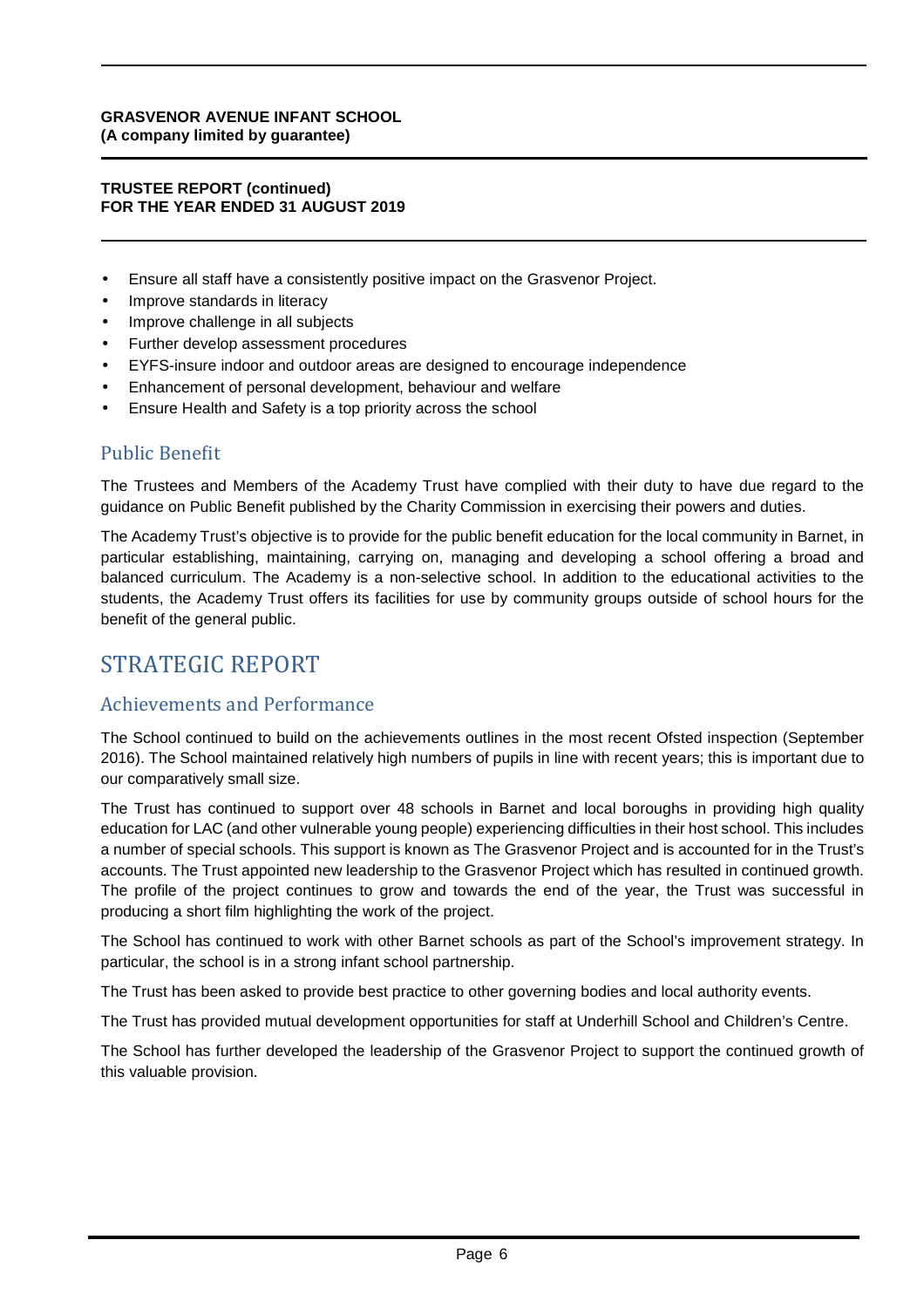#### **TRUSTEE REPORT (continued) FOR THE YEAR ENDED 31 AUGUST 2019**

## Key Financial Performance Indicators

The Academy Trust uses a number of financial performance indicators to monitor financial success. For the period ended 31 August 2019 staffing costs amounted to significantly more than 100% of total government funding, however it is important to note that these costs include staff working at Underhill and in respect of the Grasvenor Project, After School Club and Holiday Club, for which income is reflected within other trading activities.

The Academy Trust also uses non-financial performance indicators to monitor attainment and attendance. For the period ended 31 August 2018 student attendance was 94.3%.

In EYFS, 69% of children made a good level of development, 2% higher than last year. 70% of children passed their Phonics test.

Key Stage 1 results – 64 % of children attained the expected standard in Reading, Writing and Maths. This was a 2% increase on last year.

Reading – 64%

Writing  $-64%$ 

Mathematics – 72%

#### Going Concern

After making appropriate enquiries, the board of Trustees has a reasonable expectation that the academy trust has adequate resources to continue in operational existence for the foreseeable future. For this reason, it continues to adopt the going concern basis in preparing the financial statements. Further details regarding the adoption of the going concern basis can be found in the Statement of Accounting Policies.

## FINANCIAL REVIEW

At the year end the Academy had restricted funds of £159,779 and unrestricted funds of £43,539, £203,318 in total as against £196,463 in the previous period. The principal financial management policy is to work within the annual income budget and ensure the Academy does not go overdrawn. These figures exclude the fixed asset reserve of £2,611,216 and the pension deficit of £526,000.

## Reserves Policy

At 31 August 2019 the total funds of £2,288,534 comprised:

Reserves carried forward include £2,611,216 relating to the restricted fixed asset fund, a deficit of £526,000 in relation to the pension fund and a surplus of £159,779 in the general restricted fund. Unrestricted funds have reserves to carry forward of £43,539.

The deficit on the pension reserve relates to the non- teaching staff pension scheme where, unlike the teachers scheme, separate assets are held to fund future liabilities as discussed in note 20. The deficit can be met in the longer term from any combination of increased employer or employee contributions, increased government funding or changes to scheme benefits. The Trustees have plans to reduce the deficit over a five year period. The restricted funds will be spent in accordance with the terms of the particular funds. Unrestricted funds are for use on the general purposes of the Academy, at the discretion of the Trustees, and represent 16 days of Academy annual expenditure. The aim of the Trustees is to increase this reserve to meet future working capital requirements to at least 30 days.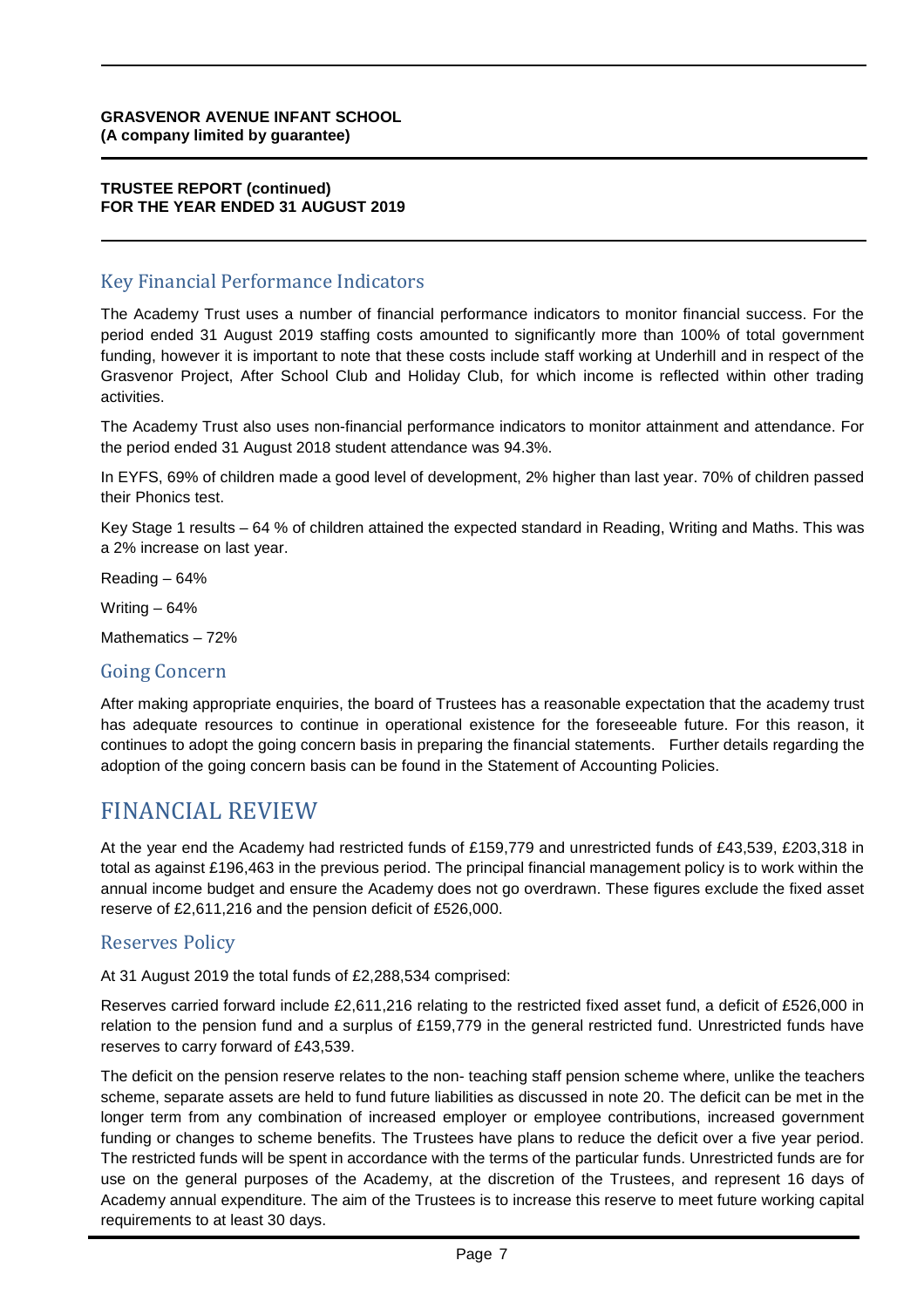#### **TRUSTEE REPORT (continued) FOR THE YEAR ENDED 31 AUGUST 2019**

At 31 August 2019 the total funds comprised:

| Unrestricted |                   | £43,539    |
|--------------|-------------------|------------|
| Restricted:  | Fixed asset funds | £2,611,216 |
|              | Pension reserve   | £(526,000) |
|              | Other restricted  | £159.779   |
|              |                   | £2,288,534 |

## Investment Policy

Grasvenor Avenue Infant School Academy does not, at present, have an Investment Policy. Cash deemed as surplus is invested in an interest-bearing account.

## Principal Risks and Uncertainties

The principal risks facing the Academy are:

- Reputational risk mitigated by strong challenging governance with an integral ethos of self-review.
- Performance risk mitigated by focussed governance portfolio meetings reporting back to the trustees.
- Financial Risk The principal financial risks are a reduction in pupil numbers, reduction in central government funding, unbudgeted increase in teaching or support staff costs, or unbudgeted major capital repairs. The risks presented here are mitigated by the maintaining of a financial contingency, insurance and strong partnerships with the local authority as well as a finance committee with strong financial/strategic skills.
- Risks associated with personnel mitigated by a strong partnership with local schools and the local authority. The academy's reputation for developing staff helps to maintain staff loyalty and encourages applicants for any vacancies.

The Academy Trust practices, through its Board and the constituted subcommittees (and use of portfolios for monitoring), risk management principles. Any major risks highlighted at any sub-committee/portfolio meeting are brought to the main Board with proposed mitigating actions and they continue to be reported until the risk is adequately mitigated.

The Trust accepts managed risk as an inevitable part of its operations but maintains an objective not to run unacceptable levels of risk in any area. The subjective nature of this process requires major risks to be resolved by the Trustees collectively, whilst more minor risks are dealt with by senior executive officers.

Detail is recorded in the Risk Register which is reviewed annually by the Trustees. Systems are in place to mitigate exposure to these risks.

## Fundraising

The Trust has undertaken no fundraising activities directly and no professional fundraisers are used by the academy. The Trustees monitor all fundraising. The School has an active fundraising organisation called Friends of Grasvenor who produce their own Accounts. The monies raised are used for the pupils' benefit, an example would be financially supporting educational trips, such as Year 1 visiting a farm as part of their topic, plus a whole school trip to the Christmas pantomime. Friends of Grasvenor also donated monies towards a refresh of IT equipment.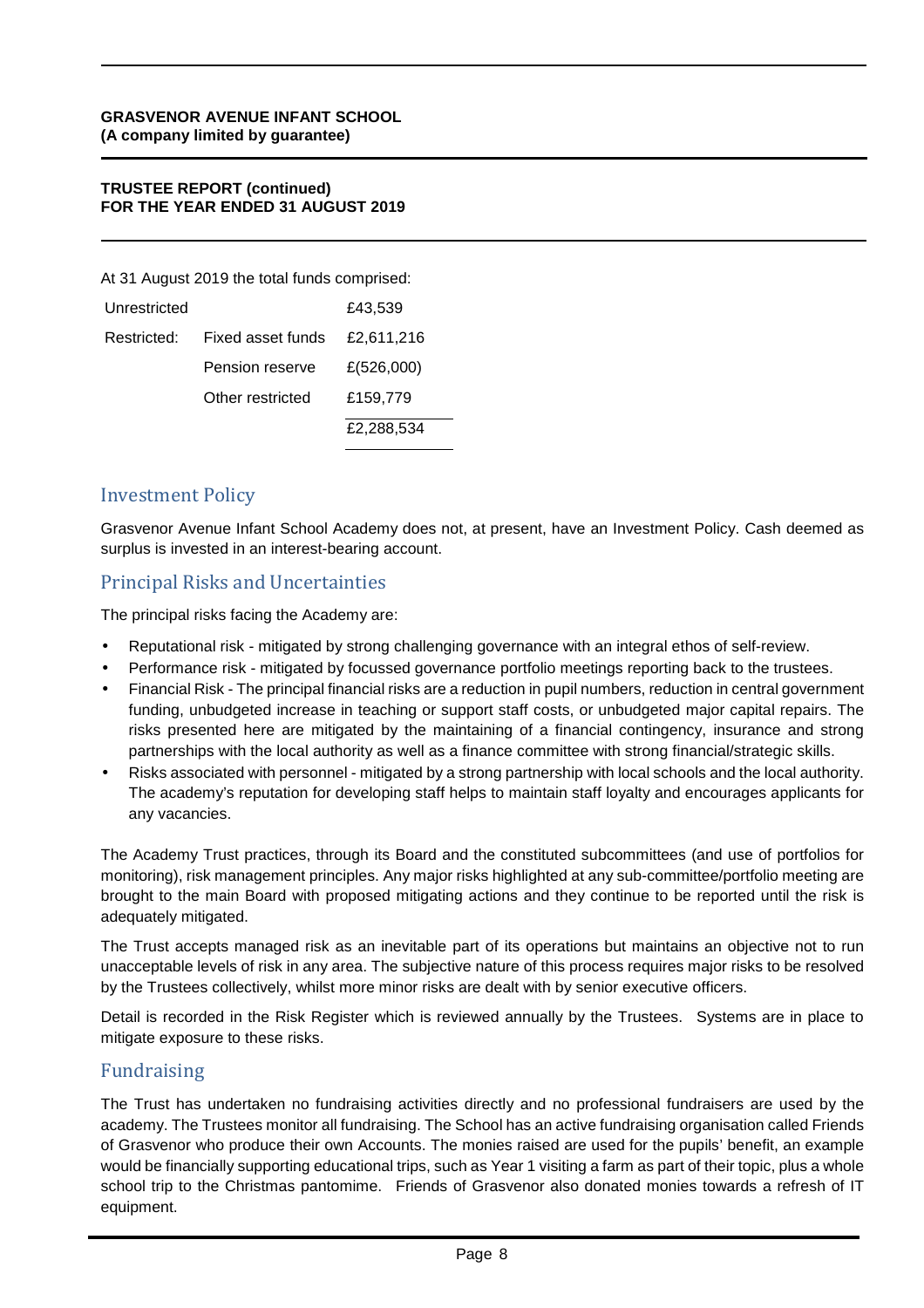#### **TRUSTEE REPORT (continued) FOR THE YEAR ENDED 31 AUGUST 2019**

## PLANS FOR FUTURE PERIODS

The Trust continues to support the development of The Grasvenor Project (supporting Barnet's Looked after Children) as part of its wider community responsibility. The Grasvenor Project is also available for other local authorities' needs.

The Trust is actively engaged with a potential partner to develop a strategy for provision of places for children with Special Educational Needs to build on the expertise within the School community, particularly experience within the Staff.

## FUNDS HELD AS CUSTODIAN TRUSTEE ON BEHALF OF OTHERS

The Academy Members and Trustees do not currently act as the custodian trustees for any other charities.

In so far as the Trustees are aware:

- there is no relevant audit information of which the charitable company's auditor is unaware.
- the Trustees have taken all steps that they ought to have taken to make themselves aware of any relevant audit information and to establish that the auditor is aware of that information.

#### **AUDITOR**

In so far as the Trustees are aware:

- there is no relevant audit information of which the charitable company's auditor is unaware
- the Trustees have taken all steps that they ought to have taken to make themselves aware of any relevant audit information and to establish that the auditor is aware of that information

The Trustees' report, incorporating a strategic report, was approved by order of the Academy Trust, as the company directors and signed on the Board's behalf by:

……………………………………………

**Jacqui Zimaras**  Chair of the Academy Trust

Date: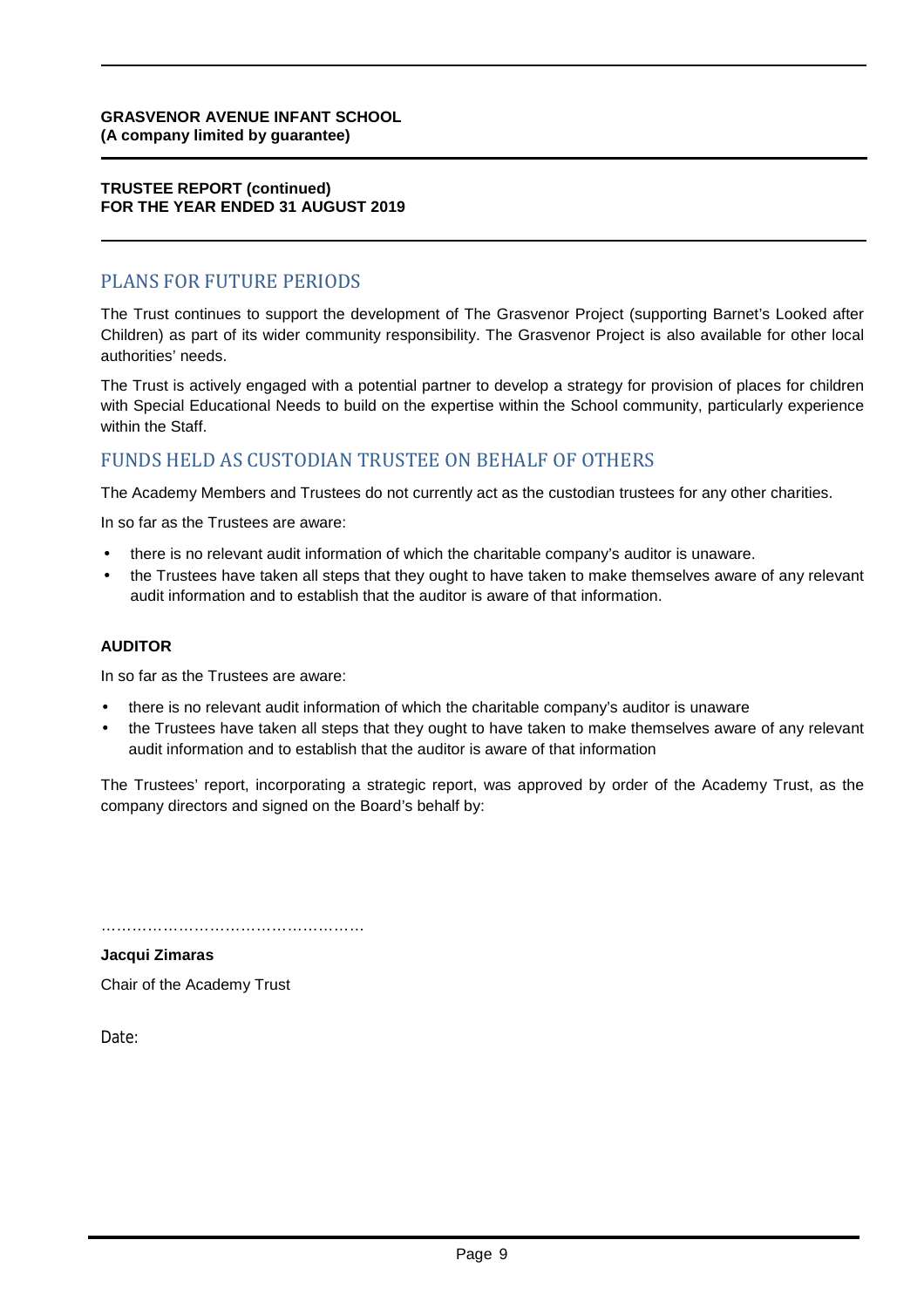#### **GOVERNANCE STATEMENT FOR THE YEAR ENDED 31 AUGUST 2019**

## SCOPE OF RESPONSIBILITY

As Trustees we acknowledge we have overall responsibility for ensuring that Grasvenor Avenue Infant School has an effective and appropriate system of control, financial and otherwise. However, such a system is designed to manage rather than eliminate the risk of failure to achieve business objectives and can provide only reasonable and not absolute assurance against material misstatement or loss.

The Board of Trustees have delegated the day-to-day responsibility to the Executive Head, as Accounting Officer, for ensuring financial controls conform with the requirements of both propriety and good financial management and in accordance with the requirements and responsibilities assigned to it in the funding agreement between Grasvenor Avenue Infant School and the Secretary of State for Education. They are also responsible for reporting to the Trustees any material weaknesses or breakdowns in internal control.

## GOVERNANCE

The information on governance included here supplements that described in the Trustees' Report and in the Statement of Trustees' Responsibilities.

During the 2018-2019 period reported, the Trustees met formally six times during the year, the Local Advisory Board met three times and Finance Committee met three times.

Attendance during the year at Trust meetings was as follows:

| <b>Trustee</b>     | <b>Meetings</b><br>attended | Out of a<br>possible |
|--------------------|-----------------------------|----------------------|
| Jacqui Zimaras     | 6                           | 6                    |
| Leila Ridley       | 3                           | 5                    |
| Peter De Naeyer    | 6                           | 6                    |
| <b>Jack Newton</b> | 5                           | 6                    |
| Caylin Joshi-Jethi | 3                           | 3                    |
| Kay Rossington     | 4                           | 6                    |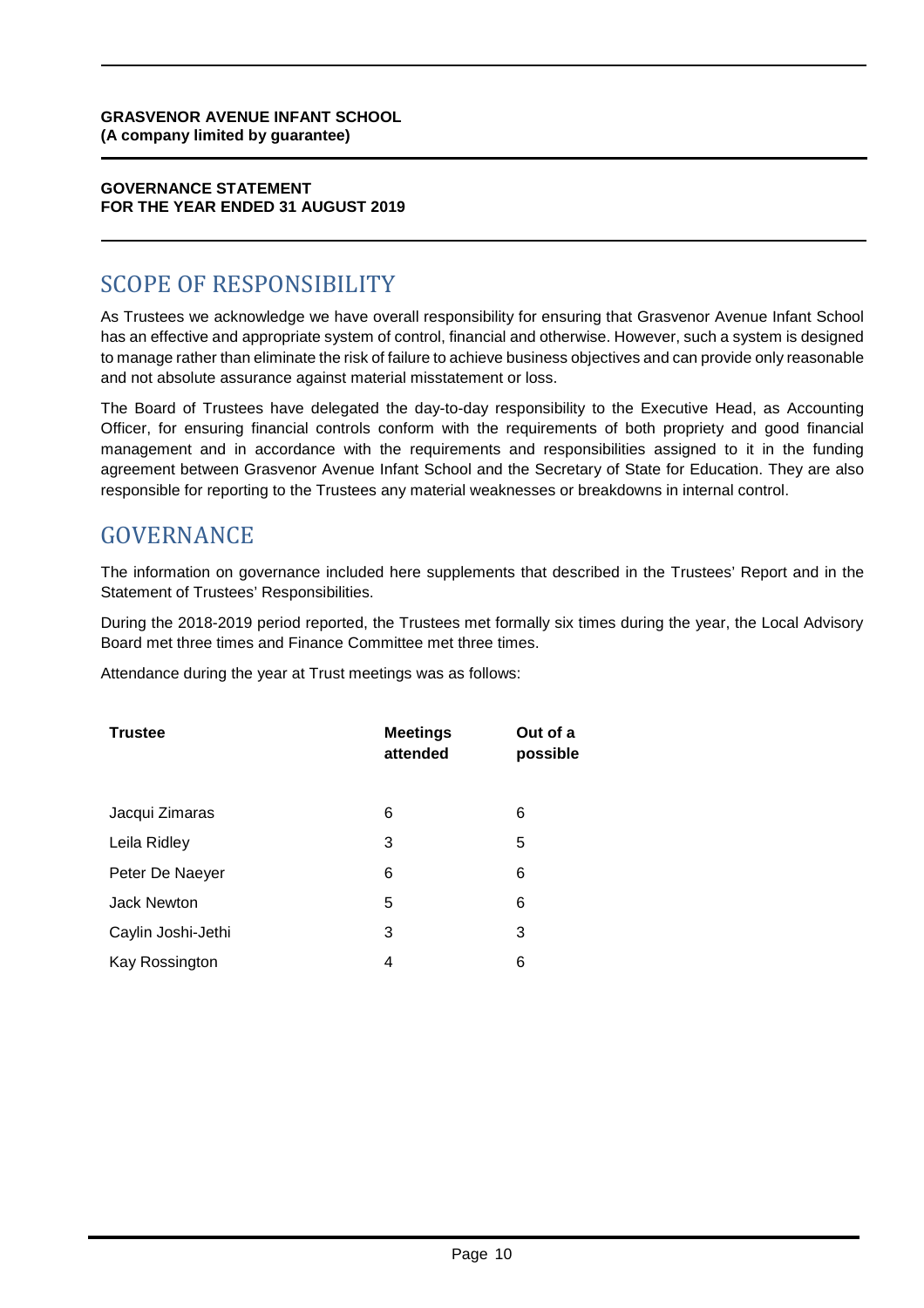#### **GOVERNANCE STATEMENT (continued) FOR THE YEAR ENDED 31 AUGUST 2019**

Attendance during the year at Local Advisory Board (LAB) meetings in was as follows:

| <b>LAB Representative</b> | <b>Meetings</b><br>attended | Out of a<br>possible |
|---------------------------|-----------------------------|----------------------|
| Jacqui Zimaras            | 3                           | 3                    |
| Leila Ridley              | 1                           | 3                    |
| Sarah Haggis              | 1                           | 3                    |
| Lorraine Cody             | 3                           | 3                    |
| Samantha Jones            | 1                           | 3                    |
| Peter de Naeyer           | $\overline{2}$              | 3                    |
| Nicky Wolfe               | 3                           | 3                    |
| Lynne Drew                | 3                           | 3                    |
| Karen Devin               | 3                           | 3                    |
| Jessie Chakraborty        | 3                           | 3                    |
| James Ecclestone          | 1                           | 2                    |

NB The Executive Headteacher does not attend LAB meetings unless specifically requested to do so.

Attendance during the year at Finance Committee meetings in was as follows:

| Representative     | <b>Meetings</b><br>attended | Out of a<br>possible |
|--------------------|-----------------------------|----------------------|
| Peter de Naeyer    | 2                           | 3                    |
| Nicky Wolfe        | 3                           | 3                    |
| Kay Rossington     | 2                           | 2                    |
| Karen Devin        | 3                           | 3                    |
| <b>Jack Newton</b> | 3                           | 3                    |

NB The Head of School, Jessie Chakraborty also attended all three Finance Committee meetings.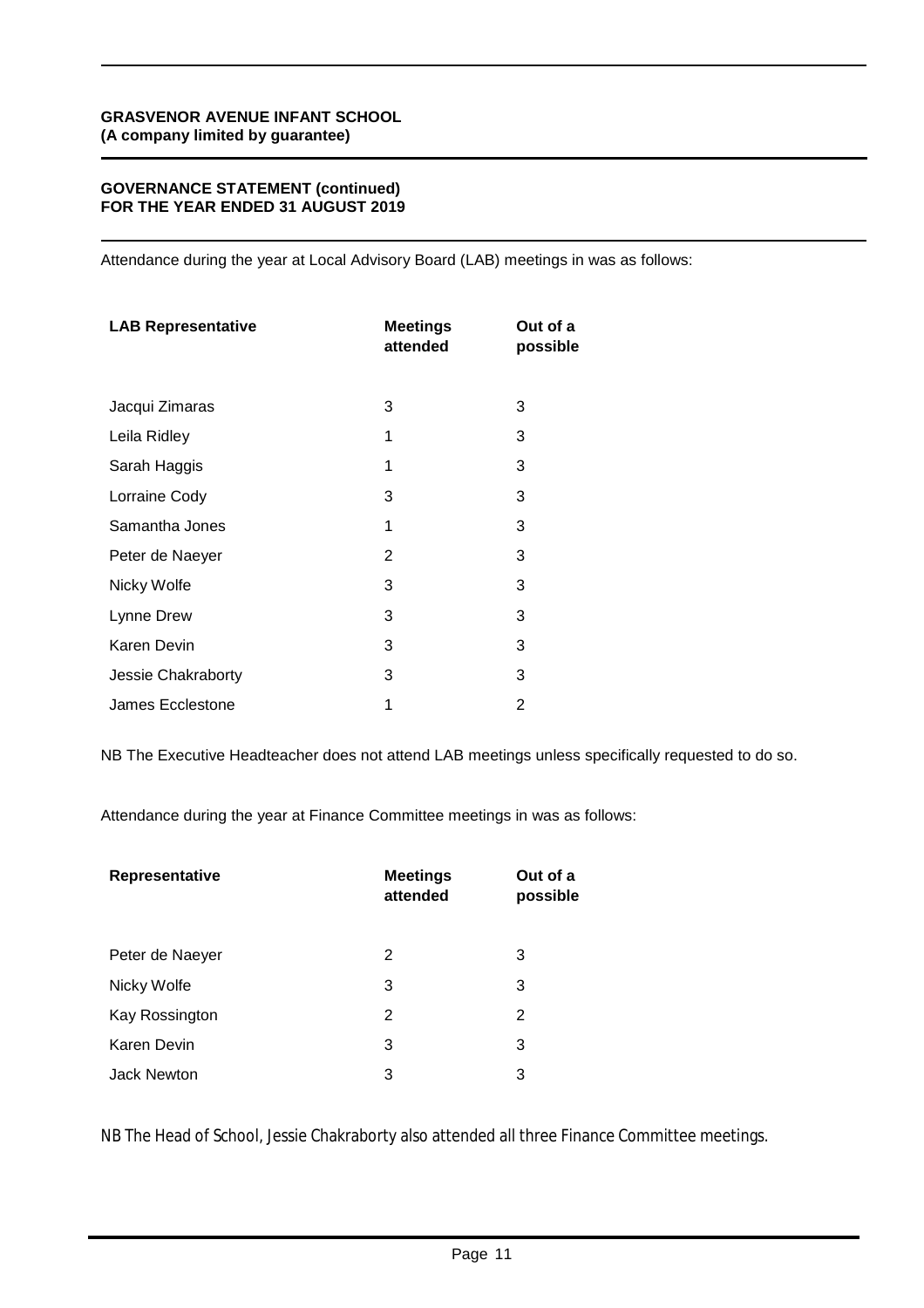#### **GOVERNANCE STATEMENT (continued) FOR THE YEAR ENDED 31 AUGUST 2019**

## REVIEW OF VALUE FOR MONEY

As Accounting Officer, the Executive Headteacher has responsibility for ensuring that the Academy Trust delivers good value in the use of public resources. The Accounting Officer understands that value for money refers to the educational and wider societal outcomes achieved in return for the taxpayer resources received.

The role of the Chief Financial Officer at Grasvenor Avenue Infant School is performed by Jack Newton. The Trust has authorised Jack to delegate this work to Diane Merrill at FM4S because of its relatively small size. This delegation of authority is an example of The Trust receiving best value and probity from its resource.

The Accounting Officer considers how the Trust's use of its resources has provided good value for money during each academic year, and reports to the Board of Trustees where value for money can be improved, including the use of benchmarking data where appropriate. The Accounting Officer for the Academy Trust has delivered improved value for money during the year by:

- Ensuring that all children were supported by high quality and well qualified staff.
- The school continued to ensure high quality outcomes for the children by inspiring them with a broad and creative curriculum.
- The school was unable to improve the fabric of the building this year, but the premises remain fit for purpose.
- Procedures are in place for competitive tendering, review of best value quotes, robust financial control and regular financial monitoring.

## THE PURPOSE OF THE SYSTEM OF INTERNAL CONTROL

The system of internal control is designed to manage risk to a reasonable level rather than to eliminate all risk of failure to achieve policies, aims and objectives. It can, therefore, only provide reasonable and not absolute assurance of effectiveness. The system of internal control is based on an on-going process designed to identify and prioritise the risks to the achievement of academy trust policies, aims and objectives, to evaluate the likelihood of those risks being realised and the impact should they be realised, and to manage them efficiently, effectively and economically. The system of internal control has been in place in Grasvenor Avenue Infant School for the period 1<sup>st</sup> September 2018 to 31 August 2019 and up to the date of approval of the annual report and financial statements.

## Capacity to Handle Risk

The Board of Trustees have reviewed the key risks to which the Academy Trust is exposed together with the operating, financial and compliance controls that have been implemented to mitigate those risks. The Trust is of the view that there is a formal on-going process for identifying, evaluating and managing the Academy Trust's significant risks that has been in place for the period 1<sup>st</sup> September 2018 to 31 August 2019 and up to the date of approval of the annual report and financial statements. This process is regularly reviewed by the Trustees.

## The Risk and Control Framework

The Academy Trust's system of internal financial control is based on a framework of regular management information and administrative procedures including the segregation of duties and a system of delegation and accountability. In particular it includes: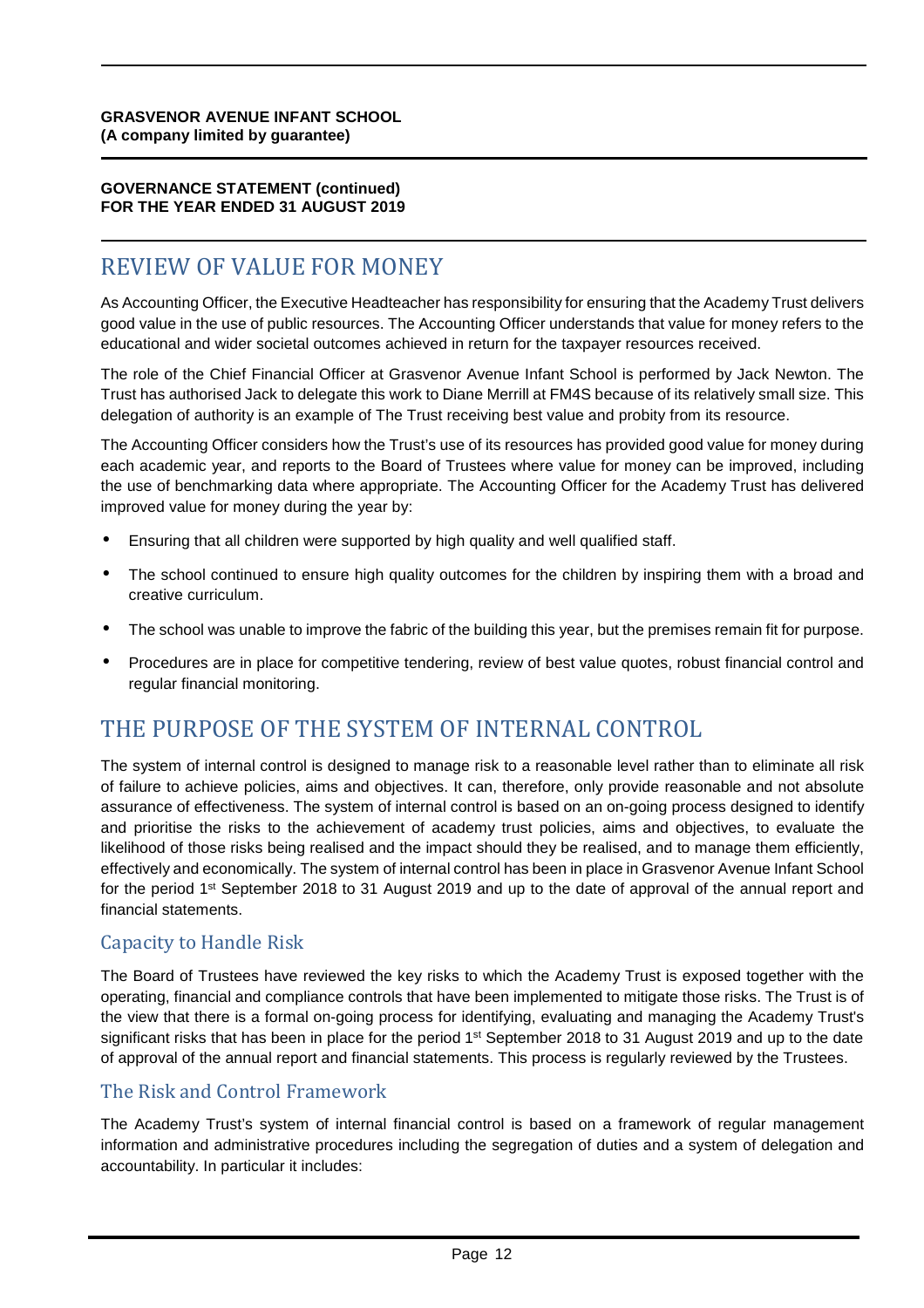#### **GOVERNANCE STATEMENT (continued) FOR THE YEAR ENDED 31 AUGUST 2019**

- comprehensive budgeting and monitoring systems with an annual budget and periodic financial reports which are reviewed and agreed by the board of trustees.
- regular reviews by the finance and general purposes committee of reports which indicate financial performance against the forecasts and of major purchase plans, capital works and expenditure programmes.
- setting targets to measure financial and other performance.
- clearly defined purchasing (asset purchase or capital investment) guidelines.
- delegation of authority and segregation of duties.
- identification and management of risks.

The Board of Trustees has considered the need for a specific internal audit function and has decided:

• not to appoint an internal auditor. However, the trustees have appointed Kay Rossington, a financially experienced Member of the Academy Trust, to carry out a programme of internal checks as the appointed Responsible Officer (R.O).

The Responsible Officer's role includes giving advice on financial matters and performing a range of checks on the Academy Trust's financial systems. The following visit took place during the 2018/19 school year:

Check on processes relating to the After-School, Breakfast and Holiday Clubs –  $27<sup>th</sup>$  November 2018.

A further visit has been scheduled in the second half of the Autumn Term 2019 to review Grasvenor Project invoicing.

On a termly basis, the Responsible Officer reports to the Trustees, through the Finance Committee, on the operation of the systems of control and on the discharge of the Board of Trustee's financial responsibilities.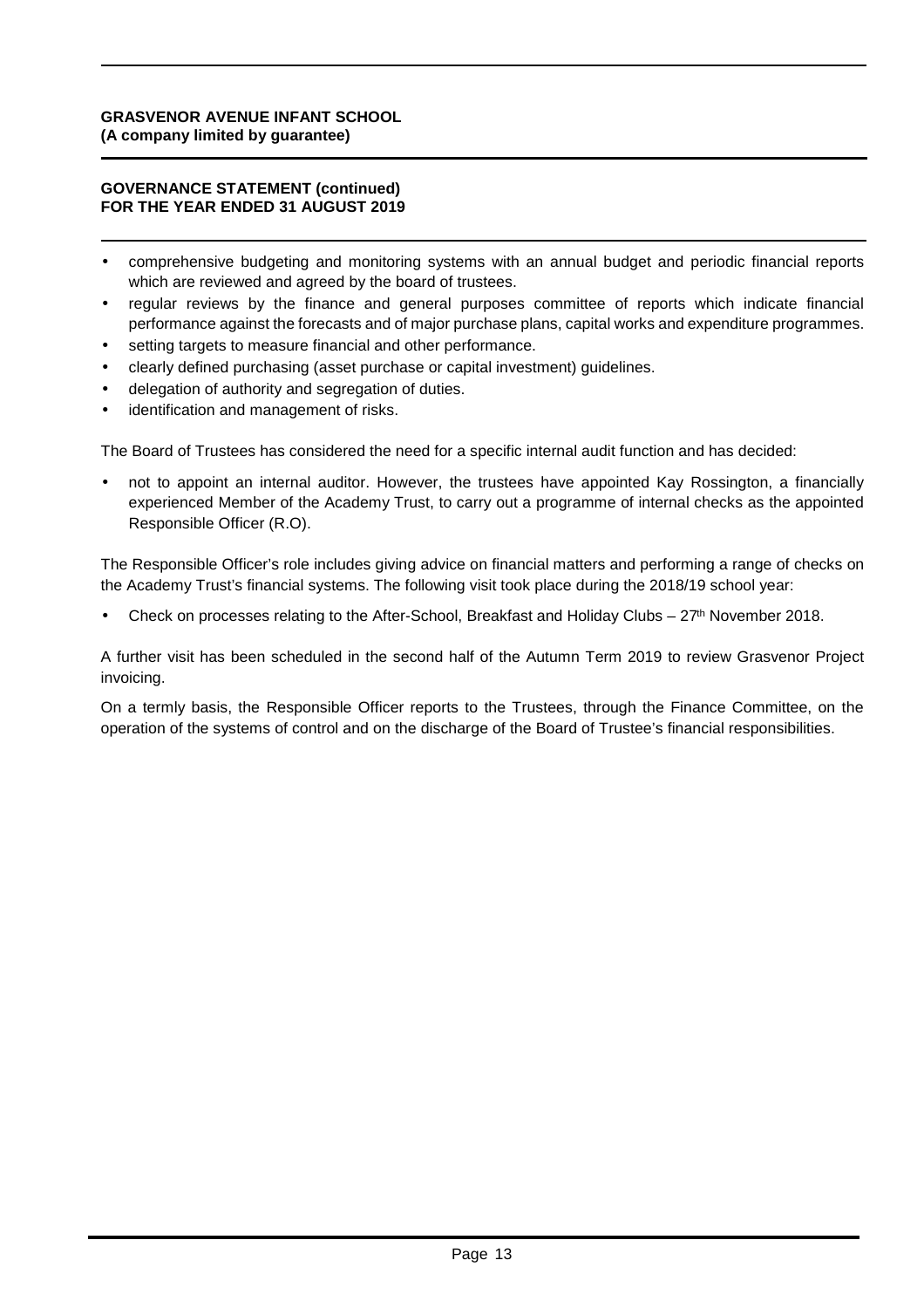#### **GOVERNANCE STATEMENT (continued) FOR THE YEAR ENDED 31 AUGUST 2019**

## REVIEW OF EFFECTIVENESS

As Accounting Officer, the Executive Headteacher has responsibility for reviewing the effectiveness of the system of internal control. During the year in question the review has been informed by:

- the work of the reviewer
- the work of the external auditor
- the financial management and governance self-assessment process
- the work of the executive managers within the academy trust who have responsibility for the development and maintenance of the internal control framework

The Accounting Officer has been advised of the implications of the result of their review of the system of internal control by the finance committee and a plan to ensure continuous improvement of the system is in place.

Approved by order of the members of the Academy Trust and signed on its behalf by:

…………………………………………… ……………………………………………

**Jacqui Zimaras Jessie Chakraborty** Chair of the Academy Trust **Accounting Officer** 

Date: Date: Date: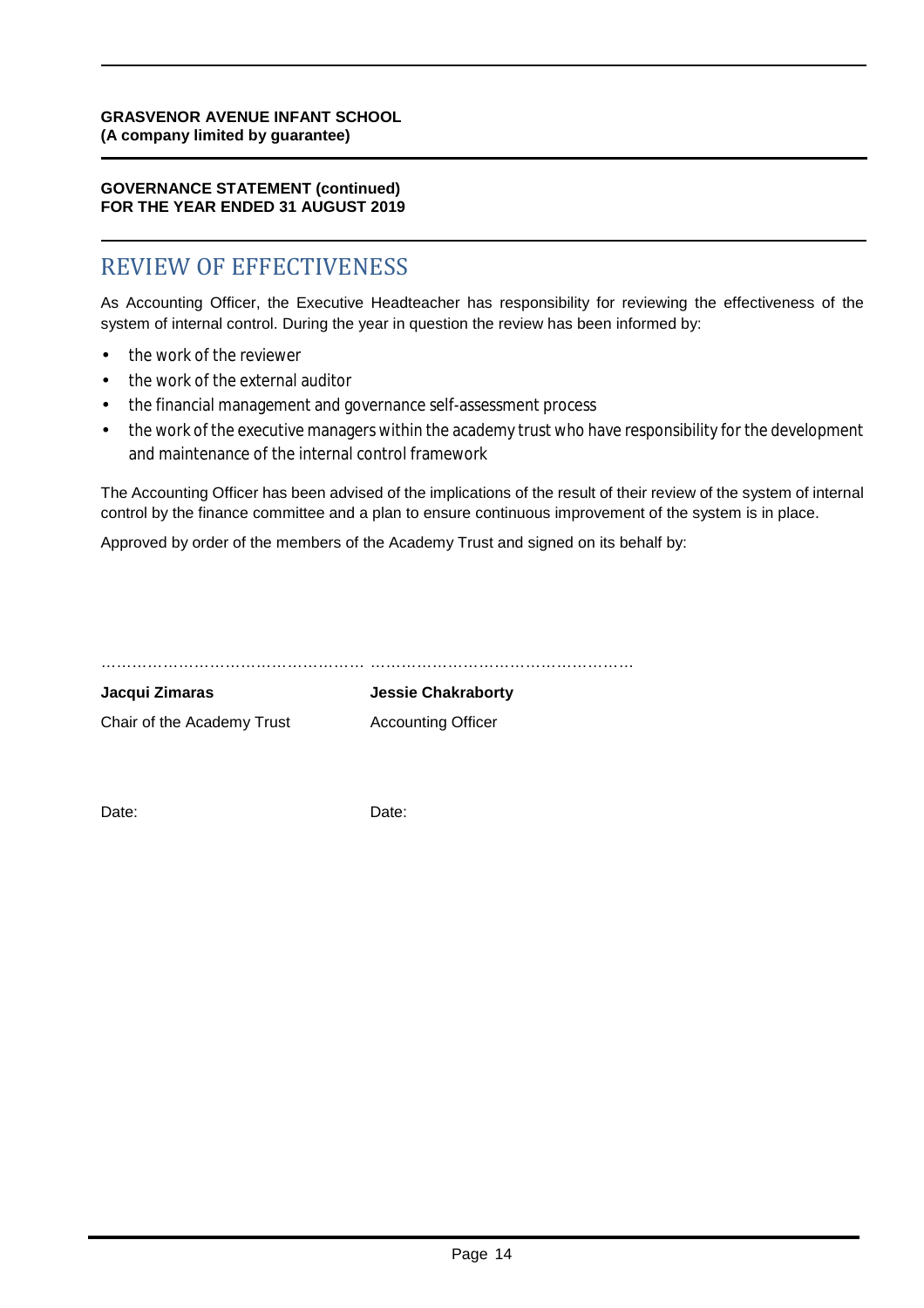#### **(A company limited by guarantee)**

#### **STATEMENT ON REGULARITY, PROPRIETY AND COMPLIANCE**

As Accounting Officer of Grasvenor Avenue Infant School I have considered my responsibility to notify the academy trust board of trustees and the Education & Skills Funding Agency (ESFA) of material irregularity, impropriety and non-compliance with terms and conditions of all funding received by the academy trust, under the funding agreement in place between the academy trust and the Secretary of State for Education. As part of my consideration I have had due regard to the requirements of the Academies Financial Handbook 2018.

I confirm that I and the academy trust board of trustees are able to identify any material irregular or improper use of funds by the academy trust, or material non-compliance with the terms and conditions of funding under the academy trust's funding agreement and the Academies Financial Handbook 2018.

I confirm that no instances of material irregularity, impropriety or funding non-compliance have been discovered to date. If any instances are identified after the date of this statement, these will be notified to the board of trustees and ESFA.

**Jessie Chakraborty Accounting officer**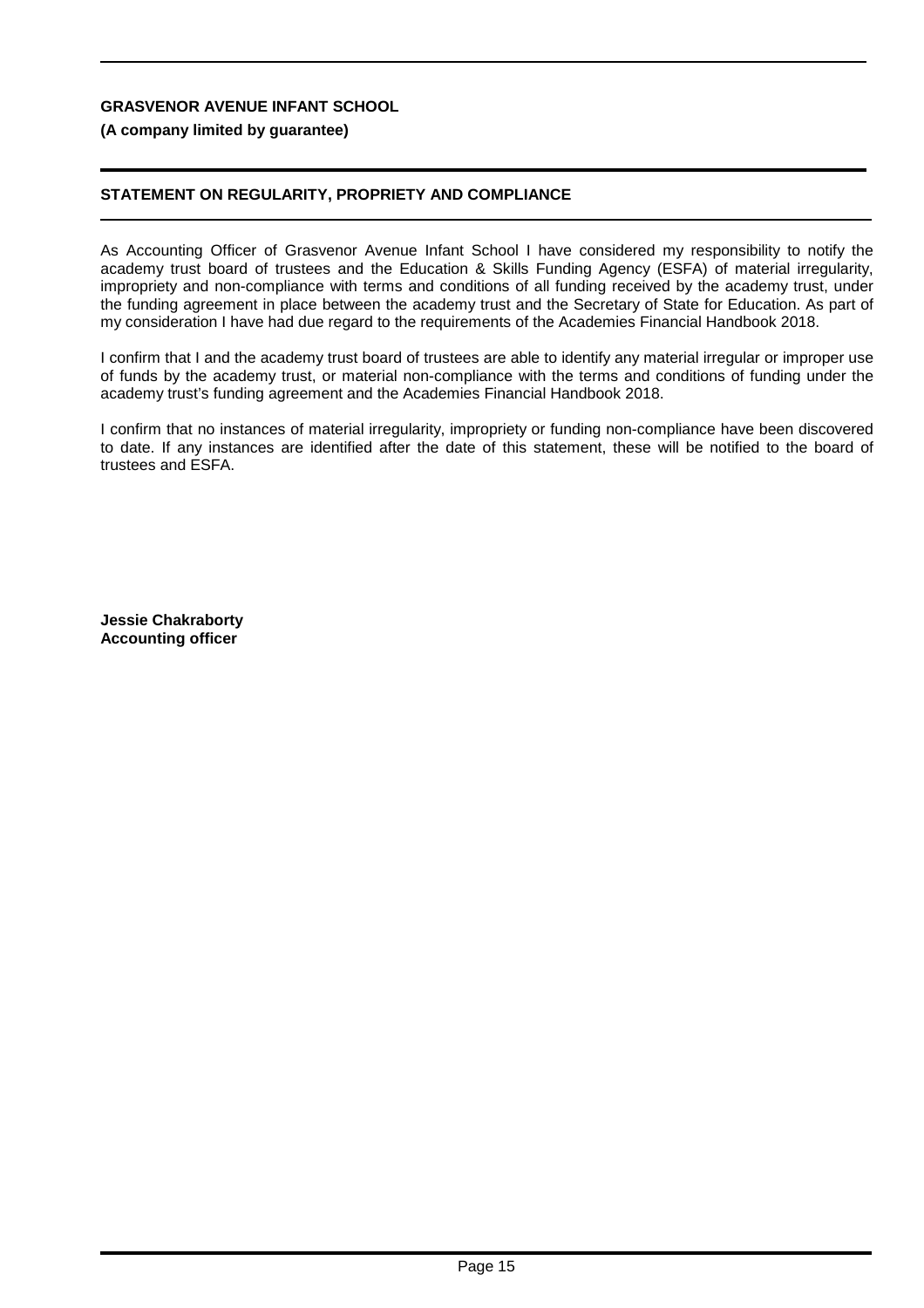#### **(A company limited by guarantee)**

#### **STATEMENT OF TRUSTEES' RESPONSIBILITIES FOR THE YEAR ENDED 31 AUGUST 2019**

The Trustees (who are also the directors of the charitable company for the purposes of company law) are responsible for preparing the Trustees' report and the financial statements in accordance with the Annual Accounts Direction issued by the Education & Skills Funding Agency, United Kingdom Accounting Standards (United Kingdom Generally Accepted Accounting Practice) and applicable law and regulations.

Company law requires the Trustees to prepare financial statements for each financial year. Under company law the Trustees must not approve the financial statements unless they are satisfied that they give a true and fair view of the state of affairs of the charitable company and of its incoming resources and application of resources, including its income and expenditure, for that period. In preparing these financial statements, the Trustees are required to:

- select suitable accounting policies and then apply them consistently;
- observe the methods and principles of the Charities SORP 2015 and the Academies Accounts Direction 2018 to 2019;
- make judgments and accounting estimates that are reasonable and prudent;
- state whether applicable UK Accounting Standards have been followed, subject to any material departures disclosed and explained in the financial statements;
- prepare the financial statements on the going concern basis unless it is inappropriate to presume that the charitable company will continue in business.

The Trustees are responsible for keeping adequate accounting records that are sufficient to show and explain the charitable company's transactions and disclose with reasonable accuracy at any time the financial position of the charitable company and enable them to ensure that the financial statements comply with the Companies Act 2006. They are also responsible for safeguarding the assets of the charitable company and hence for taking reasonable steps for the prevention and detection of fraud and other irregularities.

The Trustees are responsible for ensuring that in its conduct and operation the charitable company applies financial and other controls, which conform with the requirements both of propriety and of good financial management. They are also responsible for ensuring grants received from ESFA/DfE have been applied for the purposes intended.

The Trustees are responsible for the maintenance and integrity of the corporate and financial information included on the charitable company's website. Legislation in the United Kingdom governing the preparation and dissemination of financial statements may differ from legislation in other jurisdictions.

Approved by order of the members of the board of trustees and signed on its behalf by:

**Jacqui Zimaras** Chair of the Academy Trust

Date: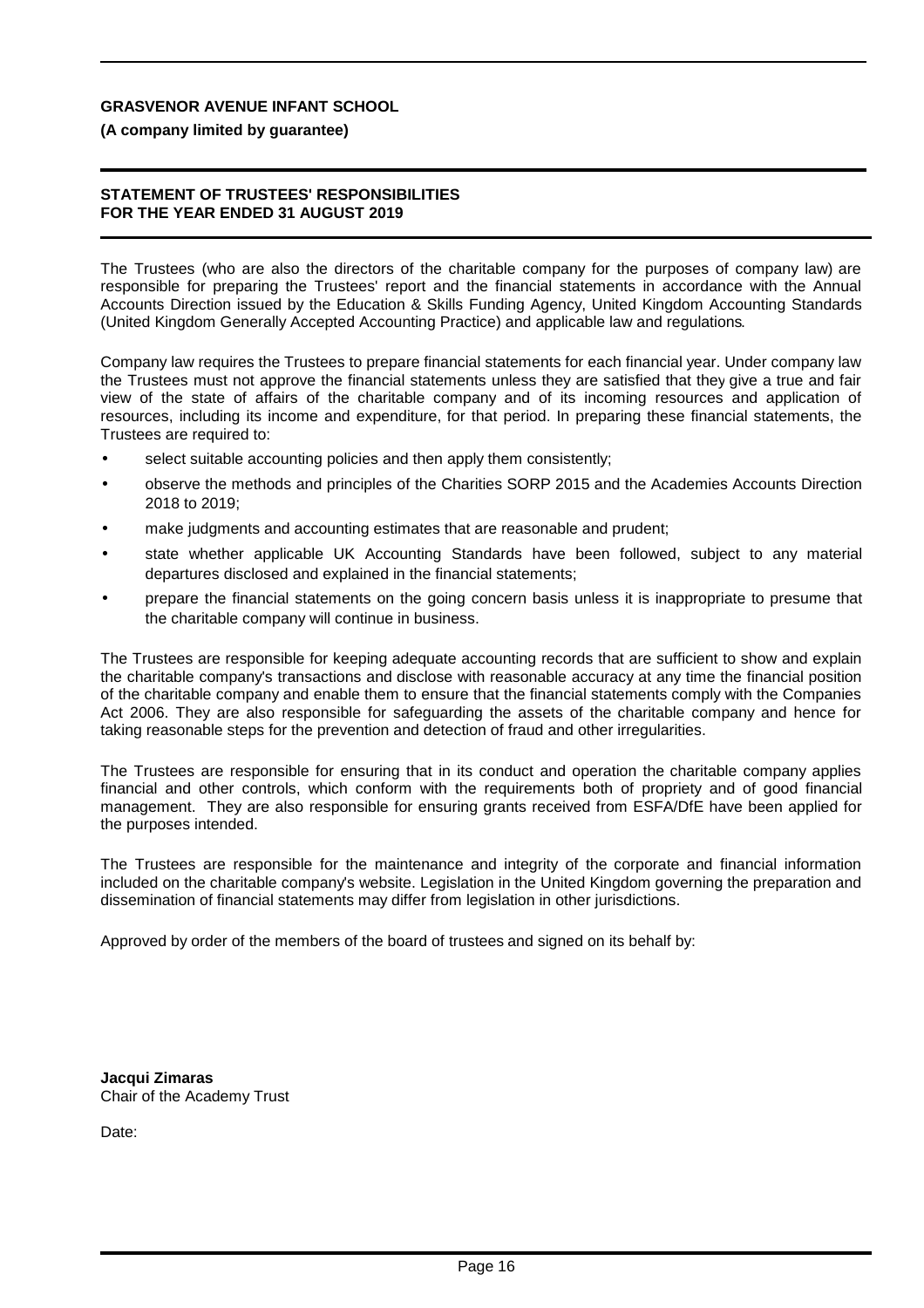#### **(A company limited by guarantee)**

#### **INDEPENDENT AUDITORS' REPORT ON THE FINANCIAL STATEMENTS TO THE MEMBERS OF GRASVENOR AVENUE INFANT SCHOOL**

#### **OPINION**

We have audited the financial statements of Grasvenor Avenue Infant School (the 'academy') for the year ended 31 August 2019 which comprise the Statement of financial activities incorporating income and expenditure account, the Balance sheet, the Statement of cash flows and the related notes, including a summary of significant accounting policies. The financial reporting framework that has been applied in their preparation is applicable law, United Kingdom Accounting Standards (United Kingdom Generally Accepted Accounting Practice), including Financial Reporting Standard 102 'The Financial Reporting Standard applicable in the UK and Republic of Ireland', the Charities SORP 2015 and the Academies Accounts Direction 2018 to 2019 issued by the Education & Skills Funding Agency.

In our opinion the financial statements:

- give a true and fair view of the state of the academy's affairs as at 31 August 2019 and of its incoming resources and application of resources, including its income and expenditure for the year then ended;
- have been properly prepared in accordance with United Kingdom Generally Accepted Accounting Practice; and
- have been prepared in accordance with the requirements of the Companies Act 2006, the Charities SORP 2015 and the Academies Accounts Direction 2018 to 2019 issued by the Education & Skills Funding Agency.

#### **BASIS FOR OPINION**

We conducted our audit in accordance with International Standards on Auditing (UK) (ISAs (UK)) and applicable law. Our responsibilities under those standards are further described in the Auditors' responsibilities for the audit of the financial statements section of our report. We are independent of the academy in accordance with the ethical requirements that are relevant to our audit of the financial statements in the United Kingdom, including the Financial Reporting Council's Ethical Standard, and we have fulfilled our other ethical responsibilities in accordance with these requirements. We believe that the audit evidence we have obtained is sufficient and appropriate to provide a basis for our opinion.

#### **CONCLUSIONS RELATING TO GOING CONCERN**

We have nothing to report in respect of the following matters in relation to which the ISAs (UK) require us to report to you where:

- the Trustees' use of the going concern basis of accounting in the preparation of the financial statements is not appropriate; or
- the Trustees have not disclosed in the financial statements any identified material uncertainties that may cast significant doubt about the academy's ability to continue to adopt the going concern basis of accounting for a period of at least twelve months from the date when the financial statements are authorised for issue.

#### **OTHER INFORMATION**

The Trustees are responsible for the other information. The other information comprises the information included in the Annual report, other than the financial statements and our Auditors' report thereon. Other information includes Reference and Administrative details, Trustees Report, incorporating the Strategic Report and the Directors Report, the Governance Statement, the Statement on Regularity, Propriety and Compliance and the Trustees' Responsibilities Statement. Our opinion on the financial statements does not cover the other information and, except to the extent otherwise explicitly stated in our report, we do not express any form of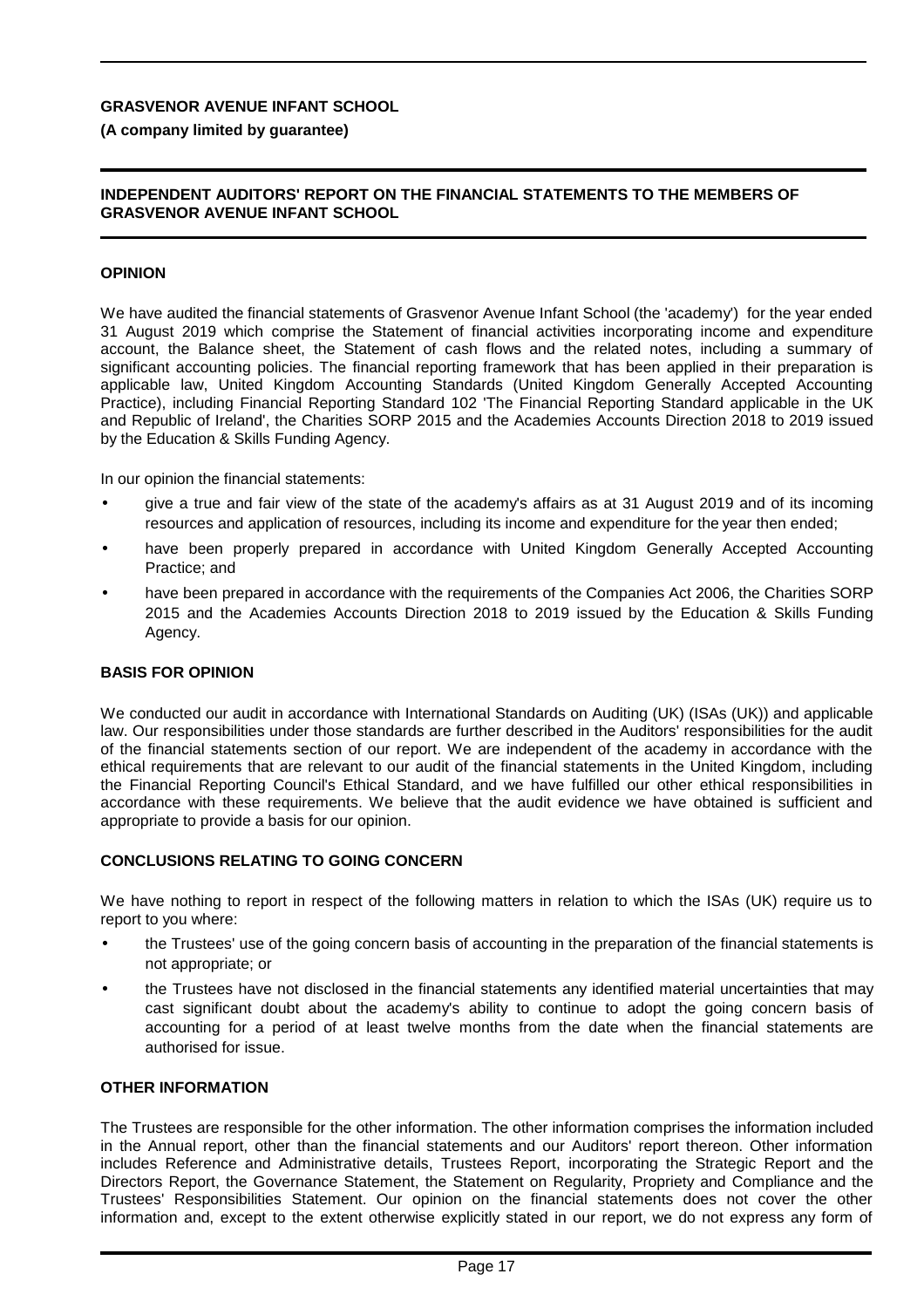#### **(A company limited by guarantee)**

#### **INDEPENDENT AUDITORS' REPORT ON THE FINANCIAL STATEMENTS TO THE MEMBERS OF GRASVENOR AVENUE INFANT SCHOOL**

assurance conclusion thereon.

In connection with our audit of the financial statements, our responsibility is to read the other information and, in doing so, consider whether the other information is materially inconsistent with the financial statements or our knowledge obtained in the audit or otherwise appears to be materially misstated. If we identify such material inconsistencies or apparent material misstatements, we are required to determine whether there is a material misstatement in the financial statements or a material misstatement of the other information. If, based on the work we have performed, we conclude that there is a material misstatement of this other information, we are required to report that fact.

We have nothing to report in this regard.

#### **OPINION ON OTHER MATTERS PRESCRIBED BY THE COMPANIES ACT 2006**

In our opinion, based on the work undertaken in the course of the audit:

- the information given in the Trustees' report (incorporating the Strategic Report and the Directors Report) for the financial year for which the financial statements are prepared is consistent with the financial statements and
- the Strategic Report and the Directors Report have been prepared in accordance with applicable legal requirements.

#### **MATTERS ON WHICH WE ARE REQUIRED TO REPORT BY EXCEPTION**

In the light of our knowledge and understanding of the academy and its environment obtained in the course of the audit, we have not identified material misstatements in the Trustees' report including the Strategic report.

We have nothing to report in respect of the following matters in relation to which the Companies Act 2006 requires us to report to you if, in our opinion:

- adequate accounting records have not been kept, or returns adequate for our audit have not been received from branches not visited by us; or
- the financial statements are not in agreement with the accounting records and returns; or
- certain disclosures of Trustees' remuneration specified by law are not made; or
- we have not received all the information and explanations we require for our audit.

#### **RESPONSIBILITIES OF TRUSTEES**

As explained more fully in the Statement of Trustees' responsibilities, the Trustees (who are also the directors of the academy for the purposes of company law) are responsible for the preparation of the financial statements and for being satisfied that they give a true and fair view, and for such internal control as the Trustees determine is necessary to enable the preparation of financial statements that are free from material misstatement, whether due to fraud or error.

In preparing the financial statements, the Trustees are responsible for assessing the academy's ability to continue as a going concern, disclosing, as applicable, matters related to going concern and using the going concern basis of accounting unless the Trustees either intend to liquidate the academy or to cease operations, or have no realistic alternative but to do so.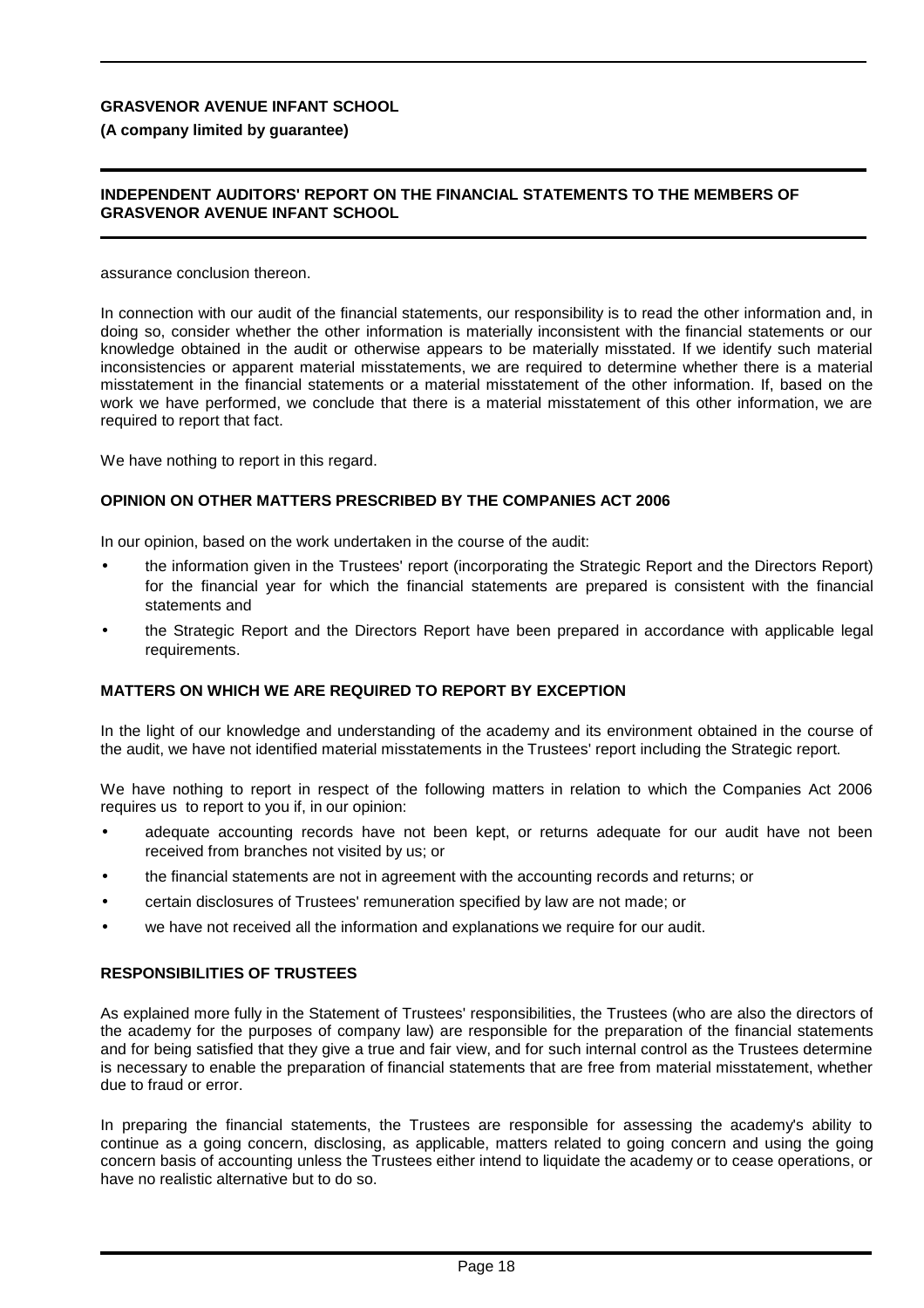#### **(A company limited by guarantee)**

#### **INDEPENDENT AUDITORS' REPORT ON THE FINANCIAL STATEMENTS TO THE MEMBERS OF GRASVENOR AVENUE INFANT SCHOOL**

#### **AUDITORS' RESPONSIBILITIES FOR THE AUDIT OF THE FINANCIAL STATEMENTS**

Our objectives are to obtain reasonable assurance about whether the financial statements as a whole are free from material misstatement, whether due to fraud or error, and to issue an Auditors' report that includes our opinion. Reasonable assurance is a high level of assurance, but is not a guarantee that an audit conducted in accordance with ISAs (UK) will always detect a material misstatement when it exists. Misstatements can arise from fraud or error and are considered material if, individually or in the aggregate, they could reasonably be expected to influence the economic decisions of users taken on the basis of these financial statements.

A further description of our responsibilities for the audit of the financial statements is located on the Financial Reporting Council's website at: [www.frc.org.uk/auditorsresponsibilities.](http://www.frc.org.uk/auditorsresponsibilities) This description forms part of our Auditors' report.

#### **USE OF OUR REPORT**

This report is made solely to the academy's members, as a body, in accordance with Chapter 3 of Part 16 of the Companies Act 2006. Our audit work has been undertaken so that we might state to the academy's members those matters we are required to state to them in an Auditors' report and for no other purpose. To the fullest extent permitted by law, we do not accept or assume responsibility to anyone other than the academy and its members, as a body, for our audit work, for this report, or for the opinions we have formed.

Brendan Sharkey FCA (Senior Statutory Auditor)

for and on behalf of

#### **MHA MacIntyre Hudson**

Chartered Accountants and Statutory Auditors

New Bridge Street House 30-34 New Bridge Street London EC4V 6BJ Date: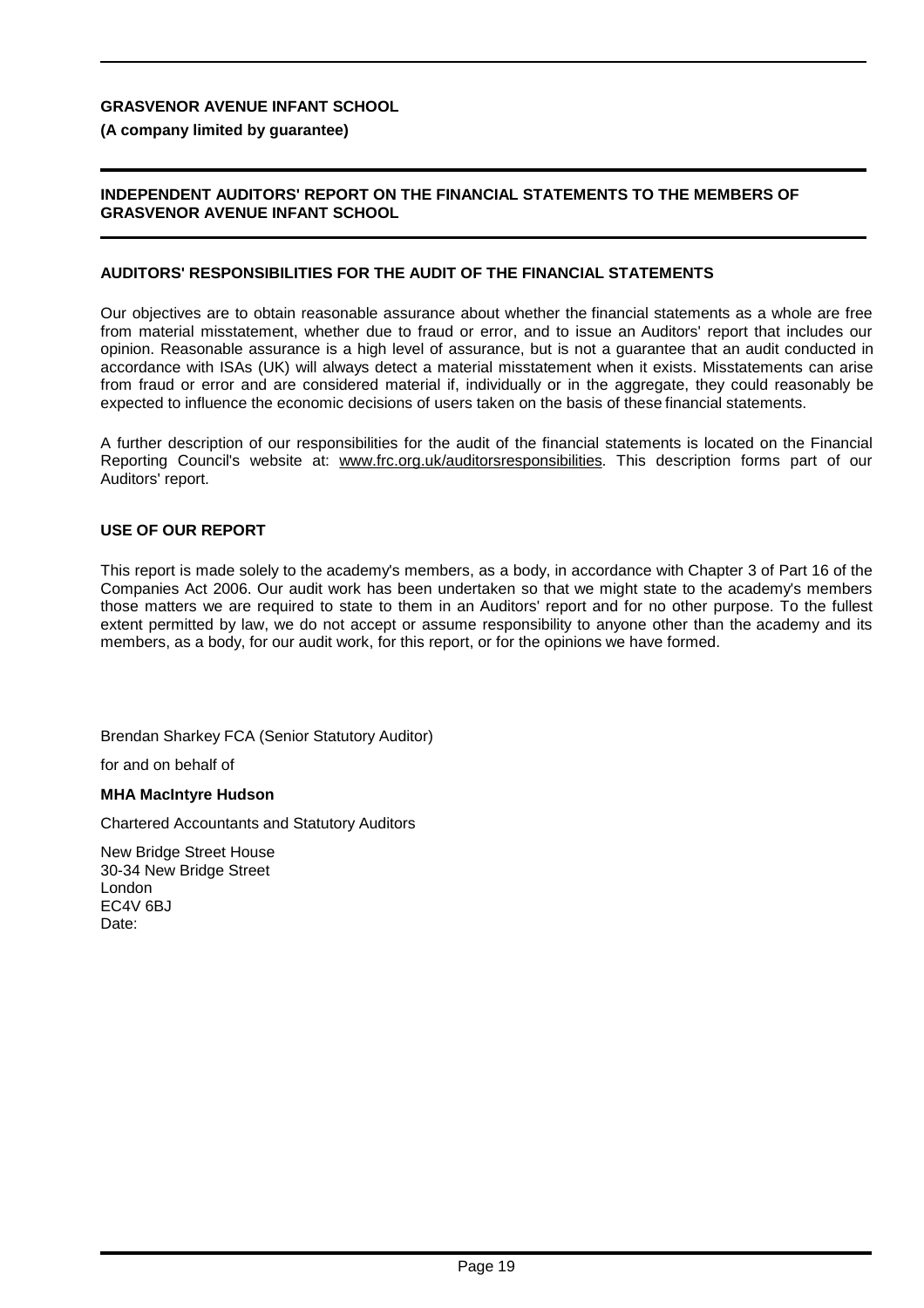**(A company limited by guarantee)**

#### **INDEPENDENT REPORTING ACCOUNTANTS' ASSURANCE REPORT ON REGULARITY TO GRASVENOR AVENUE INFANT SCHOOL AND THE EDUCATION & SKILLS FUNDING AGENCY**

In accordance with the terms of our engagement letter dated 28 August 2018 and further to the requirements of the Education & Skills Funding Agency (ESFA) as included in the Academies Accounts Direction 2018 to 2019, we have carried out an engagement to obtain limited assurance about whether the expenditure disbursed and income received by Grasvenor Avenue Infant School during the year 1 September 2018 to 31 August 2019 have been applied to the purposes identified by Parliament and the financial transactions conform to the authorities which govern them.

This report is made solely to Grasvenor Avenue Infant School and the ESFA in accordance with the terms of our engagement letter. Our work has been undertaken so that we might state to Grasvenor Avenue Infant School and the ESFA those matters we are required to state in a report and for no other purpose. To the fullest extent permitted by law, we do not accept or assume responsibility to anyone other than Grasvenor Avenue Infant School and the ESFA, for our work, for this report, or for the conclusion we have formed.

#### **RESPECTIVE RESPONSIBILITIES OF GRASVENOR AVENUE INFANT SCHOOL'S AND THE REPORTING ACCOUNTANT**

The is responsible, under the requirements of Grasvenor Avenue Infant School's funding agreement with the Secretary of State for Education dated 31 August 2012, and the Academies Financial Handbook extant from 1 September 2018, for ensuring that expenditure disbursed and income received is applied for the purposes intended by Parliament and the financial transactions conform to the authorities which govern them.

Our responsibilities for this engagement are established in the United Kingdom by our profession's ethical guidance and are to obtain limited assurance and report in accordance with our engagement letter and the requirements of the Academies Accounts Direction 2018 to 2019. We report to you whether anything has come to our attention in carrying out our work which suggests that in all material respects, expenditure disbursed and income received during the year 1 September 2018 to 31 August 2019 have not been applied to purposes intended by Parliament or that the financial transactions do not conform to the authorities which govern them.

#### **APPROACH**

We conducted our engagement in accordance with the Academies Accounts Direction 2018 to 2019 issued by the ESFA. We performed a limited assurance engagement as defined in our engagement letter.

The objective of a limited assurance engagement is to perform such procedures as to obtain information and explanations in order to provide us with sufficient appropriate evidence to express a negative conclusion on regularity.

A limited assurance engagement is more limited in scope than a reasonable assurance engagement and consequently does not enable us to obtain assurance that we would become aware of all significant matters that might be identified in a reasonable assurance engagement. Accordingly, we do not express a positive opinion.

Our engagement includes examination, on a test basis, of evidence relevant to the regularity and propriety of the academy's income and expenditure.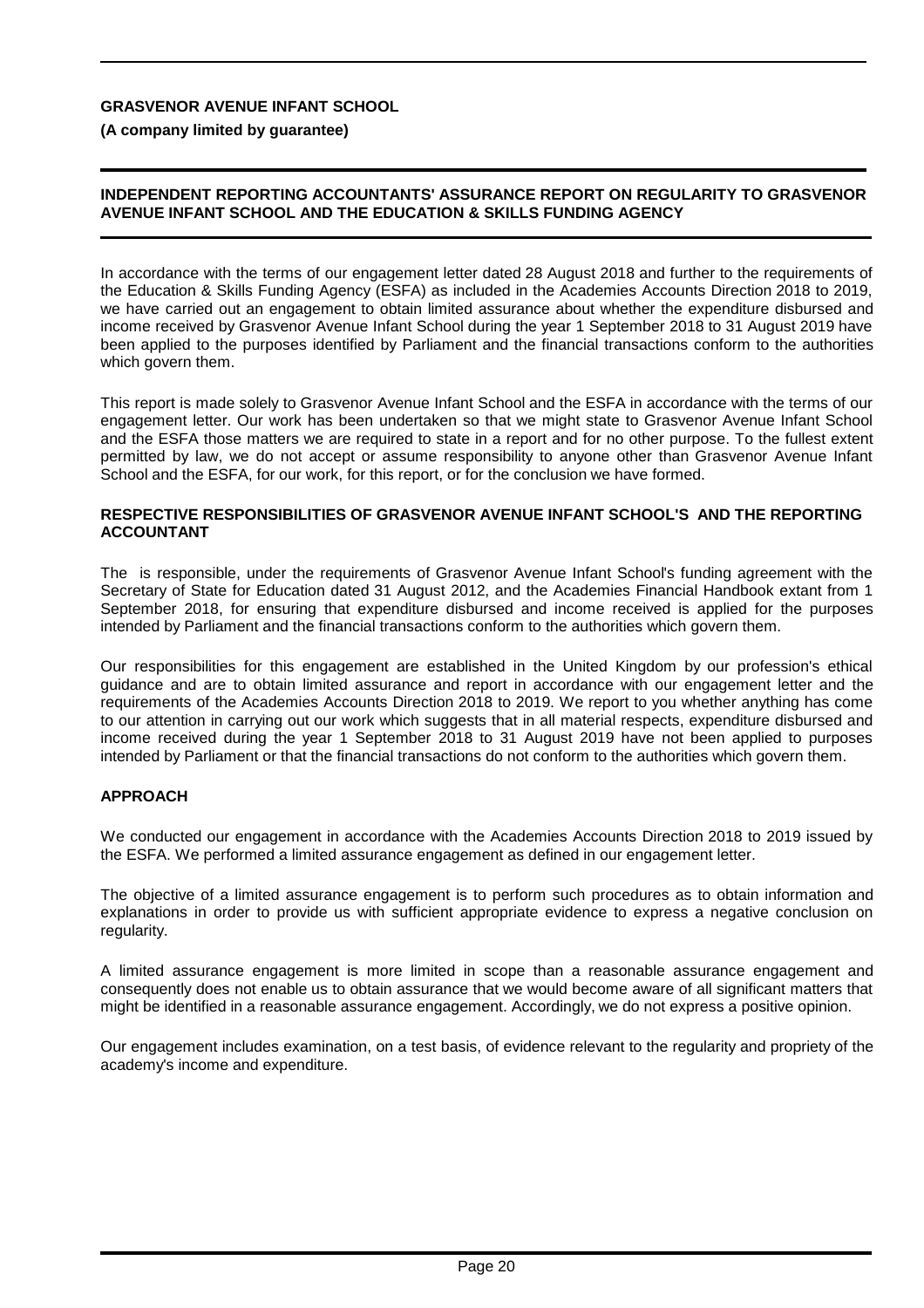#### **(A company limited by guarantee)**

#### **INDEPENDENT REPORTING ACCOUNTANTS' ASSURANCE REPORT ON REGULARITY TO GRASVENOR AVENUE INFANT SCHOOL AND THE EDUCATION & SKILLS FUNDING AGENCY (continued)**

The work undertaken to draw to our conclusion includes:

- reviewing the Minutes of the meetings of the Governing Body and other evidence made available to us, relevant to our consideration of regularity
- a review of the objectives and activities of the Academy, with reference to the income streams and other information available to us as auditors of the Academy
- testing of a sample of payroll payments to staff
- testing of a sample of payments to suppliers and other third parties
- consideration of governance issues and
- evaluating the internal control procedures and reporting lines, testing as appropriate and making appropriate enquiries of the Accounting Officer.

#### **CONCLUSION**

In the course of our work, nothing has come to our attention which suggests that in all material respects the expenditure disbursed and income received during the year 1 September 2018 to 31 August 2019 have not been applied to purposes intended by Parliament and the financial transactions do not conform to the authorities which govern them.

Reporting Accountant

#### **MHA MacIntyre Hudson**

Chartered Accountants

New Bridge Street House 30-34 New Bridge Street London EC4V 6BJ

Date: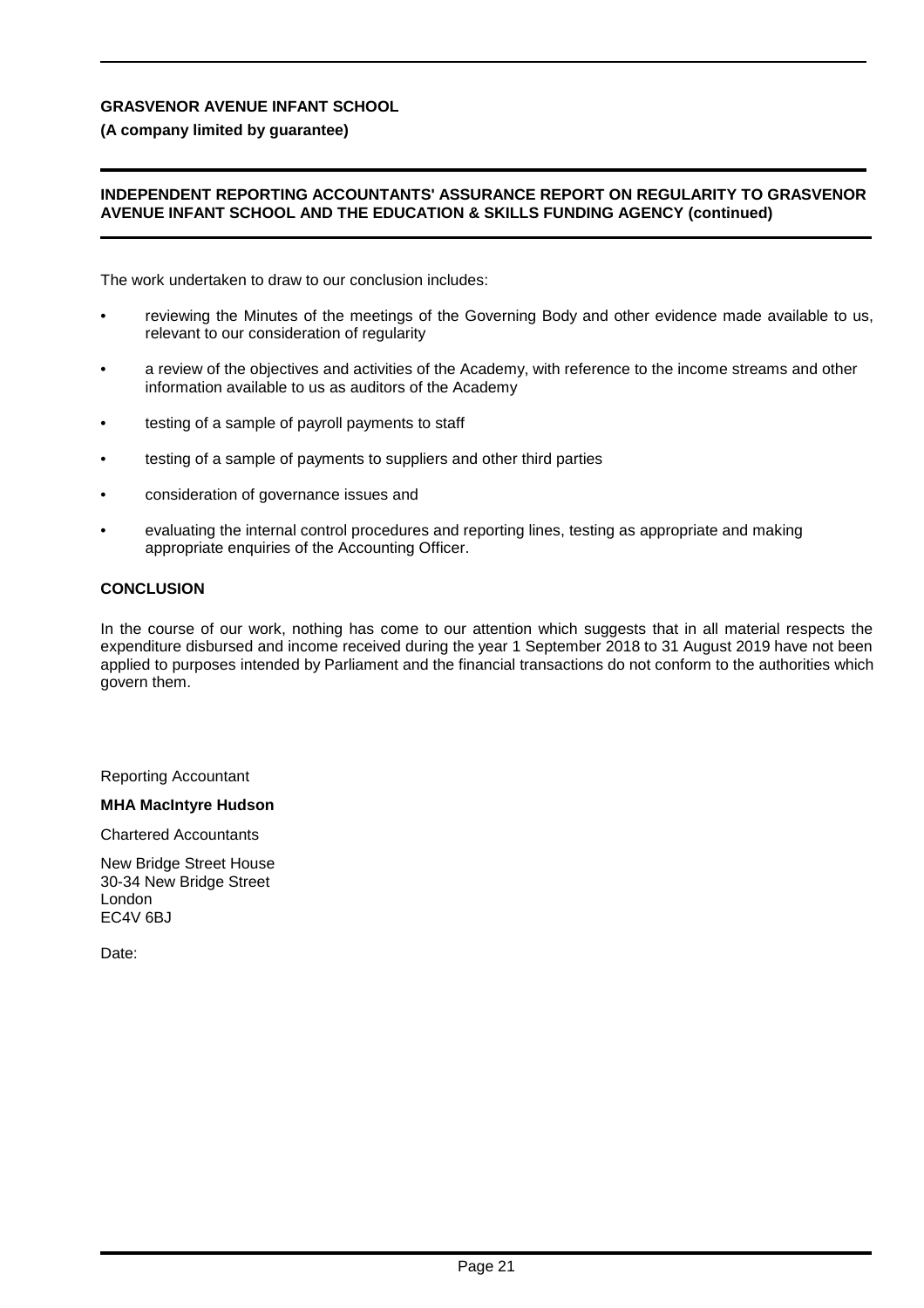## **(A company limited by guarantee)**

#### **STATEMENT OF FINANCIAL ACTIVITIES INCORPORATING INCOME AND EXPENDITURE ACCOUNT FOR THE YEAR ENDED 31 AUGUST 2019**

| <b>INCOME FROM:</b>                                                                                                | <b>Note</b>    | <b>Unrestricted</b><br>funds<br>2019<br>£ | <b>Restricted</b><br>funds<br>2019<br>£ | <b>Restricted</b><br>fixed asset<br>funds<br>2019<br>£ | <b>Total</b><br>funds<br>2019<br>£ | Total<br>funds<br>2018<br>£ |
|--------------------------------------------------------------------------------------------------------------------|----------------|-------------------------------------------|-----------------------------------------|--------------------------------------------------------|------------------------------------|-----------------------------|
|                                                                                                                    |                |                                           |                                         |                                                        |                                    |                             |
| Donations and capital grants                                                                                       | $\overline{2}$ | 545                                       |                                         | 10,686                                                 | 11,231                             | 6,576                       |
| Charitable activities                                                                                              | 5              |                                           | 985,268                                 |                                                        | 985,268                            | 814,721                     |
| Other trading activities                                                                                           | 3              | 3,347                                     | 42,372                                  |                                                        | 45,719                             | 46,208                      |
| Investments                                                                                                        | 4              | 69                                        |                                         |                                                        | 69                                 | 76                          |
| <b>TOTAL INCOME</b>                                                                                                |                | 3,961                                     | 1,027,640                               | 10,686                                                 | 1,042,287                          | 867,581                     |
| <b>EXPENDITURE ON:</b>                                                                                             |                |                                           |                                         |                                                        |                                    |                             |
| Other trading activity                                                                                             |                | (166, 136)                                | 166,136                                 |                                                        |                                    |                             |
| Charitable activities                                                                                              |                | 166,639                                   | 899,107                                 | 20,231                                                 | 1,085,977                          | 896,954                     |
| <b>TOTAL EXPENDITURE</b>                                                                                           | 6              | 503                                       | 1,065,243                               | 20,231                                                 | 1,085,977                          | 896,954                     |
| <b>NET EXPENDITURE BEFORE</b><br><b>OTHER RECOGNISED</b><br><b>GAINS AND LOSSES</b><br>Actuarial gains/(losses) on |                | 3,458                                     | (37, 603)                               | (9, 545)                                               | (43, 690)                          | (29, 373)                   |
| defined benefit pension<br>schemes                                                                                 | 20             |                                           | (167,000)                               |                                                        | (167,000)                          | 80,000                      |
| <b>NET MOVEMENT IN FUNDS</b>                                                                                       |                | 3,458                                     | (204, 603)                              | (9, 545)                                               | (210, 690)                         | 50,627                      |
| <b>RECONCILIATION OF FUNDS:</b>                                                                                    |                |                                           |                                         |                                                        |                                    |                             |
| Total funds brought forward                                                                                        |                | 40,081                                    | (161, 618)                              | 2,620,761                                              | 2,499,224                          | 2,448,597                   |
| <b>TOTAL FUNDS CARRIED</b><br><b>FORWARD</b>                                                                       |                | 43,539                                    | (366, 221)                              | 2,611,216                                              | 2,288,534                          | 2,499,224                   |
|                                                                                                                    |                |                                           |                                         |                                                        |                                    |                             |

The Statement of Financial Activities includes all gains and losses recognised in the year.

The notes on pages 25 to 48 form part of these financial statements.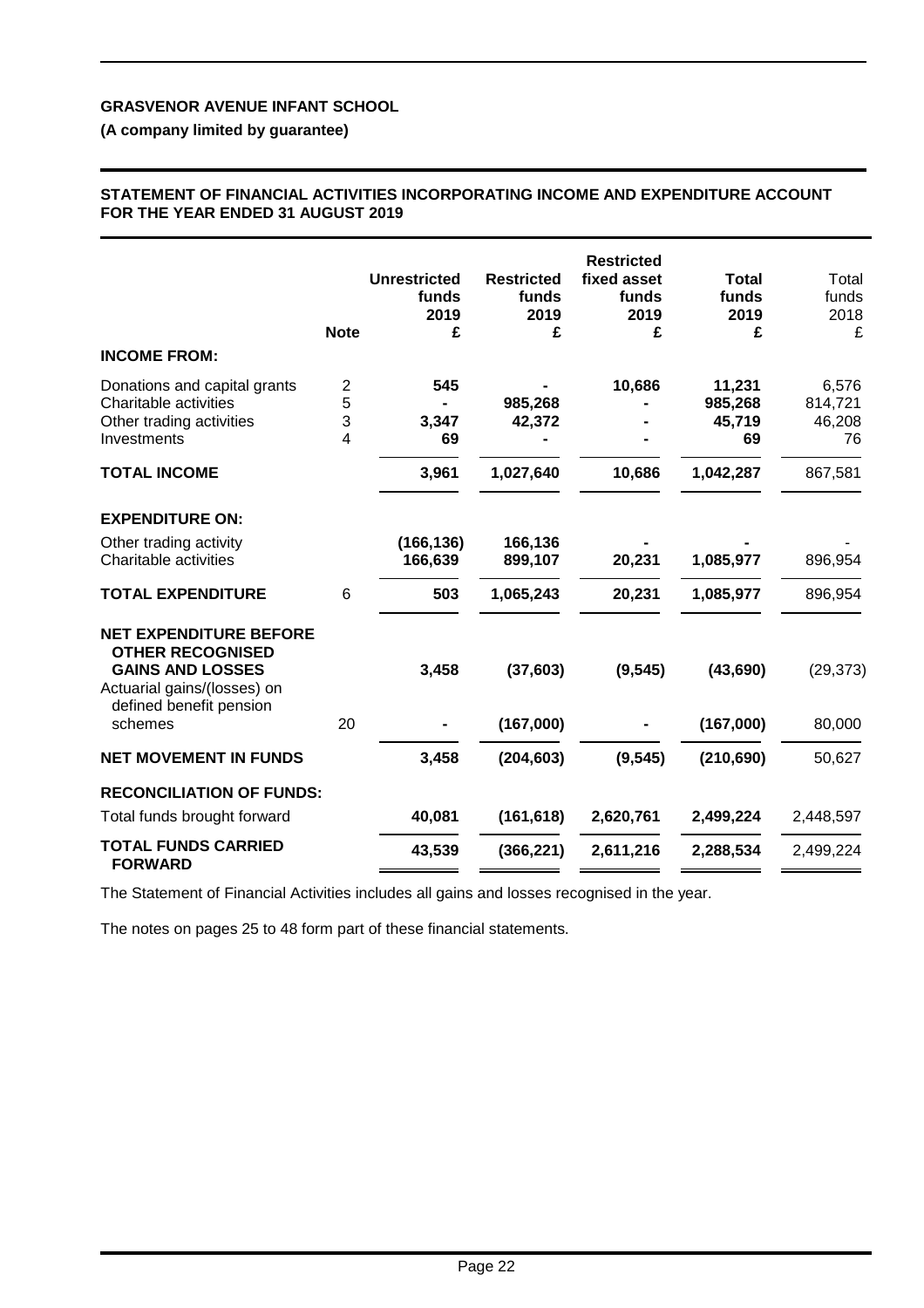#### **(A company limited by guarantee) REGISTERED NUMBER: 08164849**

#### **BALANCE SHEET AS AT 31 AUGUST 2019**

|                                                                  | <b>Note</b> | £         | 2019<br>£ | £         | 2018<br>£ |
|------------------------------------------------------------------|-------------|-----------|-----------|-----------|-----------|
| <b>FIXED ASSETS</b>                                              |             |           |           |           |           |
| Tangible assets                                                  | 12          |           | 2,600,530 |           | 2,620,761 |
| <b>CURRENT ASSETS</b>                                            |             |           |           |           |           |
| Debtors                                                          | 13          | 216,268   |           | 187,175   |           |
| Cash at bank and in hand                                         | 18          | 84,522    |           | 88,389    |           |
|                                                                  |             | 300,790   |           | 275,564   |           |
| <b>CREDITORS: amounts falling due within</b><br>one year         | 14          | (86, 786) |           | (79, 101) |           |
| <b>NET CURRENT ASSETS</b>                                        |             |           | 214,004   |           | 196,463   |
| TOTAL ASSETS LESS CURRENT LIABILITIES                            |             |           | 2,814,534 |           | 2,817,224 |
| Defined benefit pension scheme liability                         | 20          |           | (526,000) |           | (318,000) |
| <b>NET ASSETS INCLUDING PENSION</b><br><b>SCHEME LIABILITIES</b> |             |           | 2,288,534 |           | 2,499,224 |
| <b>FUNDS OF THE ACADEMY</b>                                      |             |           |           |           |           |
| Restricted income funds:                                         |             |           |           |           |           |
| Restricted income funds                                          | 15          | 159,779   |           | 156,382   |           |
| Restricted fixed asset funds                                     | 15          | 2,611,216 |           | 2,620,761 |           |
| Restricted income funds excluding pension<br>liability           |             | 2,770,995 |           | 2,777,143 |           |
| Pension reserve                                                  |             | (526,000) |           | (318,000) |           |
| Total restricted income funds                                    |             |           | 2,244,995 |           | 2,459,143 |
| Unrestricted income funds                                        | 15          |           | 43,539    |           | 40,081    |
| <b>TOTAL FUNDS</b>                                               |             |           | 2,288,534 |           | 2,499,224 |

The financial statements on pages 22 to 48 were approved by the Trustees, and authorised for issue, on and are signed on their behalf, by:

**Mrs J Zimaras Trustee**

**Mr J Newton Accounting Officer**

The notes on pages 25 to 48 form part of these financial statements.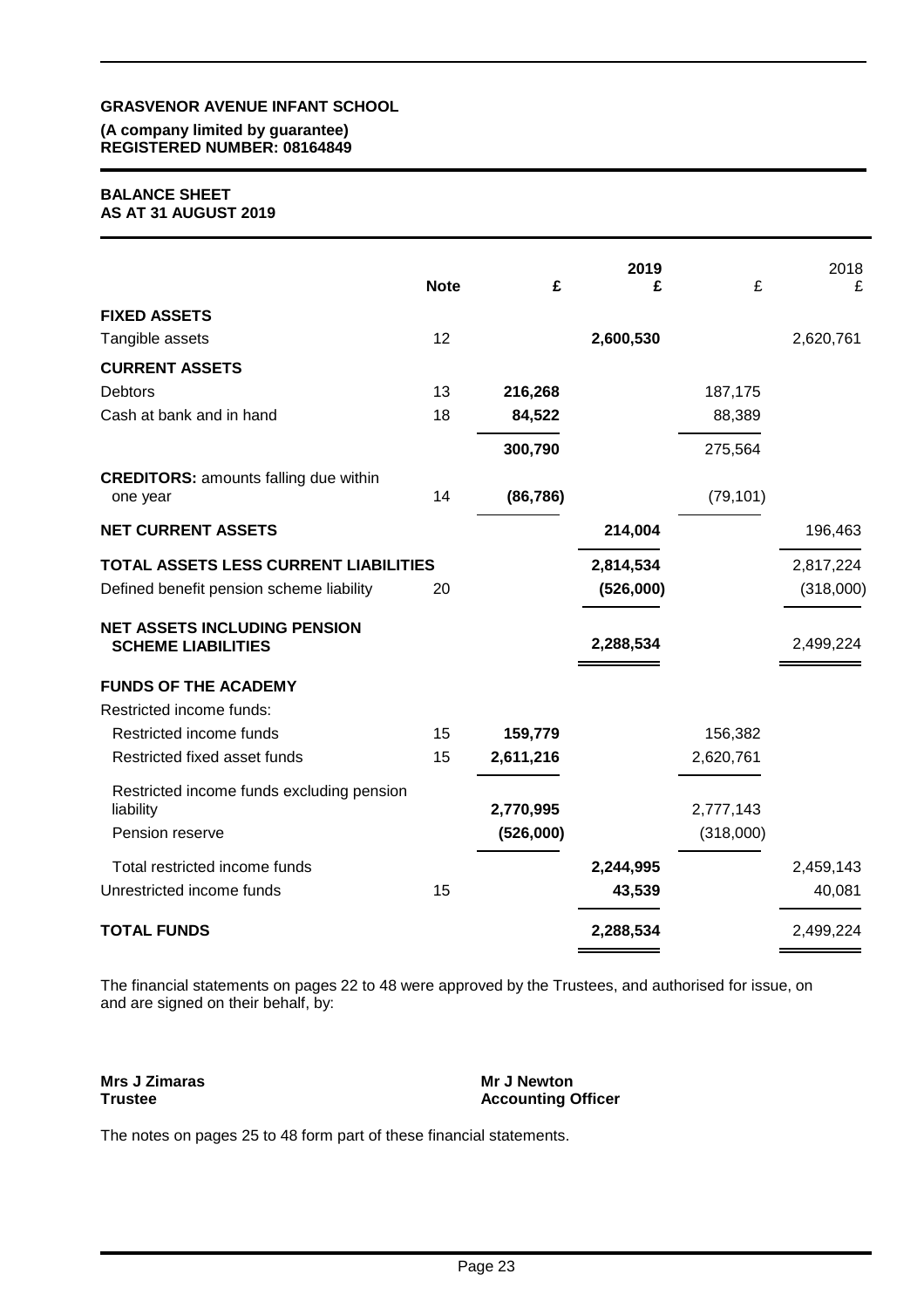## **(A company limited by guarantee)**

#### **STATEMENT OF CASH FLOWS FOR THE YEAR ENDED 31 AUGUST 2019**

|                                                                                                                   | <b>Note</b> | 2019<br>£    | 2018<br>£               |
|-------------------------------------------------------------------------------------------------------------------|-------------|--------------|-------------------------|
| Cash flows from operating activities                                                                              |             |              |                         |
| Net cash used in operating activities                                                                             | 17          | (14, 622)    | (54, 526)               |
| Cash flows from investing activities:<br>Purchase of tangible fixed assets<br>Capital grants<br>Interest received |             | 10,686<br>69 | (5, 450)<br>4,945<br>76 |
| Net cash provided by/(used in) investing activities                                                               |             | 10,755       | (429)                   |
| Change in cash and cash equivalents in the year                                                                   |             | (3,867)      | (54, 955)               |
| Cash and cash equivalents brought forward                                                                         |             | 88,389       | 143,344                 |
| Cash and cash equivalents carried forward                                                                         | 18          | 84,522       | 88,389                  |

The notes on pages 25 to 48 form part of these financial statements.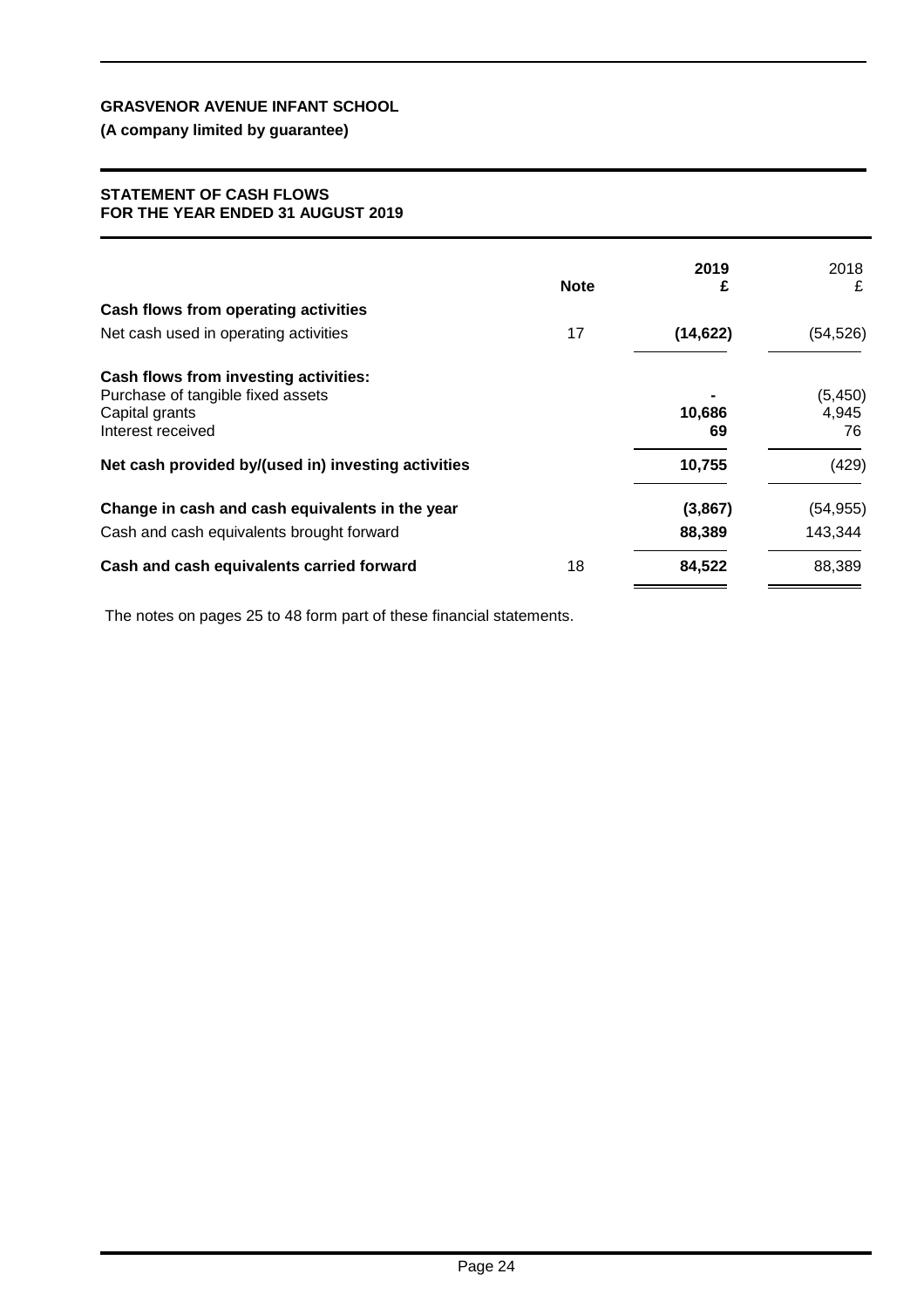#### **(A company limited by guarantee)**

#### **NOTES TO THE FINANCIAL STATEMENTS FOR THE YEAR ENDED 31 AUGUST 2019**

#### **1. ACCOUNTING POLICIES**

A summary of the principal accounting policies adopted (which have been applied consistently, except where noted), judgments and key sources of estimation uncertainty, is set out below.

#### **1.1 Basis of preparation of financial statements**

The financial statements of the academy trust, which is a public benefit entity under FRS 102, have been prepared under the historical cost convention in accordance with the Financial Reporting Standard Applicable in the UK and Republic of Ireland (FRS 102), the Accounting and Reporting by Charities: Statement of Recommended Practice applicable to charities preparing their accounts in accordance with the Financial Reporting Standard applicable in the UK and Republic of Ireland (FRS 102) (Charities SORP (FRS 102)), the Academies Accounts Direction 2018 to 2019 issued by ESFA, the Charities Act 2011 and the Companies Act 2006.

Grasvenor Avenue Infant School constitutes a public benefit entity as defined by FRS 102 and a company limited by guarantee incorporated in England. The address of the registered office and principal place of operation are detailed on page 1. The nature of the academy trust's operation and principal activity are detailed in the Trustees Report.

The financial statements are prepared in  $E$  sterling, the functional currency, rounded to the nearest £1.

#### **1.2 Going concern**

The Trustees assess whether the use of going concern is appropriate, i.e. whether there are any material uncertainties related to events or conditions that may cast significant doubt on the ability of the academy to continue as a going concern. The Trustees make this assessment in respect of a period of at least one year from the date of authorisation for issue of the financial statements and have concluded that the academy trust has adequate resources to continue in operational existence for the foreseeable future and there are no material uncertainties about the academy trust's ability to continue as a going concern, thus they continue to adopt the going concern basis of accounting in preparing the financial statements.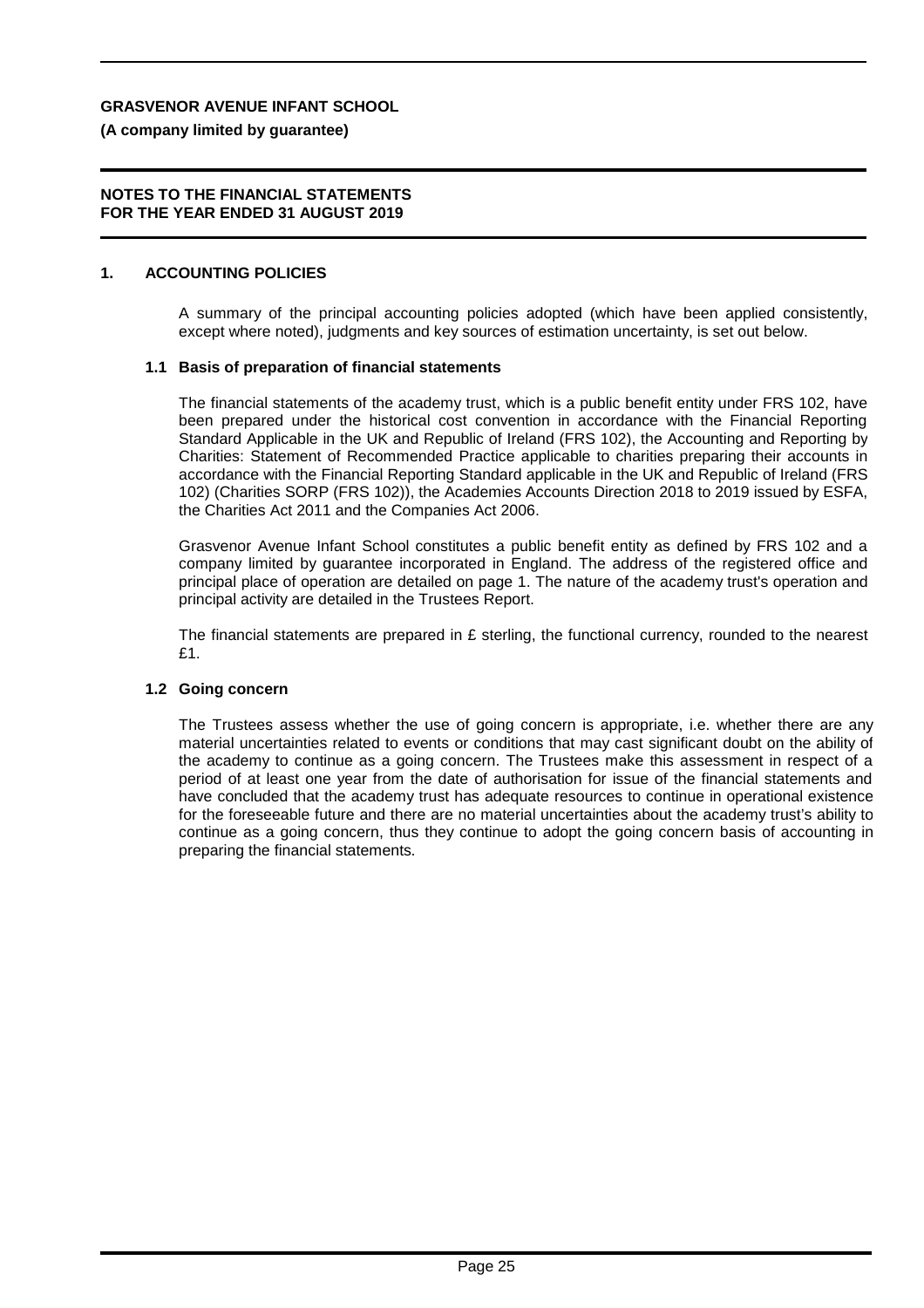**(A company limited by guarantee)**

#### **NOTES TO THE FINANCIAL STATEMENTS FOR THE YEAR ENDED 31 AUGUST 2019**

#### **1. ACCOUNTING POLICIES (continued)**

#### **1.3 Income**

All income is recognised once the academy has entitlement to the income, it is probable that the income will be received and the amount of income receivable can be measured reliably.

Grants are included in the Statement of financial activities incorporating income and expenditure account on a receivable basis. The balance of income received for specific purposes but not expended during the period is shown in the relevant funds on the Balance sheet. Where income is received in advance meeting any performance-related conditions, there is not unconditional entitlementto the income and its recognition is deferred and included in creditors as deferred income, until the performance-related conditions are met. Where entitlement occurs before income is received, the income is accrued.

General Annual Grant is recognised in full in the Statement of financial activities incorporating income and expenditure account in the year for which it is receivable and any abatement in respect of the period is deducted from income and recognised as a liability.

Capital grants are recognised when there is entitlement and are not deferred over the life of the asset on which they are expended. Unspent amounts of capital grant are reflected in the balance in the restricted fixed asset fund.

Sponsorship income provided to the academy which amounts to a donation is recognised in the Statement of financial activities incorporating income and expenditure account in the period in which it is receivable, where receipt is probable and it is measurable.

Donations are recognised on a receivable basis where receipt is probable and the amount can be reliably measured.

Other income, including the hire of facilities, is recognised in the period in which it is receivable and to the extent the goods have been provided or on completion of the service.

#### **1.4 Expenditure**

Expenditure is recognised once there is a legal or constructive obligation to transfer economic benefit to a third party, it is probable that a transfer of economic benefits will be required in settlement and the amount of the obligation can be measured reliably. Expenditure is classified by activity. The costs of each activity are made up of the total of direct costs and shared costs, including support costs involved in undertaking each activity. Direct costs attributable to a single activity are allocated directly to that activity. Shared costs which contribute to more than one activity and support costs which are not attributable to a single activity are apportioned between those activities on a basis consistent with the use of resources. Central staff costs are allocated on the basis of time spent, and depreciation charges allocated on the portion of the asset's use.

Expenditure on charitable activities are costs incurred on the academy's educational operations, including support costs and those costs relating to the governance of the academy apportioned to charitable activities.

All expenditure is inclusive of irrecoverable VAT.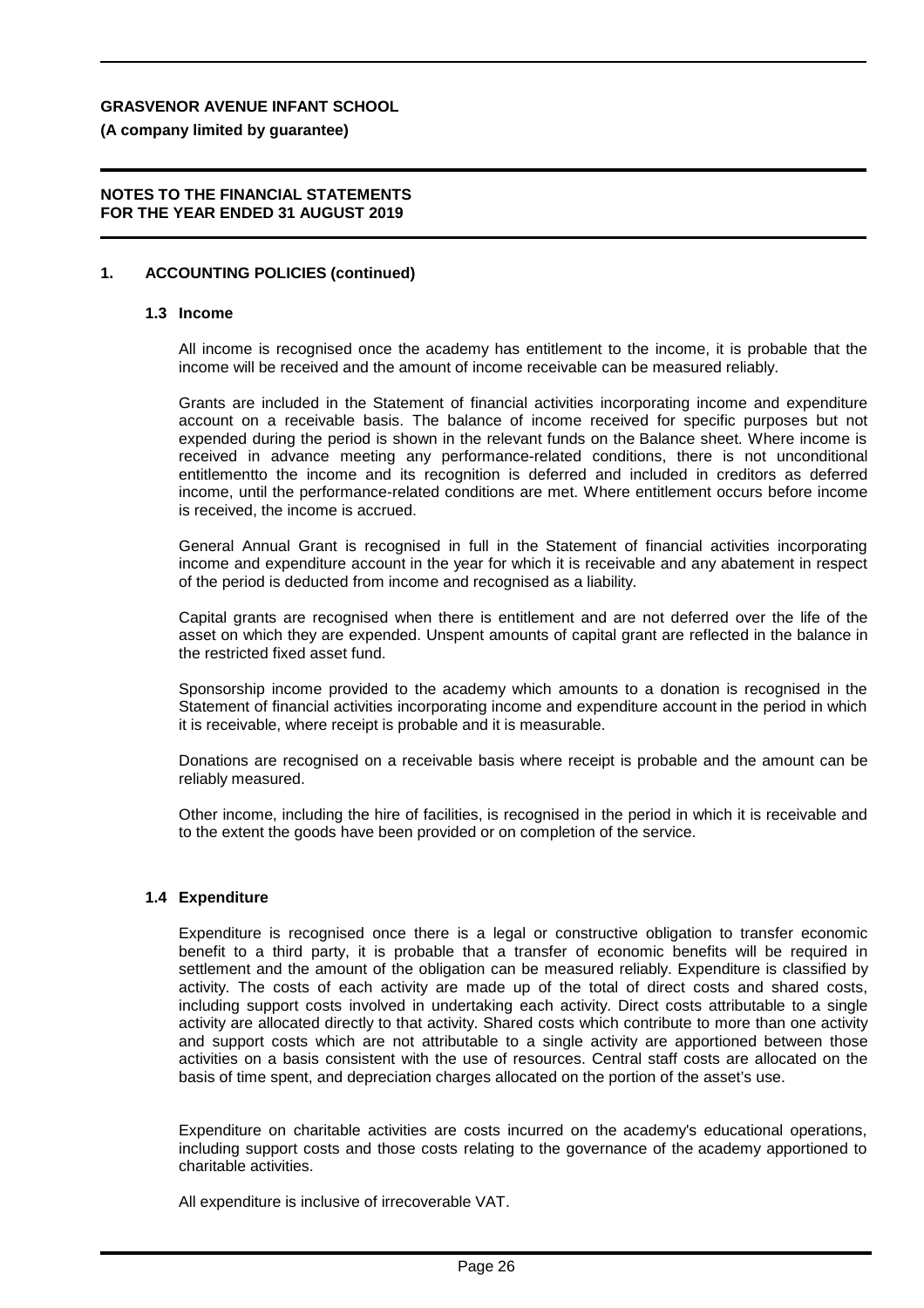**(A company limited by guarantee)**

#### **NOTES TO THE FINANCIAL STATEMENTS FOR THE YEAR ENDED 31 AUGUST 2019**

#### **1. ACCOUNTING POLICIES (continued)**

#### **1.5 Tangible fixed assets and depreciation**

All assets costing more than £2,500 are capitalised and are carried at cost, net of depreciation and any provision for impairment.

Where tangible fixed assets have been acquired with the aid of specific grants, either from the government or from the private sector, they are included in the Balance sheet at cost and depreciated over their expected useful economic life. Where there are specific conditions attached to the funding requiring the continued use of the asset, the related grants are credited to a restricted fixed asset fund in the Statement of financial activities incorporating income and expenditure account and carried forward in the Balance sheet. Depreciation on the relevant assets is charged directly to the restricted fixed asset fund in the Statement of financial activities incorporating income and expenditure account. Where tangible fixed assets have been acquired with unrestricted funds, a transfer is made to reflect these assets in the restricted fixed asset fund.

Depreciation is provided on all tangible fixed assets other than freehold land and assets under construction, at rates calculated to write off the cost of these assets, less their estimated residual value, over their expected useful lives on the following bases:

| Leasehold property     | $\sim$         | 2% straight line basis     |
|------------------------|----------------|----------------------------|
| Furniture and fixtures |                | 20% straight line basis    |
| Computer equipment     | $\sim$         | 33.33% straight line basis |
| Leasehold Land         | $\blacksquare$ | Not depreciated            |
|                        |                |                            |

A review for impairment of a fixed asset is carried out if events or changes in circumstances indicate that the carrying value of any fixed asset may not be recoverable. Shortfalls between the carrying value of fixed assets and their recoverable amounts are recognised as impairments. Impairment losses are recognised in the Statement of financial activities incorporating income and expenditure account.

#### **1.6 Operating leases**

Rentals under operating leases are charged to the Statement of financial activities incorporating income and expenditure account on a straight line basis over the lease term.

#### **1.7 Debtors**

Trade and other debtors are recognised at the settlement amount after any trade discount offered. Prepayments are valued at the amount prepaid net of any trade discounts due.

#### **1.8 Cash at Bank and in hand**

Cash at bank and in hand includes cash and short term highly liquid investments with a short maturity of three months or less from the date of acquisition or opening of the deposit or similar account.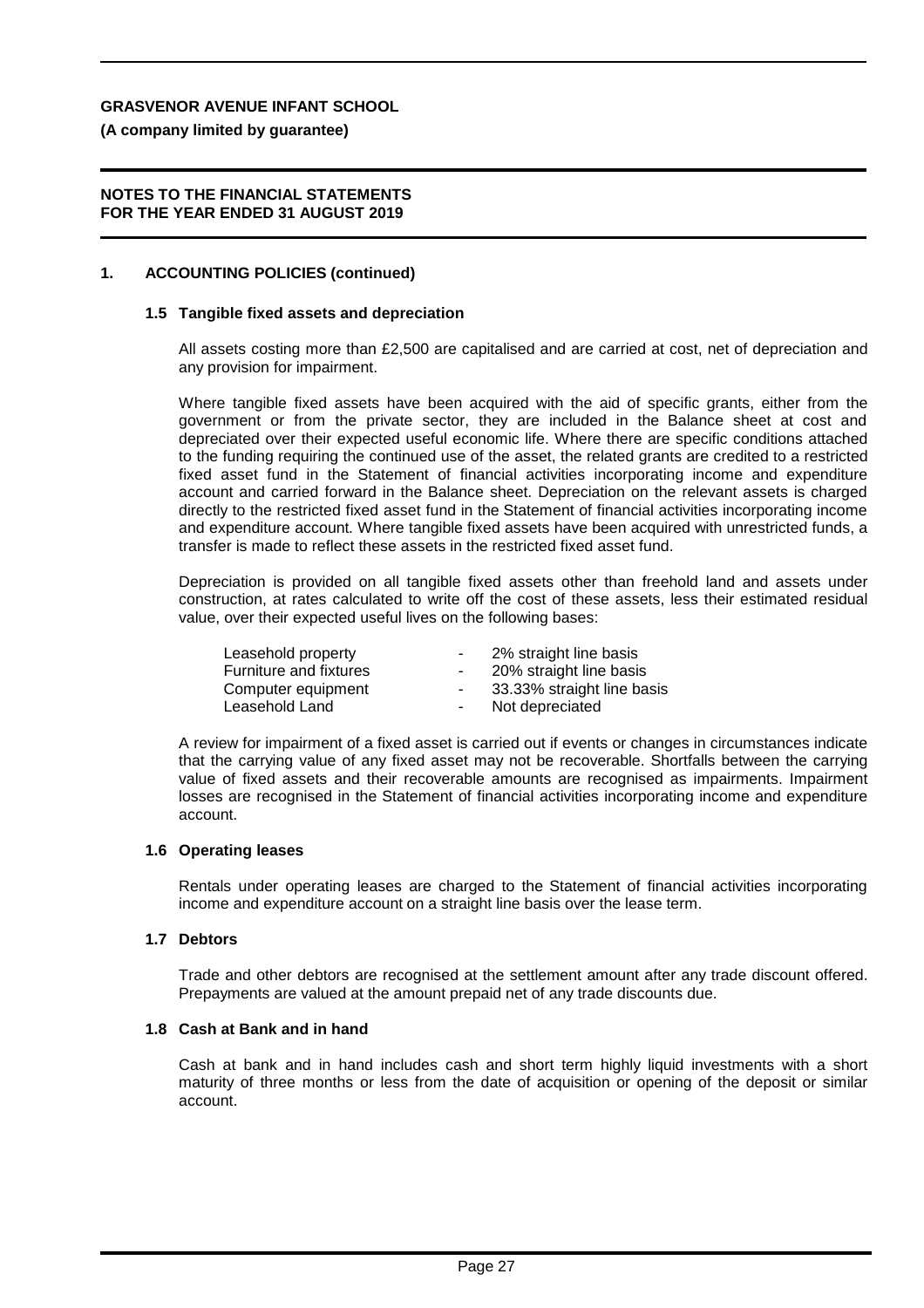**(A company limited by guarantee)**

#### **NOTES TO THE FINANCIAL STATEMENTS FOR THE YEAR ENDED 31 AUGUST 2019**

#### **1. ACCOUNTING POLICIES (continued)**

#### **1.9 Liabilities and provisions**

Liabilities and provisions are recognised when there is an obligation at the Balance sheet date as a result of a past event, it is probable that a transfer of economic benefit will be required in settlement, and the amount of the settlement can be estimated reliably. Liabilities are recognised at the amount that the academy anticipates it will pay to settle the debt or the amount it has received as advanced payments for the goods or services it must provide. Provisions are measured at the best estimate of the amounts required to settle the obligation. Where the effect of the time value of money is material, the provision is based on the present value of those amounts, discounted at the pre-tax discount rate that reflects the risks specific to the liability. The unwinding of the discount is recognised within interest payable and similar charges.

#### **1.10 Financial instruments**

The academy only holds basic financial instruments as defined in FRS 102. The financial assets and financial liabilities of the academy and their measurement basis are as follows:

*Financial assets* - trade and other debtors are basic financial instruments and are debt instruments measured at amortised cost as detailed in note 13. Prepayments are not financial instruments. Amounts due to the academy's wholly owned subsidiary are held at face value less any impairment.

*Cash at bank* is classified as a basic financial instrument and is measured at face value.

*Financial liabilities* - trade creditors, accruals and other creditors are financial instruments, and are measured at amortised costs as detailed in note 14. Taxation and social security are not included in the financial instruments disclosure definition. Deferred income is not deemed to be a financial liability, as the cash settlement has already taken place and there is an obligation to deliver services rather than cash or another financial instrument.

#### **1.11 Taxation**

The academy is considered to pass the tests set out in Paragraph 1 Schedule 6 of the Finance Act 2010 and therefore it meets the definition of a charitable company for UK corporation tax purposes. Accordingly, the academy is potentially exempt from taxation in respect of income or capital gains received within categories covered by Chapter 3 Part 11 of the Corporation Tax Act 2010 or Section 256 of the Taxation of Chargeable Gains Act 1992, to the extent that such income or gains are applied exclusively to charitable purposes.

#### **1.12 Pensions**

Retirement benefits to employees of the academy trust are provided by the Teachers' Pension Scheme ("TPS") and the Local Governments Pension Scheme ("LGPS"). These are defined benefit schemes.

The TPS is an unfunded scheme and contributions are calculated so as to spread the cost of pensions over employees' working lives with the academy in such a way that the pension cost is a substantially level percentage of current and future pensionable payroll. The contributions are determined by the Government Actuary on the basis of quadrennial valuations using a prospective unit credit method. As stated in note 20, the TPS is an unfunded multi-employer scheme with no underlying assets to assign between employers. The TPS is therefore treated as a defined contribution scheme for accounting purposes and the contributions recognised in the period to which they relate.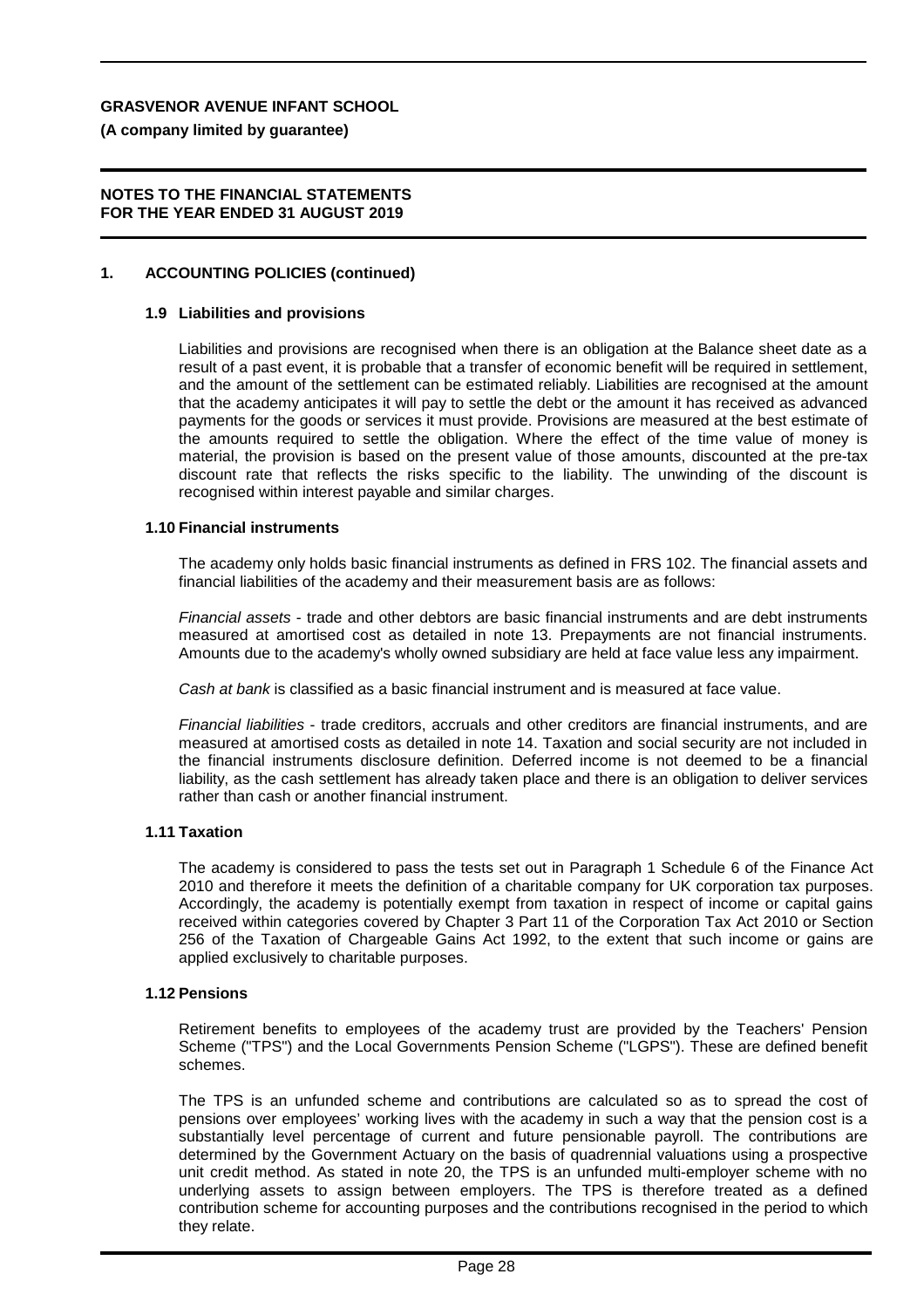**(A company limited by guarantee)**

#### **NOTES TO THE FINANCIAL STATEMENTS FOR THE YEAR ENDED 31 AUGUST 2019**

#### **1. ACCOUNTING POLICIES (continued)**

The LGPS is a funded multi-employer scheme and the assets are held separately from those of the academy trust in separate trustee administered funds. Pension scheme assets are measured at fair value and liabilities are measured on an actuarial basis using the projected unit credit method and discounted at a rate equivalent to the current rate of return on a high quality corporate bond of equivalent term and currency to the liabilities. The actuarial valuations are obtained at least triennially and are updated at each Balance sheet date. The amounts charged to operating surplus are the current service costs and the costs of scheme introductions, benefit changes, settlements and curtailments. They are included as part of staff costs as incurred. Net interest on the net defined benefit liability/asset is also recognised in the Statement of financial activities incorporating income and expenditure account and comprises the interest cost on the defined benefit obligation and interest income on the scheme assets, calculated by multiplying the fair value of the scheme assets at the beginning of the period by the rate used to discount the benefit obligations. The difference between the interest income on the scheme assets and the actual return on the scheme assets is recognised in other recognised gains and losses.

Actuarial gains and losses are recognised immediately in other recognised gains and losses.

#### **1.13 Fund accounting**

Unrestricted income funds represent those resources which may be used towards meeting any of the charitable objects of the academy at the discretion of the Trustees.

Restricted fixed asset funds are resources which are to be applied to specific capital purposes imposed by funders where the asset acquired or created is held for a specific purpose.

Restricted general funds comprise all other restricted funds received with restrictions imposed by the funder/donor and include grants from the Department for Education Group.

Investment income, gains and losses are allocated to the appropriate fund.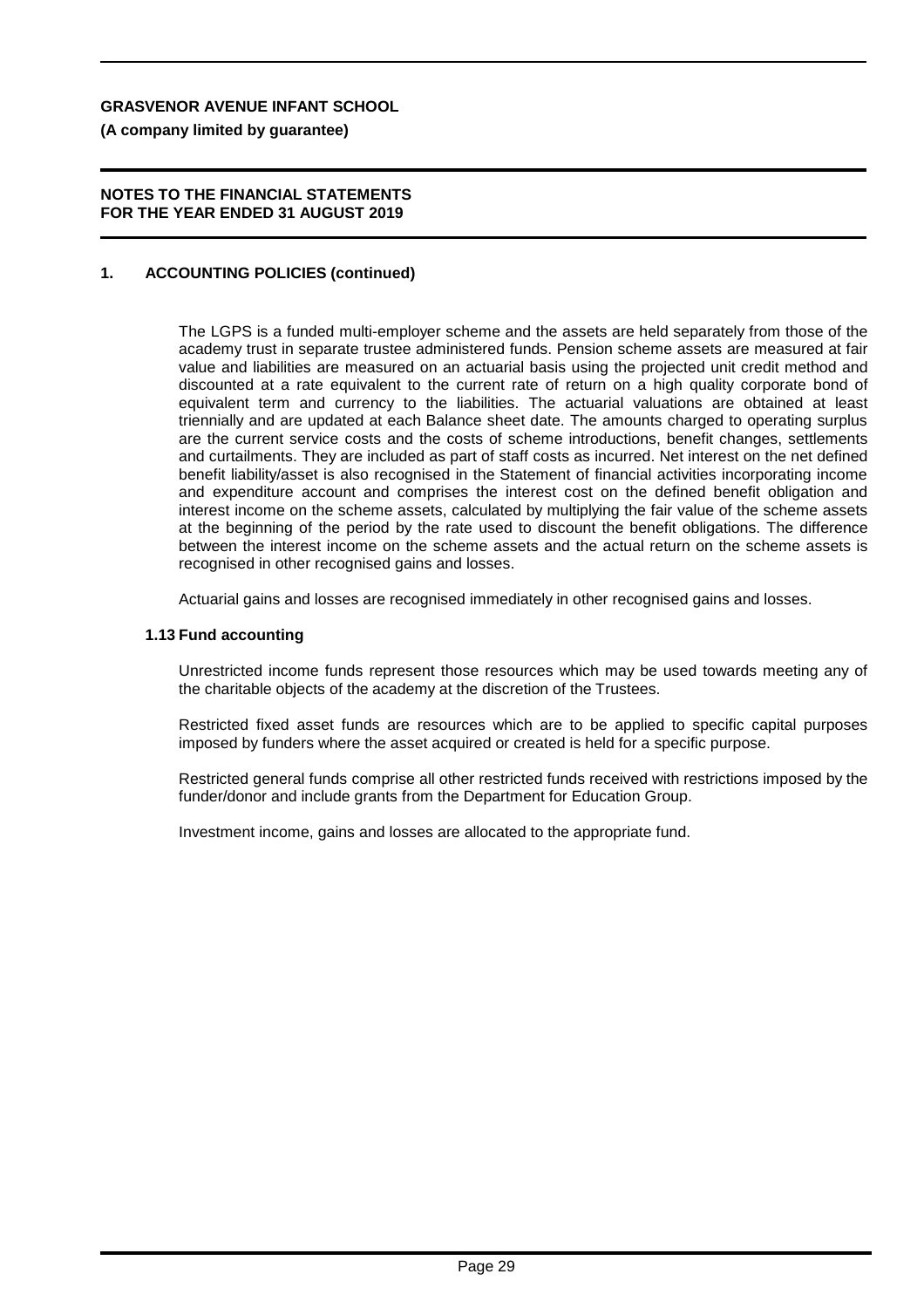**(A company limited by guarantee)**

#### **NOTES TO THE FINANCIAL STATEMENTS FOR THE YEAR ENDED 31 AUGUST 2019**

#### **1. ACCOUNTING POLICIES (continued)**

#### **1.14 Critical accounting estimates and areas of judgment**

Estimates and judgments are continually evaluated and are based on historical experience and other factors, including expectations of future events that are believed to be reasonable under the circumstances.

Critical accounting estimates and assumptions:

The academy trust makes estimates and assumptions concerning the future. The resulting accounting estimates and assumptions will, by definition, seldom equal the related actual results. The estimates and assumptions that have a significant risk of causing a material adjustment to the carrying amounts of assets and liabilities within the next financial year are discussed below.

The present value of the Local Government Pension Scheme defined benefit liability depends on a number of factors that are determined on an actuarial basis using a variety of assumptions. The assumptions used in determining the net cost (income) for pensions include the discount rate. Any changes in these assumptions, which are disclosed in note 20, will impact the carrying amount of the pension liability. Furthermore a roll forward approach which projects results from the latest full actuarial valuation performed at 31 March 2016 has been used by the actuary in valuing the pensions liability at 31 August 2019. Any differences between the figures derived from the roll forward approach and a full actuarial valuation would impact on the carrying amount of the pension liability.

#### **2. INCOME FROM DONATIONS AND CAPITAL GRANTS**

|                             | <b>Unrestricted</b><br>funds<br>2019<br>£ | <b>Restricted</b><br>funds<br>2019<br>£ | <b>Restricted</b><br>fixed asset<br>funds<br>2019<br>£ | <b>Total</b><br>funds<br>2019<br>£ | Total<br>funds<br>2018<br>£ |
|-----------------------------|-------------------------------------------|-----------------------------------------|--------------------------------------------------------|------------------------------------|-----------------------------|
| Donations<br>Capital grants | 545                                       | $\blacksquare$                          | 10,686                                                 | 545<br>10,686                      | 1,631<br>4,945              |
| <b>Total 2019</b>           | 545                                       | $\overline{\phantom{0}}$                | 10,686                                                 | 11,231                             | 6,576                       |
| <b>Total 2018</b>           | 1,631                                     |                                         | 4,945                                                  | 6,576                              |                             |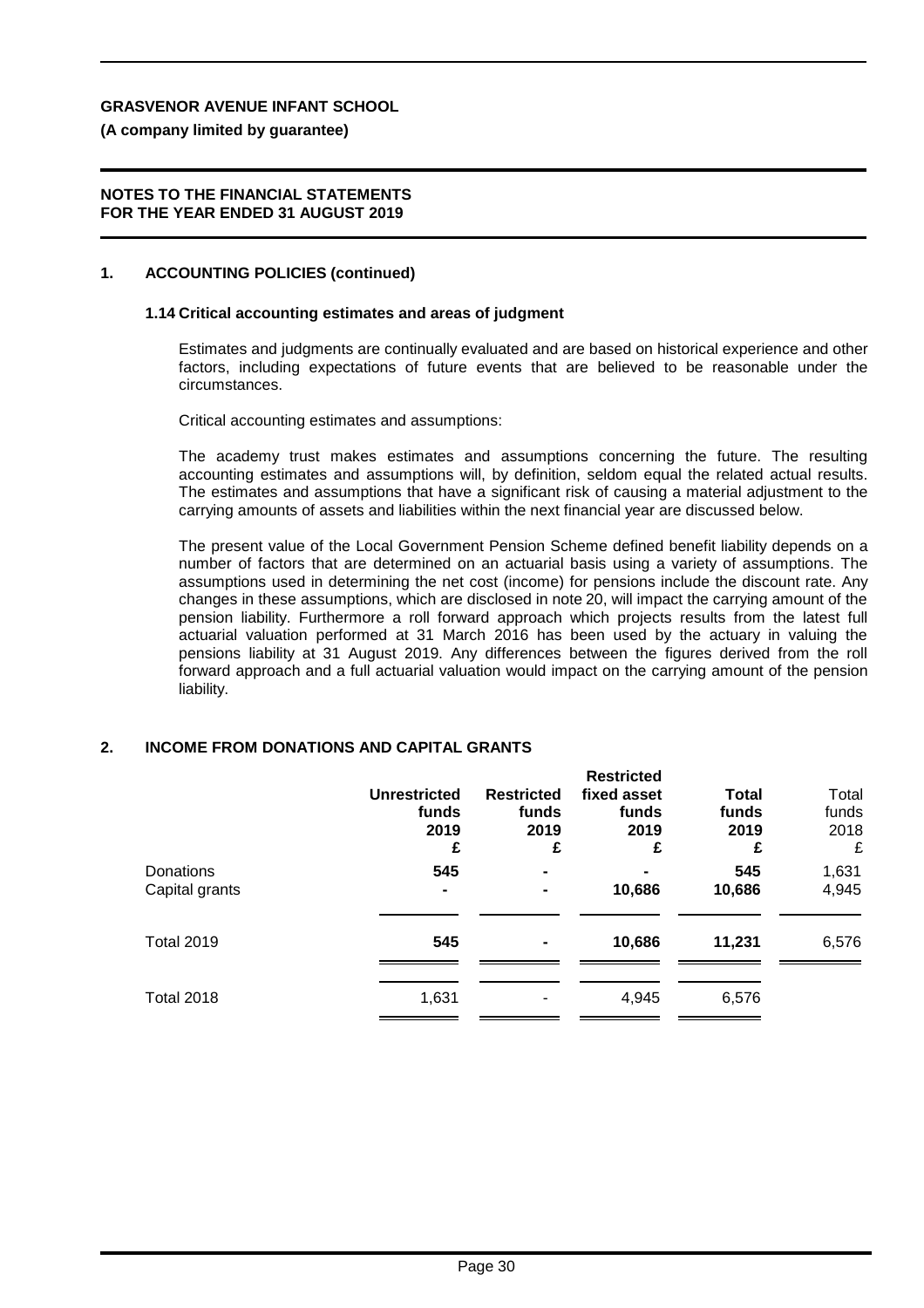**(A company limited by guarantee)**

#### **NOTES TO THE FINANCIAL STATEMENTS FOR THE YEAR ENDED 31 AUGUST 2019**

#### **3. OTHER TRADING ACTIVITIES**

|                                        | <b>Unrestricted</b> | <b>Restricted</b> | <b>Total</b> | Total  |
|----------------------------------------|---------------------|-------------------|--------------|--------|
|                                        | funds               | funds             | funds        | funds  |
|                                        | 2019                | 2019              | 2019         | 2018   |
|                                        | £                   | £                 | £            | £      |
| School clubs                           | 3,347               | 26,497            | 26,497       | 25,961 |
| Other income                           |                     | 11,969            | 15,316       | 14,241 |
| Professional services to other schools |                     | 3,906             | 3,906        | 6,006  |
| <b>Total 2019</b>                      | 3,347               | 42,372            | 45,719       | 46,208 |
| <b>Total 2018</b>                      | 1,597               | 44,611            | 46,208       |        |

#### **4. INVESTMENT INCOME**

|                          | <b>Unrestricted</b><br>funds<br>2019<br>£ | <b>Restricted</b><br>funds<br>2019<br>£ | <b>Total</b><br>funds<br>2019<br>£ | Total<br>funds<br>2018<br>£ |
|--------------------------|-------------------------------------------|-----------------------------------------|------------------------------------|-----------------------------|
| Bank interest recievable | 69                                        | ۰                                       | 69                                 | 76                          |
| <b>Total 2018</b>        | 76                                        | ۰                                       | 76                                 |                             |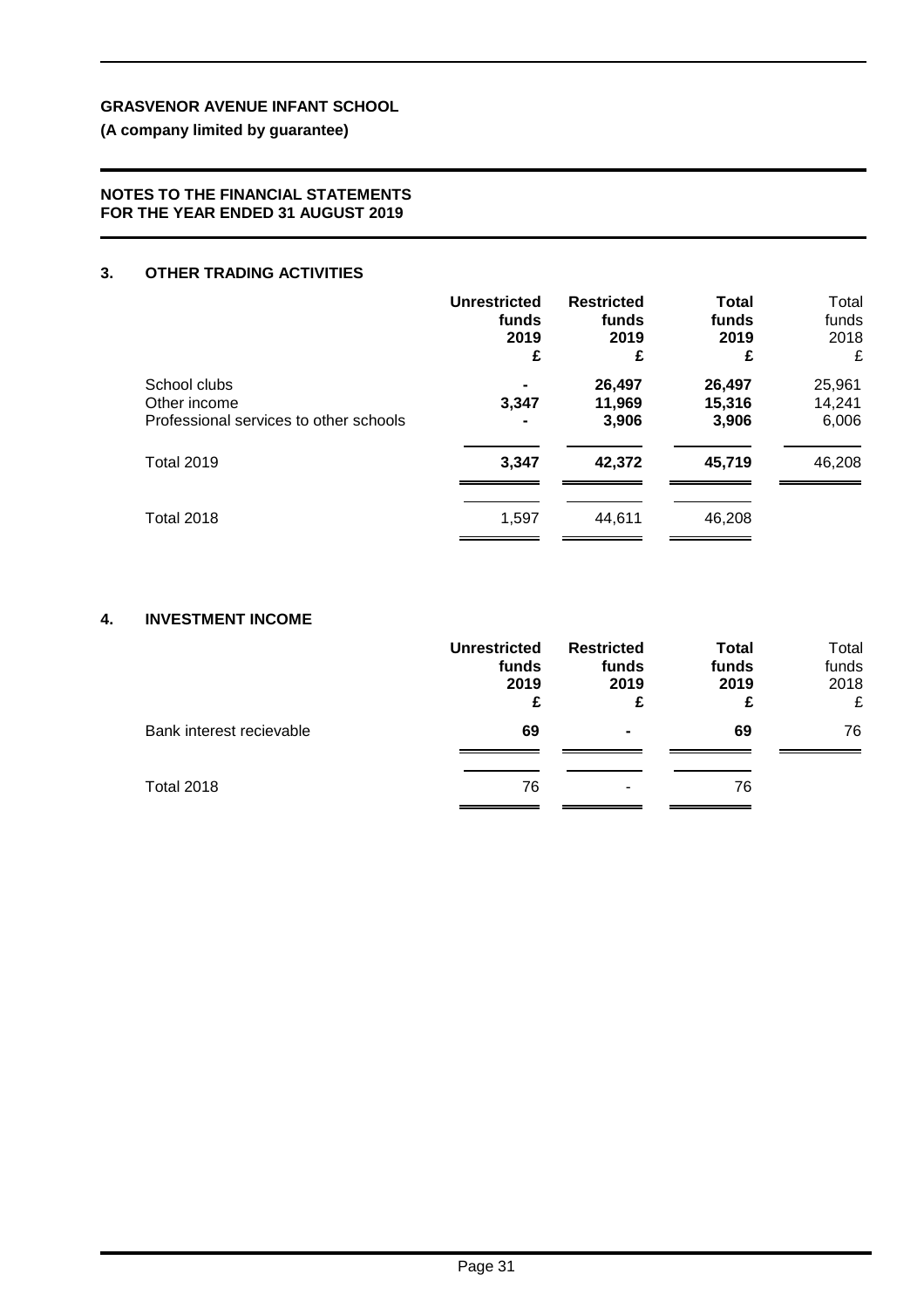**(A company limited by guarantee)**

#### **NOTES TO THE FINANCIAL STATEMENTS FOR THE YEAR ENDED 31 AUGUST 2019**

#### **5. FUNDING FOR ACADEMY'S EDUCATIONAL OPERATIONS**

|                                                                      | <b>Unrestricted</b><br>funds<br>2019<br>£ | <b>Restricted</b><br>funds<br>2019<br>£ | <b>Total</b><br>funds<br>2019<br>£ | Total<br>funds<br>2018<br>£ |
|----------------------------------------------------------------------|-------------------------------------------|-----------------------------------------|------------------------------------|-----------------------------|
| DfE/ESFA grants                                                      |                                           |                                         |                                    |                             |
| General Annual Grant (GAG)<br>Pupil premium<br>Other ESFA/DfE grants |                                           | 451,561<br>56,773<br>26,892             | 451,561<br>56,773<br>26,892        | 473,331<br>50,188<br>18,181 |
|                                                                      |                                           | 535,226                                 | 535,226                            | 541,700                     |
| Other government grants                                              |                                           |                                         |                                    |                             |
| Local authority grants<br><b>SEN</b> allocation                      |                                           | 150<br>37,452                           | 150<br>37,452                      | 47,854<br>25,269            |
|                                                                      |                                           | 37,602                                  | 37,602                             | 73,123                      |
| <b>Other funding</b>                                                 |                                           |                                         |                                    |                             |
| Trip income<br>Grasvenor project                                     |                                           | 2,357<br>410,083                        | 2,357<br>410,083                   | 2,613<br>197,285            |
|                                                                      |                                           | 412,440                                 | 412,440                            | 199,898                     |
| <b>Total 2019</b>                                                    |                                           | 985,268                                 | 985,268                            | 814,721                     |
| <b>Total 2018</b>                                                    |                                           | 814,721                                 | 814,721                            |                             |

There are no unfulfilled conditions or other contingencies attached to the government grants above.

The Grasvenor project is an external outreach service which Grasvenor provide to children who are at risk of underachieving at school.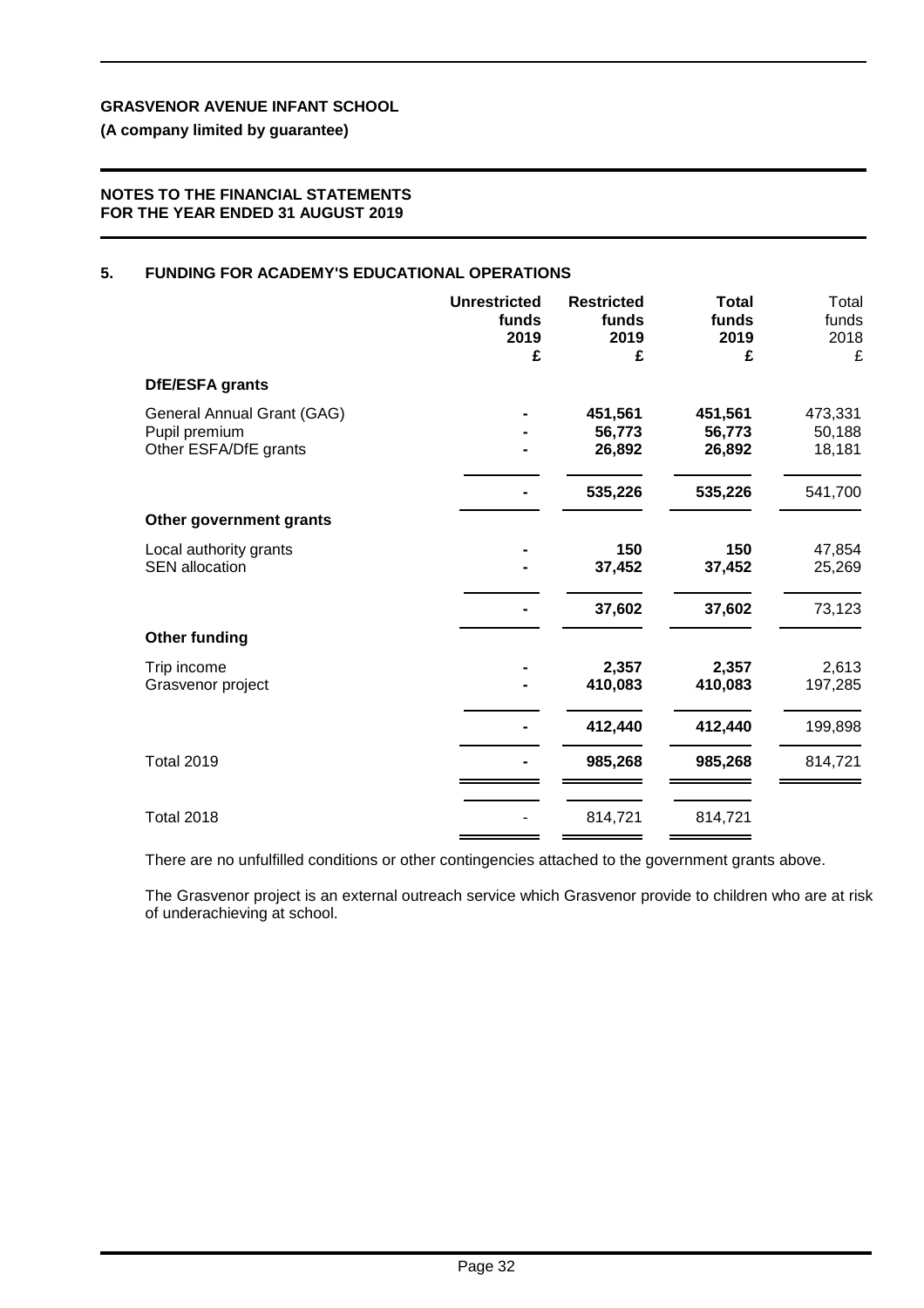**(A company limited by guarantee)**

#### **NOTES TO THE FINANCIAL STATEMENTS FOR THE YEAR ENDED 31 AUGUST 2019**

#### **6. EXPENDITURE**

|                                                                       | <b>Staff costs</b><br>2019<br>£ | <b>Premises</b><br>2019<br>£ | <b>Other costs</b><br>2019<br>£ | <b>Total</b><br>2019<br>£ | Total<br>2018<br>£ |
|-----------------------------------------------------------------------|---------------------------------|------------------------------|---------------------------------|---------------------------|--------------------|
| Academy's Educational<br>operations:<br>Direct costs<br>Support costs | 582,936<br>192,813              | 20,231<br>31,019             | 143,738<br>115,240              | 746,905<br>339,072        | 601,280<br>295,674 |
| <b>Total 2019</b>                                                     | 775,749                         | 51,250                       | 258,978                         | 1,085,977                 | 896,954            |
| <b>Total 2018</b>                                                     | 678,641                         | 20,376                       | 197,937                         | 896,954                   |                    |

Of the total expenditure of £1,085,977 (2018 - £896,954), £503 (2018 - £653) was from unrestricted funds, £1,065,243 (2018 - £875,925) was from restricted funds and £20,231 (2018 - £20,376) from restricted fixed asset funds.

#### **7. CHARITABLE EXPENDITURE**

|                       | <b>Direct costs</b><br>2019<br>£ | <b>Support</b><br>costs<br>2019<br>£ | <b>Total</b><br>2019<br>£ | Total<br>2018<br>£ |
|-----------------------|----------------------------------|--------------------------------------|---------------------------|--------------------|
| Charitable activities | 746,905                          | 339.072                              | 1,085,977                 | 770,064            |
| <b>Total 2018</b>     | 474.390                          | 295.674                              | 770,064                   |                    |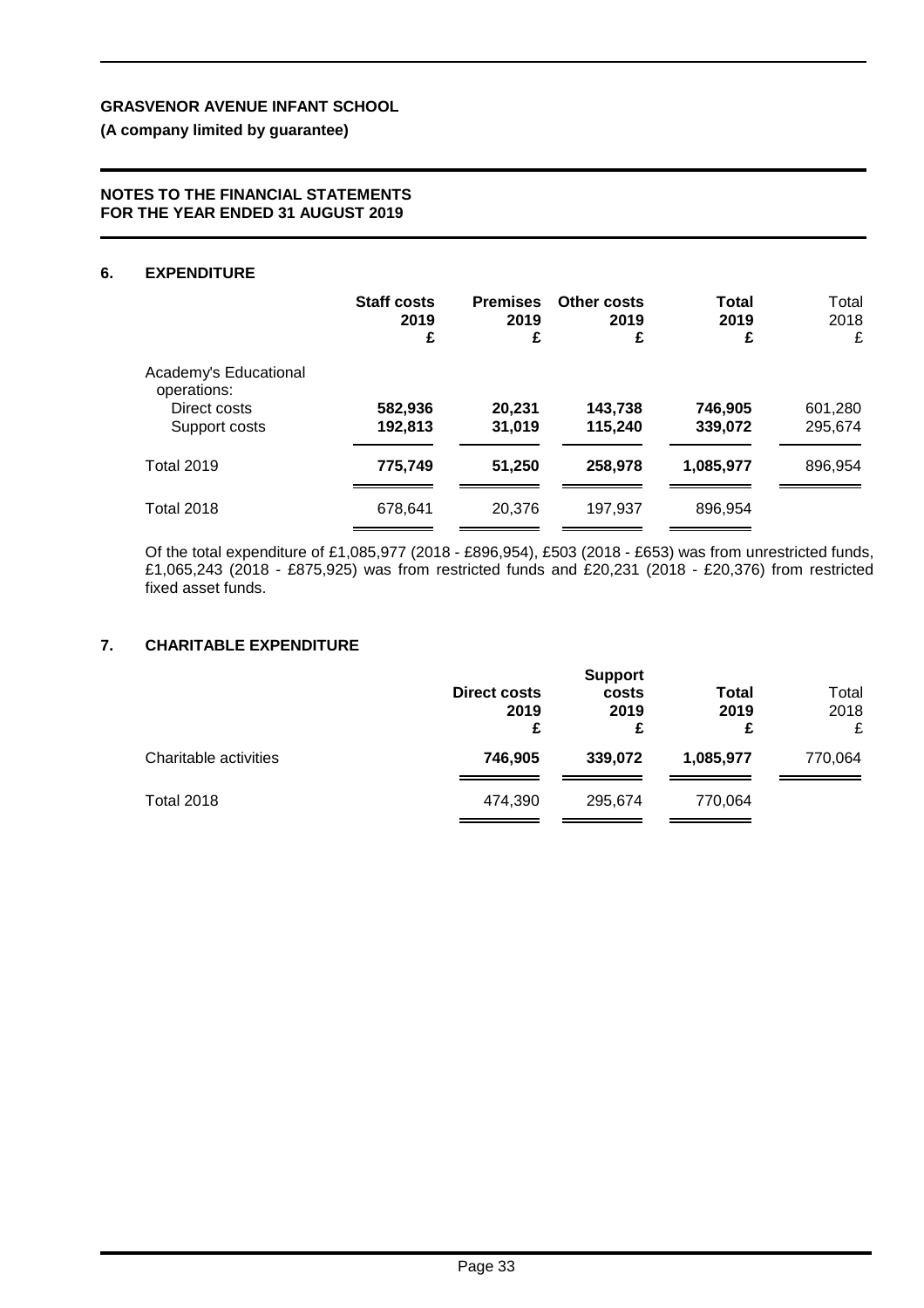**(A company limited by guarantee)**

#### **NOTES TO THE FINANCIAL STATEMENTS FOR THE YEAR ENDED 31 AUGUST 2019**

### **7. CHARITABLE EXPENDITURE (continued)**

### **Analysis of support costs**

|                                       | <b>Educational</b> | Total   | Total   |
|---------------------------------------|--------------------|---------|---------|
|                                       | operations         | 2019    | 2018    |
|                                       | £                  | £       | £       |
| Staff costs                           | 192,213            | 192,213 | 171,767 |
| Travel and subsistence                |                    |         | 44      |
| Maintenance of premises and equipment | 31,019             | 31,019  | 12,667  |
| Cleaning                              | 2,792              | 2,792   | 2,255   |
| Bank charges                          | 110                | 110     | 115     |
| Energy                                | 6,128              | 6,128   | 7,205   |
| Insurance                             | 2,490              | 2,490   | 2,262   |
| Catering                              | 31,606             | 31,606  | 27,285  |
| Other occupancy costs                 | 43,965             | 43,965  | 42,127  |
| Other support costs                   | 18,902             | 18,902  | 21,105  |
| Governance costs                      | 9,847              | 9,847   | 8,842   |
| At 31 August 2019                     | 339,072            | 339,072 | 295,674 |
| At 31 August 2018                     | 295,674            | 295,674 |         |

### **8. NET INCOME/(EXPENDITURE)**

This is stated after charging:

|                                         | 2019   | 2018   |
|-----------------------------------------|--------|--------|
|                                         |        | £      |
| Depreciation of tangible fixed assets:  |        |        |
| - owned by the charity                  | 20.231 | 20.376 |
| Auditors' remuneration - audit          | 5.000  | 4.600  |
| Auditors' remuneration - other services | 3,800  | 3.635  |
| Operating lease rentals                 | 280    | 280    |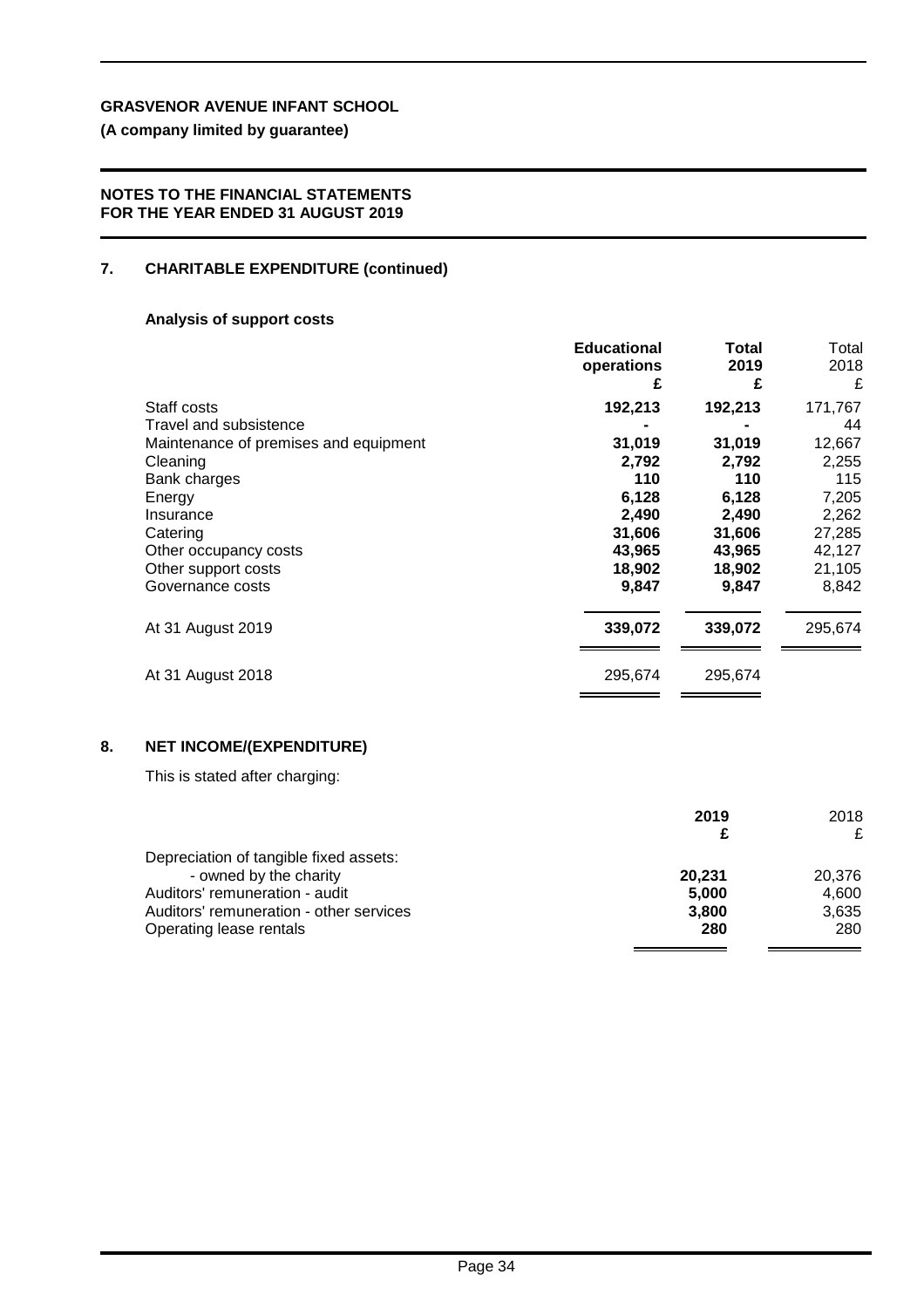#### **(A company limited by guarantee)**

#### **NOTES TO THE FINANCIAL STATEMENTS FOR THE YEAR ENDED 31 AUGUST 2019**

#### **9. STAFF COSTS**

#### **a. Staff costs**

Staff costs were as follows:

|                       | 2019<br>£ | 2018<br>£ |
|-----------------------|-----------|-----------|
| Wages and salaries    | 376,414   | 401,455   |
| Social security costs | 38,611    | 36,325    |
| Pension costs         | 112,876   | 129,560   |
|                       | 527,901   | 567,340   |
| Agency staff          | 81,824    | 41,074    |
| Project staff         | 166,024   | 70,227    |
|                       | 775,749   | 678,641   |

#### **b. Staff numbers**

The average number of persons employed by the academy during the year was as follows:

| 2019<br>No. | 2018<br>No. |
|-------------|-------------|
| 3           | 4           |
| 18          | 17          |
| 2           | 2           |
| 23          | 23          |
|             |             |

No employee received remuneration amounting to more than £60,000 in either year.

The executive head works at Grasvenor Avenue Infant School and Underhill School. His salary has been split between the payroll of both schools and therefore the salary with Grasvenor Avenue Infant School falls below £60,000.

#### **c. Key management personnel**

The key management personnel of the academy trust comprise the trustees and the senior management team as listed on page 1. The amount of employee benefits (including employers' national insurance contributions and employers' pension contributions) received by the senior management team for their services to the academy trust was £66,932 (2018 - £70,645). The amount of employee benefits (including employer pension contributions) received by the trustees is disclosed in note 10. Jack Newton is both a member of the senior management team and a Trustee.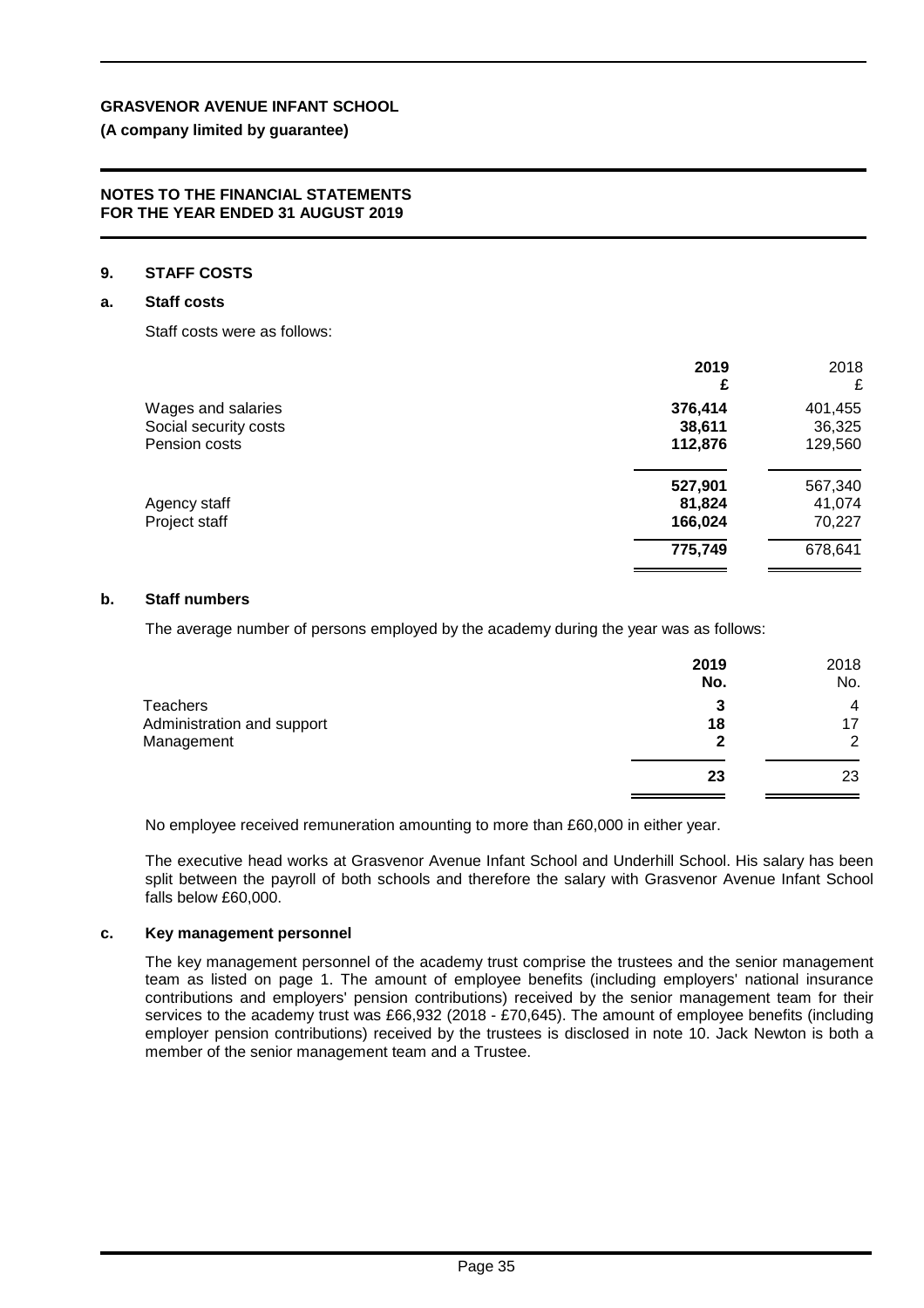#### **(A company limited by guarantee)**

#### **NOTES TO THE FINANCIAL STATEMENTS FOR THE YEAR ENDED 31 AUGUST 2019**

#### **10. RELATED PARTY TRANSACTIONS - TRUSTEES' REMUNERATION AND EXPENSES**

One or more Trustees has been paid remuneration or has received other benefits from an employment with the academy. The Principal and other staff Trustees only receive remuneration in respect of services they provide undertaking the roles of principal and other staff members under their contracts of employment, and not in respect of their role as Trustees. The value of Trustees' remuneration and other benefits was as follows:

|                                    |                                            | 2019<br>£     | 2018                          |
|------------------------------------|--------------------------------------------|---------------|-------------------------------|
| J Newton                           | Remuneration                               | 15,000-20,000 | 15,000-20,000                 |
|                                    | Pension contributions paid                 | $0 - 5.000$   | $0 - 5.000$                   |
| L Cody (resigned 1 September 2018) | Remuneration<br>Pension contributions paid |               | 20,000-25,000<br>5,000-10,000 |
| Ms J Chakraborty (Appointed 1      | Remuneration                               | 40,000-45,000 |                               |
| September 2018)                    | Pension contributions paid                 | 5,000-10,000  |                               |

During the year, one Trustee (2018 - 1) received reimbursed travel and other expenses of £1,913 (2018 - £2,222).

#### **11. TRUSTEES' AND OFFICERS' INSURANCE**

The academy trust has opted into the Department for Education's risk protection arrangement (RPA), an alternative to insurance where UK government funds cover losses that arise. This scheme protects trustees and officers from claims arising from negligent acts, errors or omissions occurring whilst on academy business, and provides cover up to £10,000,000 (2018 - £10,000,000). It is not possible to quantify the Trustees and officers indemnity element from the overall cost of the RPA scheme.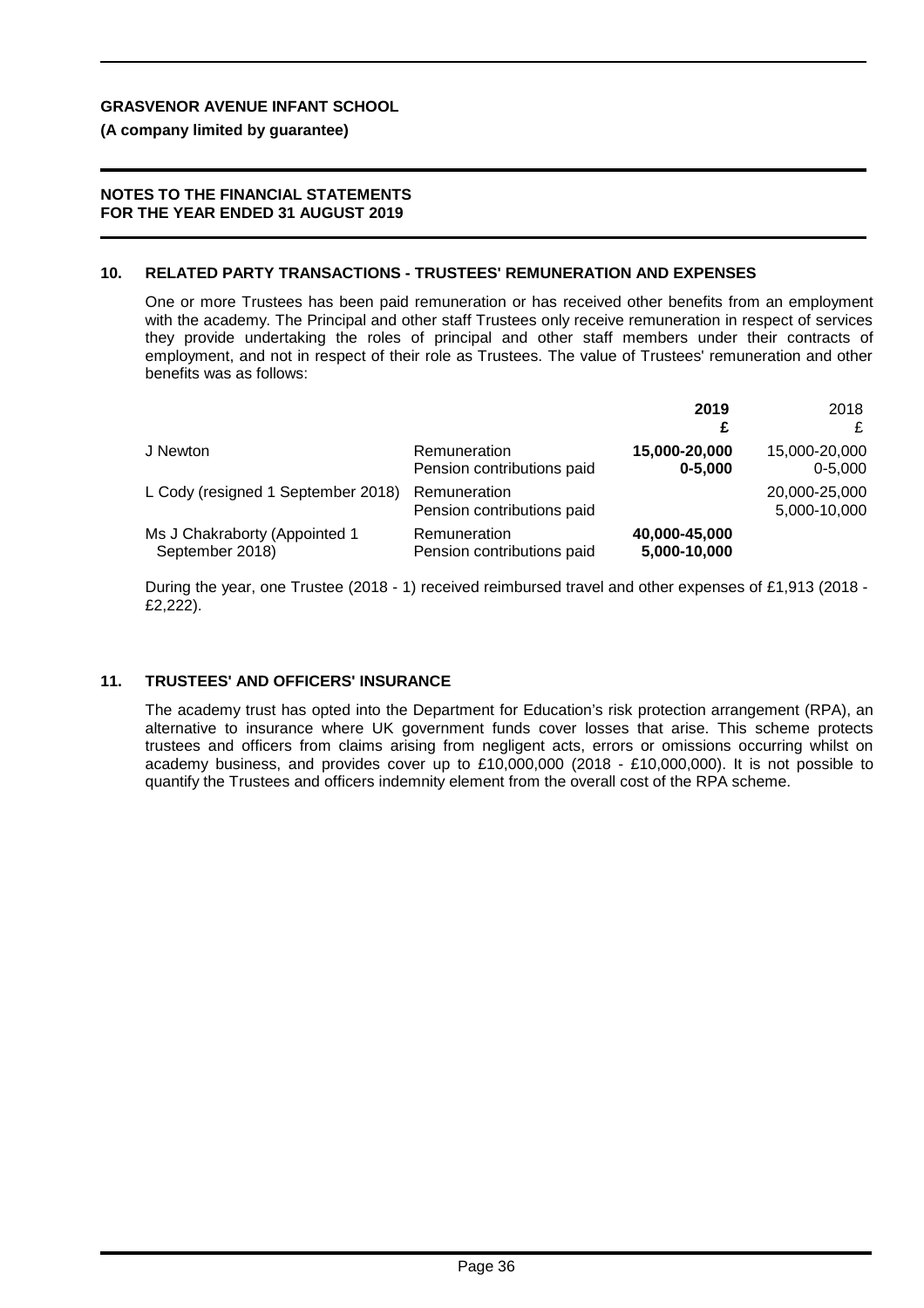**(A company limited by guarantee)**

#### **NOTES TO THE FINANCIAL STATEMENTS FOR THE YEAR ENDED 31 AUGUST 2019**

#### **12. TANGIBLE FIXED ASSETS**

|                                        | Leasehold<br>property<br>£ | <b>Furniture</b><br>and fixtures<br>£ | <b>Computer</b><br>equipment<br>£ | <b>Total</b><br>£ |
|----------------------------------------|----------------------------|---------------------------------------|-----------------------------------|-------------------|
| Cost                                   |                            |                                       |                                   |                   |
| At 1 September 2018 and 31 August 2019 | 2,719,738                  | 12,729                                | 17,876                            | 2,750,343         |
| <b>Depreciation</b>                    |                            |                                       |                                   |                   |
| At 1 September 2018                    | 105,275                    | 6,431                                 | 17,876                            | 129,582           |
| Charge for the year                    | 18,435                     | 1,796                                 |                                   | 20,231            |
| At 31 August 2019                      | 123,710                    | 8,227                                 | 17,876                            | 149,813           |
| Net book value                         |                            |                                       |                                   |                   |
| At 31 August 2019                      | 2,596,028                  | 4,502                                 |                                   | 2,600,530         |
| At 31 August 2018                      | 2,614,463                  | 6,298                                 |                                   | 2,620,761         |

Included in leasehold property is land at a valuation of £1,798,000 (2018 - £1,798,000) which is not depreciated. The leasehold property was valued on conversion to academy status in 2012 by chartered surveyors using the depreciated replacement cost method. The trustees consider that this valuation remains appropriate at 31 August 2019.

The leasehold land and buildings are owned by London Borough of Barnet. Grasvenor Avenue Infant School has a 125 year leasehold from 1 Sepember 2012 with no rent payable.

#### **13. DEBTORS**

|                                                                    | 2019<br>£                  | 2018<br>£                 |
|--------------------------------------------------------------------|----------------------------|---------------------------|
| Trade debtors<br>VAT recoverable<br>Prepayments and accrued income | 2,944<br>22,552<br>190,772 | 88,280<br>7,168<br>91,727 |
|                                                                    | 216,268                    | 187,175                   |

#### **14. CREDITORS: Amounts falling due within one year**

| 2019<br>£      | 2018<br>£ |
|----------------|-----------|
| $\blacksquare$ | 374       |
| 23,108         | 23,542    |
| 63,678         | 55,185    |
| 86,786         | 79,101    |
|                |           |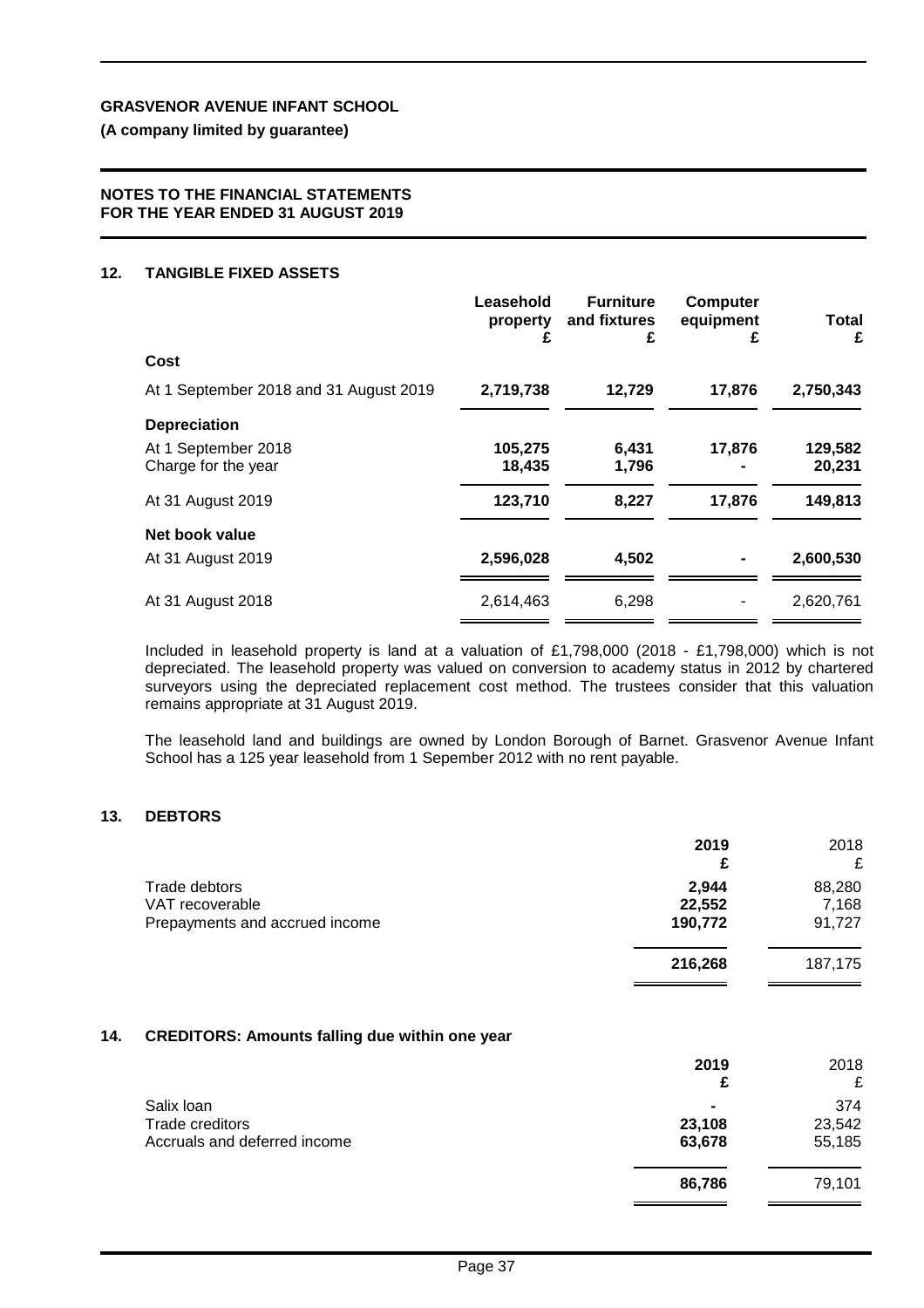**(A company limited by guarantee)**

#### **NOTES TO THE FINANCIAL STATEMENTS FOR THE YEAR ENDED 31 AUGUST 2019**

#### **14. CREDITORS: Amounts falling due within one year (continued)**

| Deferred income                                                                                                   | 2019<br>£                     | 2018<br>£                     |
|-------------------------------------------------------------------------------------------------------------------|-------------------------------|-------------------------------|
| Deferred income at 1 September 2018<br>Resources deferred during the year<br>Amounts released from previous years | 16.315<br>15,116<br>(16, 315) | 65,597<br>16,315<br>(65, 597) |
| Deferred income at 31 August 2019                                                                                 | 15.116                        | 16.315                        |

At the balance sheet date the Academy Trust was holding funds received in advance from free infant school meals of £15,041 (2018 - £16,315) and other income of £75 (2018 - £Nil).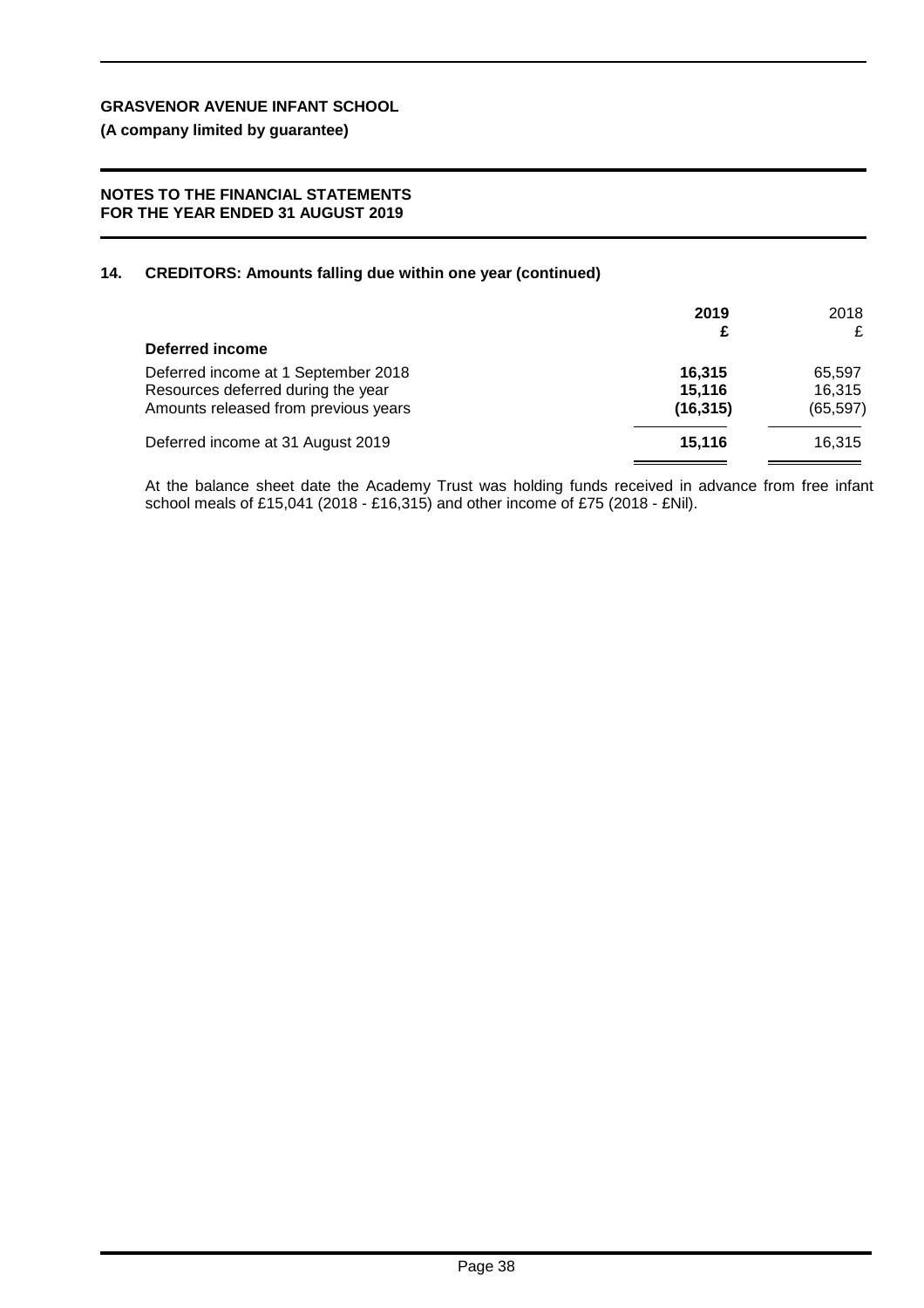**(A company limited by guarantee)**

#### **NOTES TO THE FINANCIAL STATEMENTS FOR THE YEAR ENDED 31 AUGUST 2019**

#### **15. STATEMENT OF FUNDS**

|                                                                                                  | <b>Balance at</b><br><b>September</b><br>2018<br>£ | <b>Income</b><br>£           | <b>Expenditure</b><br>£                           | Gains/<br>(Losses)<br>£ | <b>Balance at</b><br>31 August<br>2019<br>£ |
|--------------------------------------------------------------------------------------------------|----------------------------------------------------|------------------------------|---------------------------------------------------|-------------------------|---------------------------------------------|
| <b>Unrestricted funds</b>                                                                        |                                                    |                              |                                                   |                         |                                             |
| <b>General Funds</b>                                                                             | 40,081                                             | 3,961                        | (503)                                             |                         | 43,539                                      |
| <b>Restricted funds</b>                                                                          |                                                    |                              |                                                   |                         |                                             |
| General Annual Grant (GAG)<br>Other Dfe/ESFA grants<br>Other restricted funds<br>Pension reserve | 690<br>23,902<br>131.790<br>(318,000)              | 451,561<br>83,065<br>493,014 | (425, 771)<br>(99, 340)<br>(499, 132)<br>(41,000) | (167,000)               | 26,480<br>7,627<br>125,672<br>(526,000)     |
|                                                                                                  | (161, 618)                                         | 1,027,640                    | (1,065,243)                                       | (167,000)               | (366, 221)                                  |
| <b>Restricted fixed asset funds</b>                                                              |                                                    |                              |                                                   |                         |                                             |
| Fixed asset fund<br>Unspent capital                                                              | 2,620,761                                          | 10,686                       | (20, 231)                                         |                         | 2,600,530<br>10,686                         |
|                                                                                                  | 2,620,761                                          | 10,686                       | (20, 231)                                         |                         | 2,611,216                                   |
| Total restricted funds                                                                           | 2,459,143                                          | 1,038,326                    | (1,085,474)                                       | (167,000)               | 2,244,995                                   |
| Total of funds                                                                                   | 2,499,224                                          | 1,042,287                    | (1,085,977)                                       | (167,000)               | 2,288,534                                   |

The specific purposes for which the funds are to be applied are as follows:

Unrestricted funds are used towards meeting the charitable objectives of the academy at the discretion of the trustees.

The General Annual Grant (GAG) must be used for the normal running costs of the Academy. Under the funding agreement with the Secretary of State the academy was not subject to a limit on the GAG it could carry forward at 31 August 2019.

The other restricted funds relate to various school and educational activities which are not funded by the General Annual Grant. This includes restricted PTA donations, after school club, holiday club, breakfast club and catering.

The defined benefit pension scheme relates to the pension deficit arising on the LGPS pension scheme. The fund is in deficit but given the nature of the liability this is not payable immediately and plans are in place to meet the deficit to ensure the deficit is not a constraint on the free reserves of the academy.

The restricted fixed asset fund recognises the tangible assets held by the Academy Trust and is equivalent to the net book value of tangible fixed assets. Depreciation of fixed assets is allocated to these funds.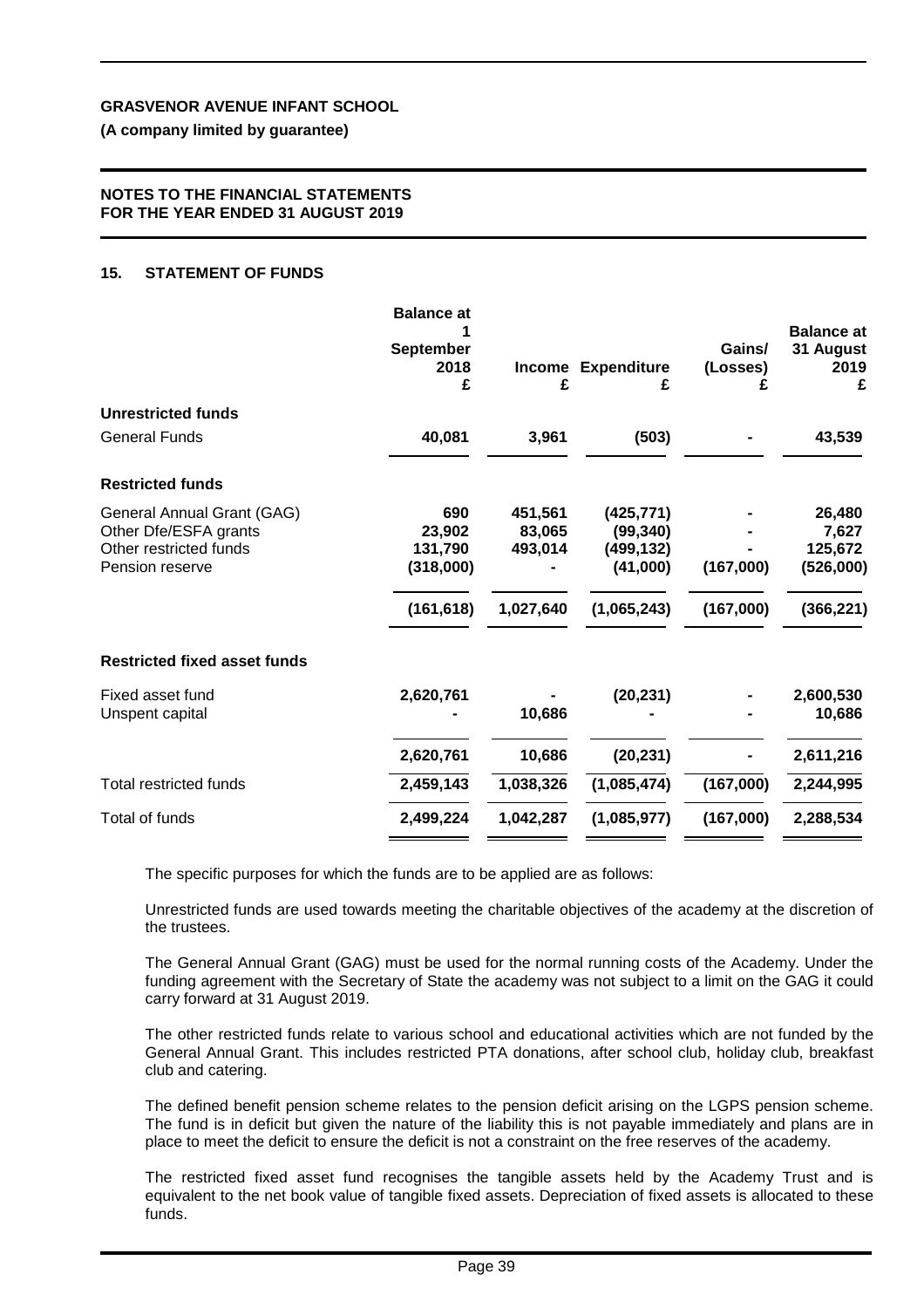**(A company limited by guarantee)**

#### **NOTES TO THE FINANCIAL STATEMENTS FOR THE YEAR ENDED 31 AUGUST 2019**

#### **15. STATEMENT OF FUNDS (continued)**

### **STATEMENT OF FUNDS - PRIOR YEAR**

|                                                                                                            | Balance at<br>1 September<br>2017<br>£               | Income<br>£                             | Expenditure<br>£                                               | Transfers<br>in/out<br>£ | Gains/<br>(Losses)<br>£ | <b>Balance</b> at<br>31 August<br>2018<br>£         |
|------------------------------------------------------------------------------------------------------------|------------------------------------------------------|-----------------------------------------|----------------------------------------------------------------|--------------------------|-------------------------|-----------------------------------------------------|
| <b>General Funds</b>                                                                                       | 37,935                                               | 3,304                                   | (653)                                                          | (505)                    |                         | 40,081                                              |
| <b>Restricted funds</b>                                                                                    |                                                      |                                         |                                                                |                          |                         |                                                     |
| <b>General Annual Grant</b><br>(GAG)<br>Other Dfe/ESFA grants<br>Other restricted funds<br>Pension reserve | 3,469<br>8,046<br>111,460<br>(348,000)<br>(225, 025) | 473,330<br>66,928<br>319,074<br>859,332 | (476, 109)<br>(51, 072)<br>(298,744)<br>(50,000)<br>(875, 925) |                          | 80,000<br>80,000        | 690<br>23,902<br>131,790<br>(318,000)<br>(161, 618) |
| <b>Restricted fixed asset funds</b>                                                                        |                                                      |                                         |                                                                |                          |                         |                                                     |
| Fixed asset fund                                                                                           | 2,635,687                                            | 4,945                                   | (20, 376)                                                      | 505                      |                         | 2,620,761                                           |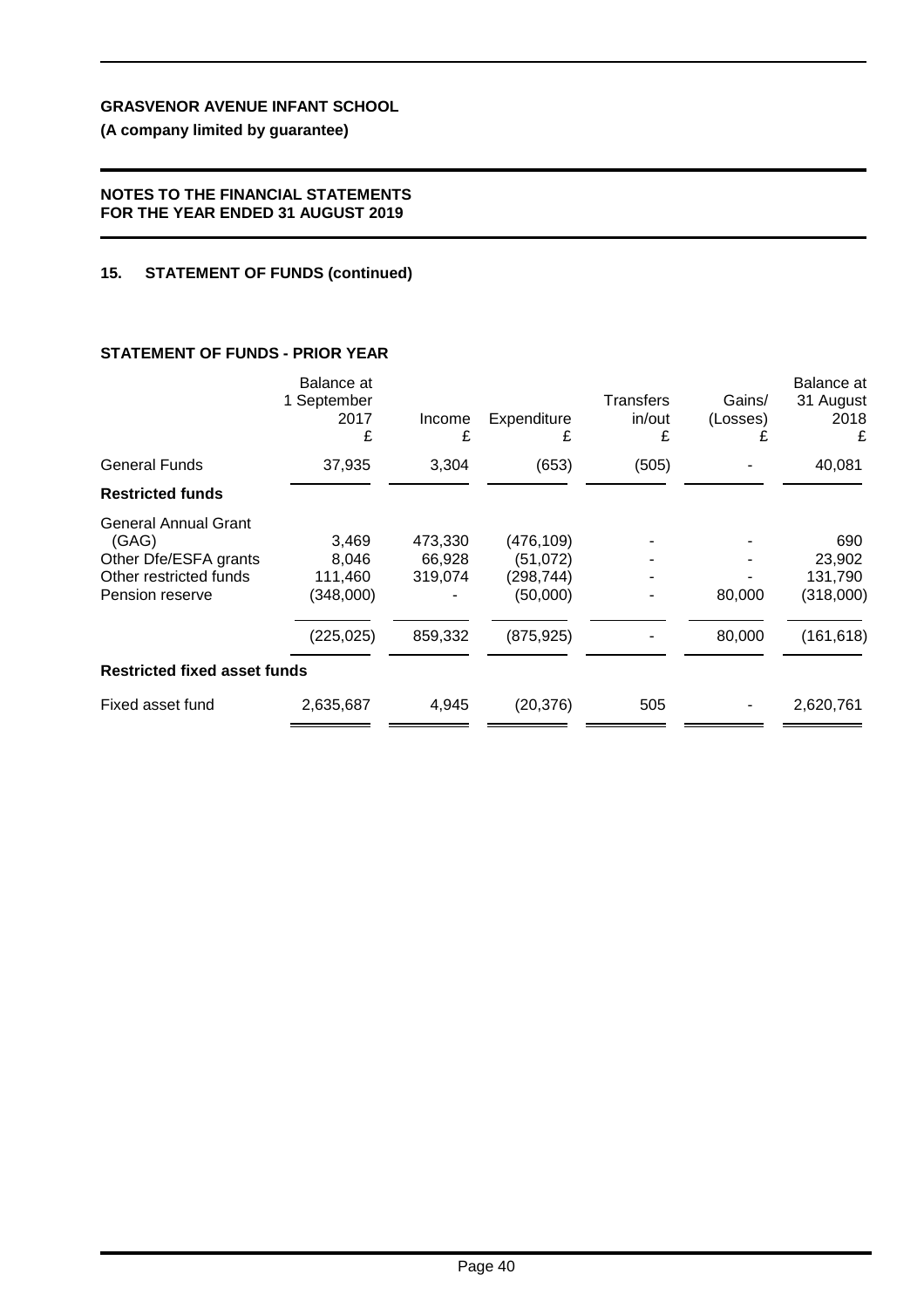## **(A company limited by guarantee)**

#### **NOTES TO THE FINANCIAL STATEMENTS FOR THE YEAR ENDED 31 AUGUST 2019**

#### **16. ANALYSIS OF NET ASSETS BETWEEN FUNDS**

|                               | <b>Unrestricted</b><br>funds<br>2019<br>£ | <b>Restricted</b><br>funds<br>2019<br>£ | <b>Restricted</b><br>fixed asset<br>funds<br>2019 | Total<br>funds<br>2019<br>£ |
|-------------------------------|-------------------------------------------|-----------------------------------------|---------------------------------------------------|-----------------------------|
| Tangible fixed assets         | $\blacksquare$                            |                                         | 2,600,530                                         | 2,600,530                   |
| <b>Current assets</b>         | 43,539                                    | 246,565                                 | 10.686                                            | 300,790                     |
| Creditors due within one year | $\blacksquare$                            | (86, 786)                               |                                                   | (86, 786)                   |
| Pension liability             | $\blacksquare$                            | (526,000)                               |                                                   | (526,000)                   |
|                               | 43,539                                    | (366, 221)                              | 2,611,216                                         | 2,288,534                   |

### **ANALYSIS OF NET ASSETS BETWEEN FUNDS - PRIOR YEAR**

|                               | Unrestricted | Restricted | Restricted           | Total     |
|-------------------------------|--------------|------------|----------------------|-----------|
|                               | funds        | funds      | fixed asset<br>funds | funds     |
|                               | 2018         | 2018       | 2018                 | 2018      |
|                               | £            | £          | £                    | £         |
| Tangible fixed assets         |              |            | 2,620,761            | 2,620,761 |
| <b>Current assets</b>         | 40,081       | 235,483    |                      | 275,564   |
| Creditors due within one year |              | (79, 101)  |                      | (79, 101) |
| Pension liability             |              | (318,000)  |                      | (318,000) |
|                               | 40,081       | (161, 618) | 2,620,761            | 2,499,224 |
|                               |              |            |                      |           |

#### **17. RECONCILIATION OF NET MOVEMENT IN FUNDS TO NET CASH FLOW FROM OPERATING ACTIVITIES**

|                                                                         | 2019<br>£ | 2018<br>£ |
|-------------------------------------------------------------------------|-----------|-----------|
| Net expenditure for the year (as per Statement of Financial Activities) | (43, 690) | (29, 373) |
| <b>Adjustment for:</b>                                                  |           |           |
| Depreciation charges                                                    | 20.231    | 20,376    |
| Interest receivable                                                     | (69)      | (76)      |
| Increase in debtors                                                     | (29,093)  | (71, 310) |
| Increase/(decrease) in creditors                                        | 7.685     | (19, 198) |
| Capital grants                                                          | (10, 686) | (4, 945)  |
| Pension adjustment                                                      | 41.000    | 50,000    |
| Net cash used in operating activities                                   | (14, 622) | (54,526)  |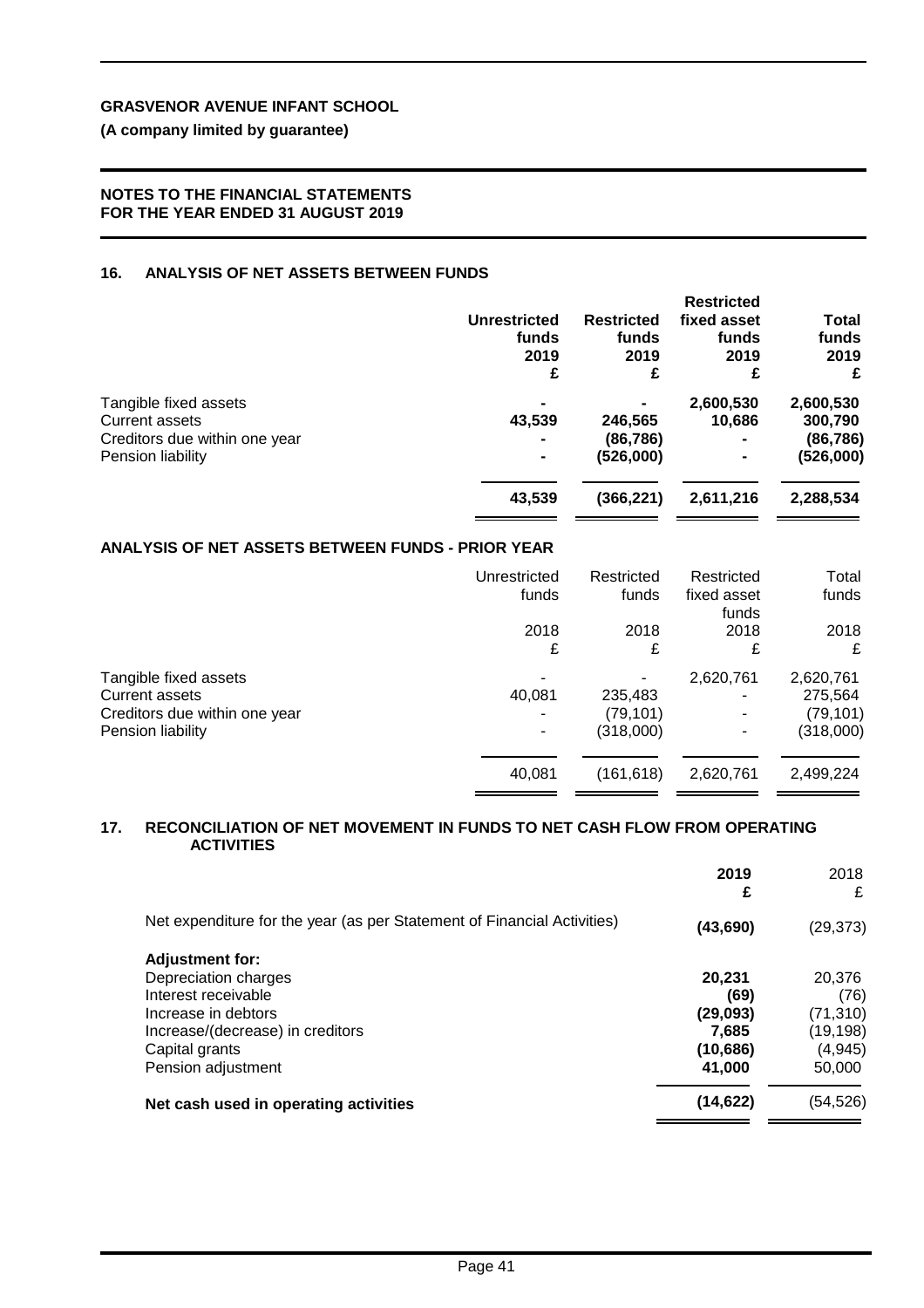**(A company limited by guarantee)**

#### **NOTES TO THE FINANCIAL STATEMENTS FOR THE YEAR ENDED 31 AUGUST 2019**

#### **18. ANALYSIS OF CASH AND CASH EQUIVALENTS**

|                          | 2019   | 2018<br>£ |
|--------------------------|--------|-----------|
| Cash at bank and in hand | 84,522 | 88,389    |
| Total                    | 84,522 | 88,389    |

#### **19. CONTINGENT LIABILITIES**

The Trustees have been made aware that in prior years there has been a potential miscalculation of holiday pay to support staff employees. Should the Trust incur any costs, these will look to be recovered from a third party.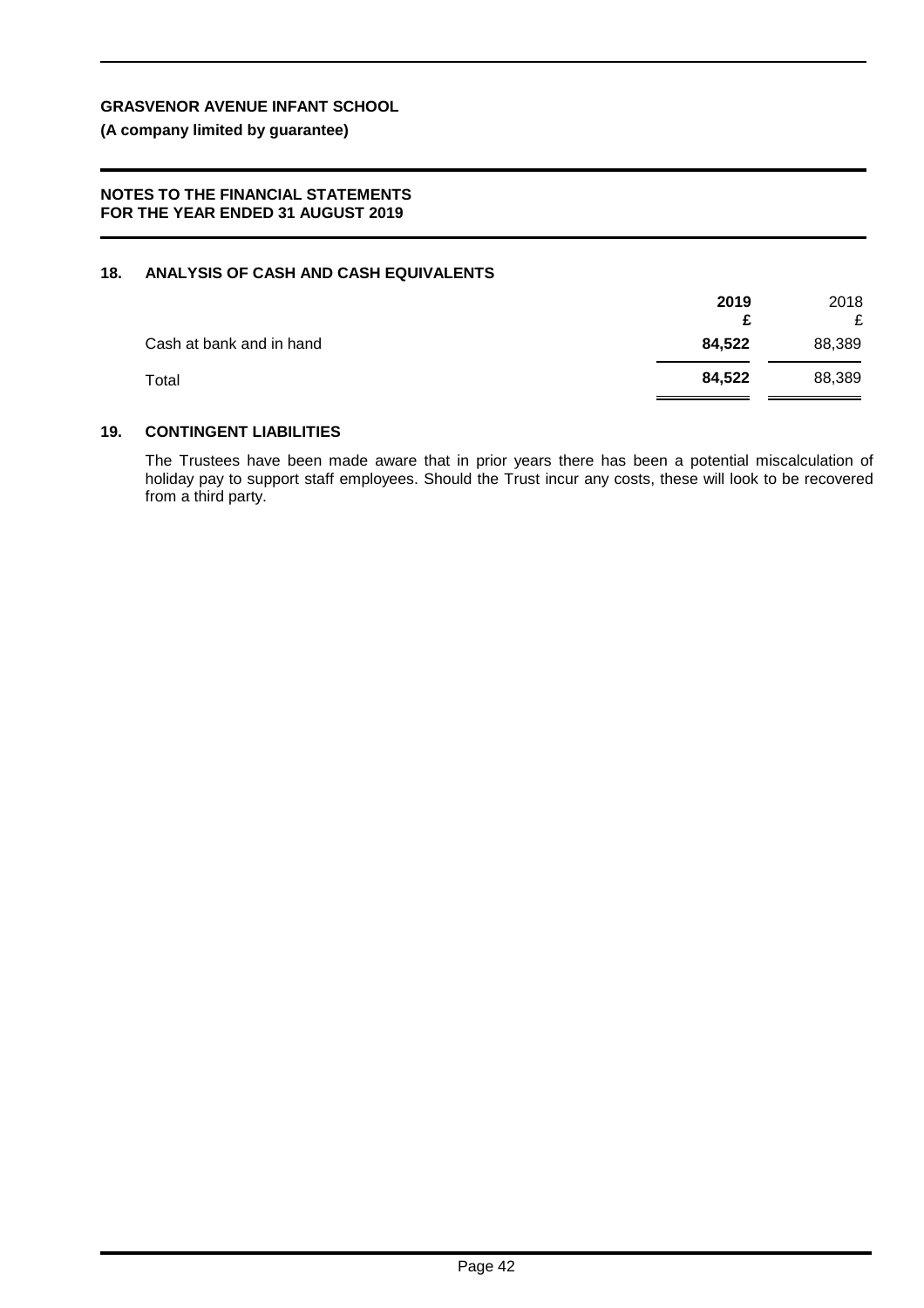#### **NOTES TO THE FINANCIAL STATEMENTS FOR THE YEAR ENDED 31 AUGUST 2019**

#### **20. PENSION COMMITMENTS**

The academy's employees belong to two principal pension schemes: the Teacher's Pension Scheme for England and Wales (TPS) for academic and related staff; and the Local Government Pension Scheme (LGPS) for non-teaching staff, which is managed by Hertfordshire County Council. Both are Multiemployer defined benefit pension schemes.

The latest actuarial valuation of the TPS related to the period ended 31 March 2016 and of the LGPS 31 March 2016.

There were no outstanding or prepaid contributions at either the beginning or the end of the financial year.

#### **Introduction**

The Teachers' Pension Scheme (TPS or scheme) is a statutory, unfunded, defined benefit occupational scheme, governed by the Teachers' Pensions Regulations 2010 (as amended), and the Teachers' Pension Scheme Regulations 2014 (as amended). These regulations apply to teachers in schools and other educational establishments, including academies, in England and Wales that are maintained by local authorities. In addition, teachers in many independent and voluntary-aided schools and teachers and lecturers in some establishments of further and higher education may be eligible for membership. Membership is automatic for full-time teachers and lecturers and, from 1 January 2007, automatic too for teachers and lecturers in part-time employment following appointment or a change of contract. Teachers and lecturers are able to opt out of the TPS.

#### **The teachers' pension budgeting and valuation account**

Although members may be employed by various bodies, their retirement and other pension benefits are set out in regulations made under the Superannuation Act (1972) and Public Service Pensions Act (2013) and are paid by public funds provided by Parliament. The TPS is an unfunded scheme and members contribute on a 'pay as you go 'basis – contributions from members, along with those made by employers, are credited to the Exchequer under arrangements governed by the above Acts.

The Teachers' Pensions Regulations 2010 require an annual account, the Teachers' Pension Budgeting and Valuation Account, to be kept of receipts and expenditure (including the cost of pension increases). From 1 April 2001, the Account has been credited with a real rate of return, which is equivalent to assuming that the balance in the Account is invested in notional investments that produce that real rate of return.

#### **Valuation of the teachers' pension scheme**

The latest valuation of the Teachers' Pension Scheme has now taken place, in line with directions issued by HM Treasury and using membership data as at 31 March 2016. As a result of this valuation TPS employers will pay an increased contribution rate of 23.68% from September 2019 (this includes the administration levy of 0.8%). The timing of the implementation is to align its introduction with employers' budget planning cycles. Until then, employers will pay the current rate of 16.48%.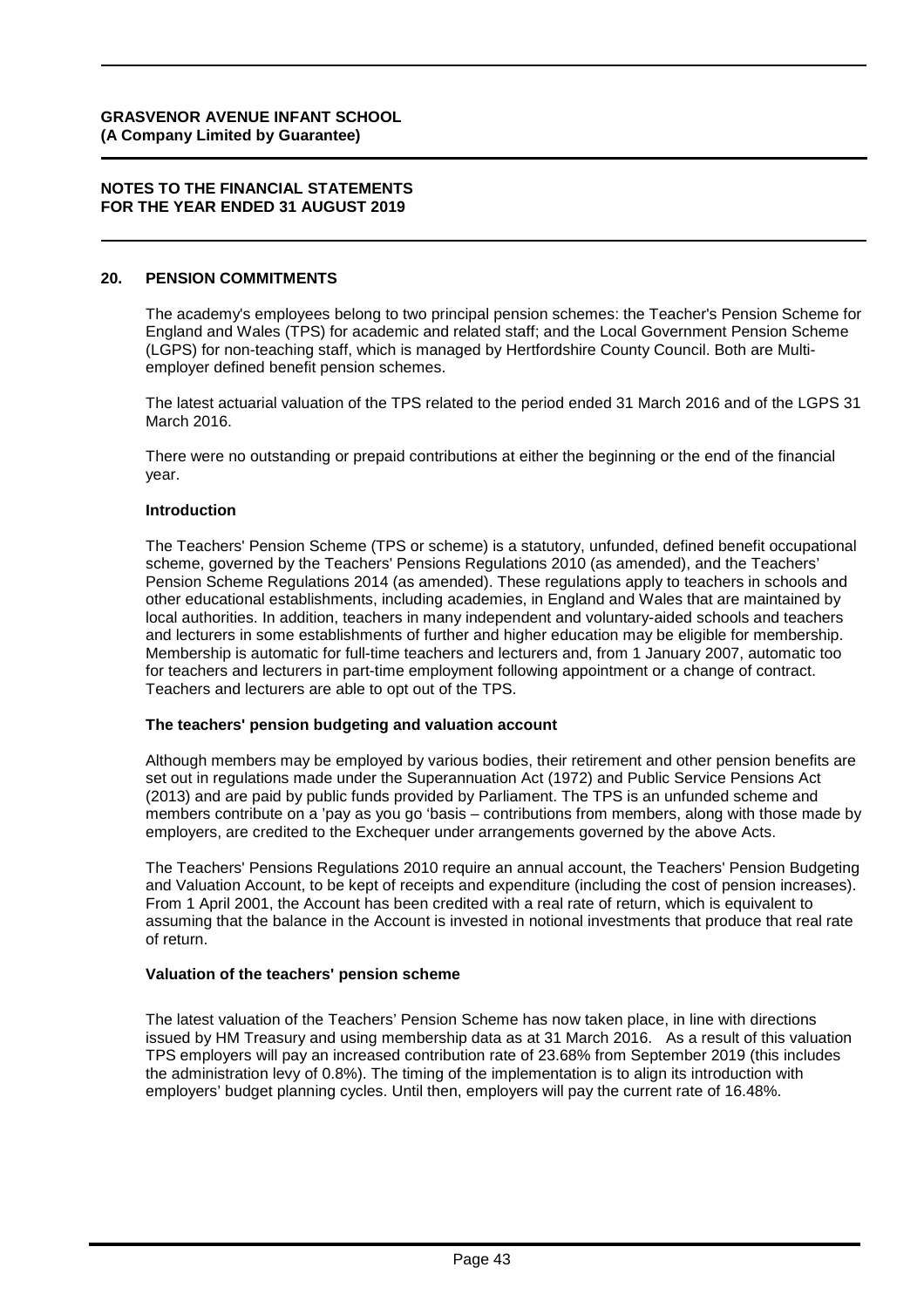**(A company limited by guarantee)**

#### **NOTES TO THE FINANCIAL STATEMENTS FOR THE YEAR ENDED 31 AUGUST 2019**

#### **20. PENSION COMMITMENTS (continued)**

#### **Scheme Changes**

The arrangements for a reformed Teachers' Pension Scheme, in line with the recommendations made by Lord Hutton, in particular the introduction of a Career Average Revalued Earnings (CARE) scheme, were implemented from 1 April 2015.

In December 2018, the Court of Appeal held that transitional protection provisions contained in the reformed judicial and firefighter pension schemes, introduced as part of public service pension reforms in 2015, gave rise to direct age discrimination and were therefore unlawful. The Supreme Court, in a decision made in June 2019, have rejected the Government's application for permission to appeal the Court of Appeal's ruling. The case will now be referred to an Employment Tribunal for a decision regarding the remedy which will need to be offered to those members of the two schemes who were subject of the age discrimination.

HM Treasury are clear that the ruling has implications for the other public service schemes, including the Teachers' Pension Scheme. Those implications are currently being considered and any impact on scheme costs is expected to be looked at within the next scheme valuation, which is currently scheduled to be based on April 2020 data and implemented in April 2023.

The employer's pension costs paid to TPS in the period amounted to £23,000 (2018 - £*27,000*).

A copy of the valuation report and supporting documentation is on the Teachers' Pensions website ([www.teacherspensions.co.uk/news/employers/2014/06/publication-of-the-valuation-report.aspx](http://www.teacherspensions.co.uk/news/employers/2014/06/publication-of-the-valuation-report.aspx)).

Under the definitions set out in FRS 102, the TPS is an unfunded multi-employer pension scheme. The trust has accounted for its contributions to the scheme as if it were a defined contribution scheme. The trust has set out above the information available on the scheme.

#### **Local Government Pension Scheme**

The LGPS is a funded defined benefit scheme, with assets held in separate trustee-administered funds. The total contribution made for the year ended 31 August 2019 was £61,000 (2018 - £*64,000*), of which employer's contributions totalled £49,000 (2018 - £*52,000*) and employees' contributions totalled £12,000 (2018 - £*12,000*). The agreed contribution rates for future years are 23.6% for employers and 5.5 - 12.5% for employees.

Parliament has agreed, at the request of the Secretary of State for Education, to a guarantee that, in the event of academy closure, outstanding Local Government Pension Scheme liabilities would be met by the Department for Education. The guarantee came into force on 18 July 2013. Principal actuarial assumptions:

|                                                      | 2019     | 2018  |
|------------------------------------------------------|----------|-------|
| Discount rate for scheme liabilities                 | 1.80 $%$ | 2.80% |
| Rate of increase in salaries                         | 2.60%    | 2.70% |
| Rate of increase for pensions in payment / inflation | 2.30%    | 2.40% |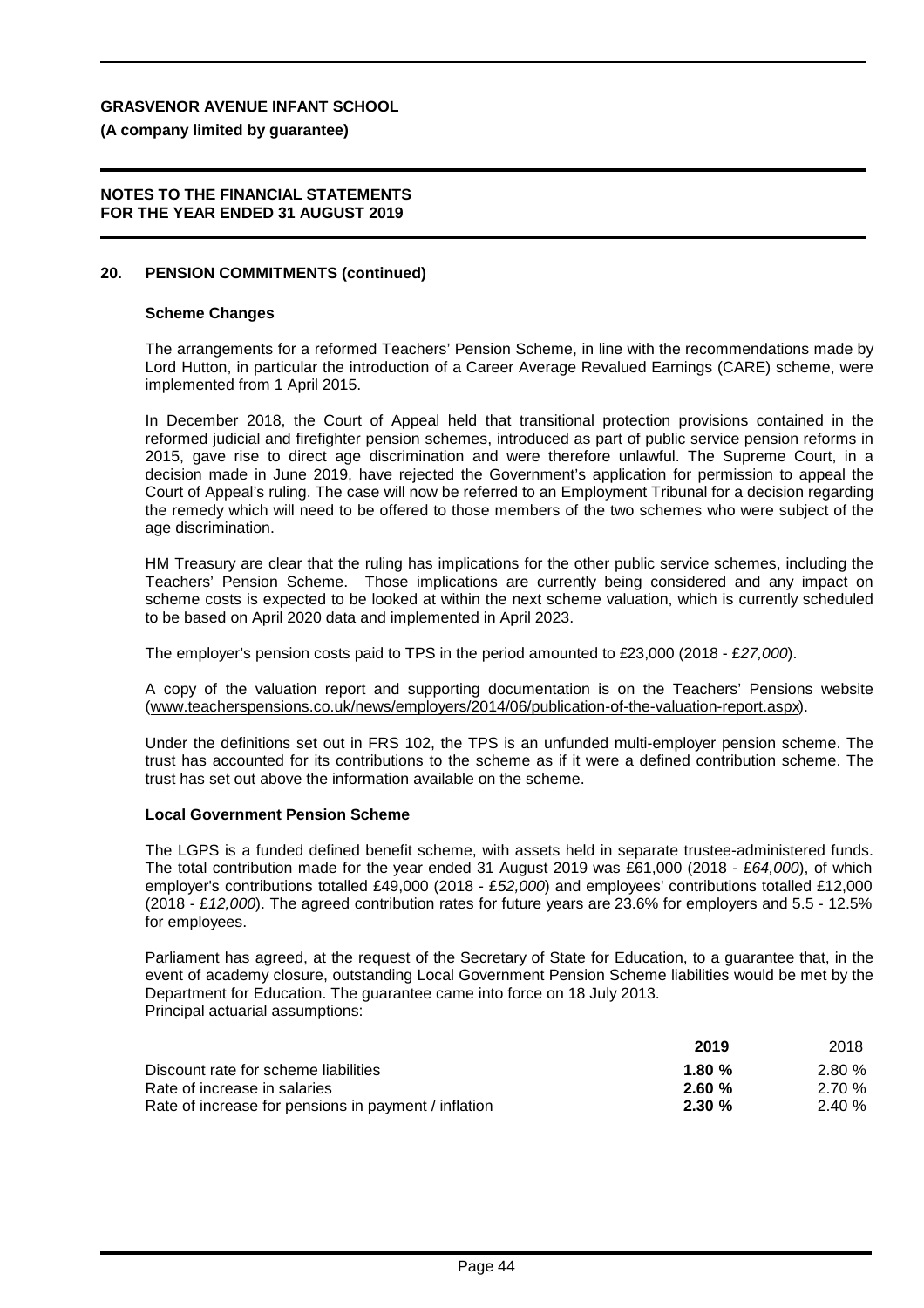## **(A company limited by guarantee)**

#### **NOTES TO THE FINANCIAL STATEMENTS FOR THE YEAR ENDED 31 AUGUST 2019**

#### **20. PENSION COMMITMENTS (continued)**

The current mortality assumptions include sufficient allowance for future improvements in mortality rates. The assumed life expectations on retirement age 65 are:

|                             | 2019         | 2018         |
|-----------------------------|--------------|--------------|
| Retiring today              |              |              |
| Males                       | 21.0         | 21.9         |
| Females                     | 23.3         | 24.3         |
| Retiring in 20 years        |              |              |
| Males                       | 22.3         | 23.9         |
| Females                     | 25.1         | 26.5         |
|                             | At 31 August | At 31 August |
| <b>Sensitivity analysis</b> | 2019         | 2018         |
|                             | £            | £            |
| Salary Increase Rate +0.5%  | 9,000        | 8,000        |
| Discount Rate -0.5%         | 167,000      | 123,000      |
| Pension Increase Rate +0.5% | 156,000      | 114,000      |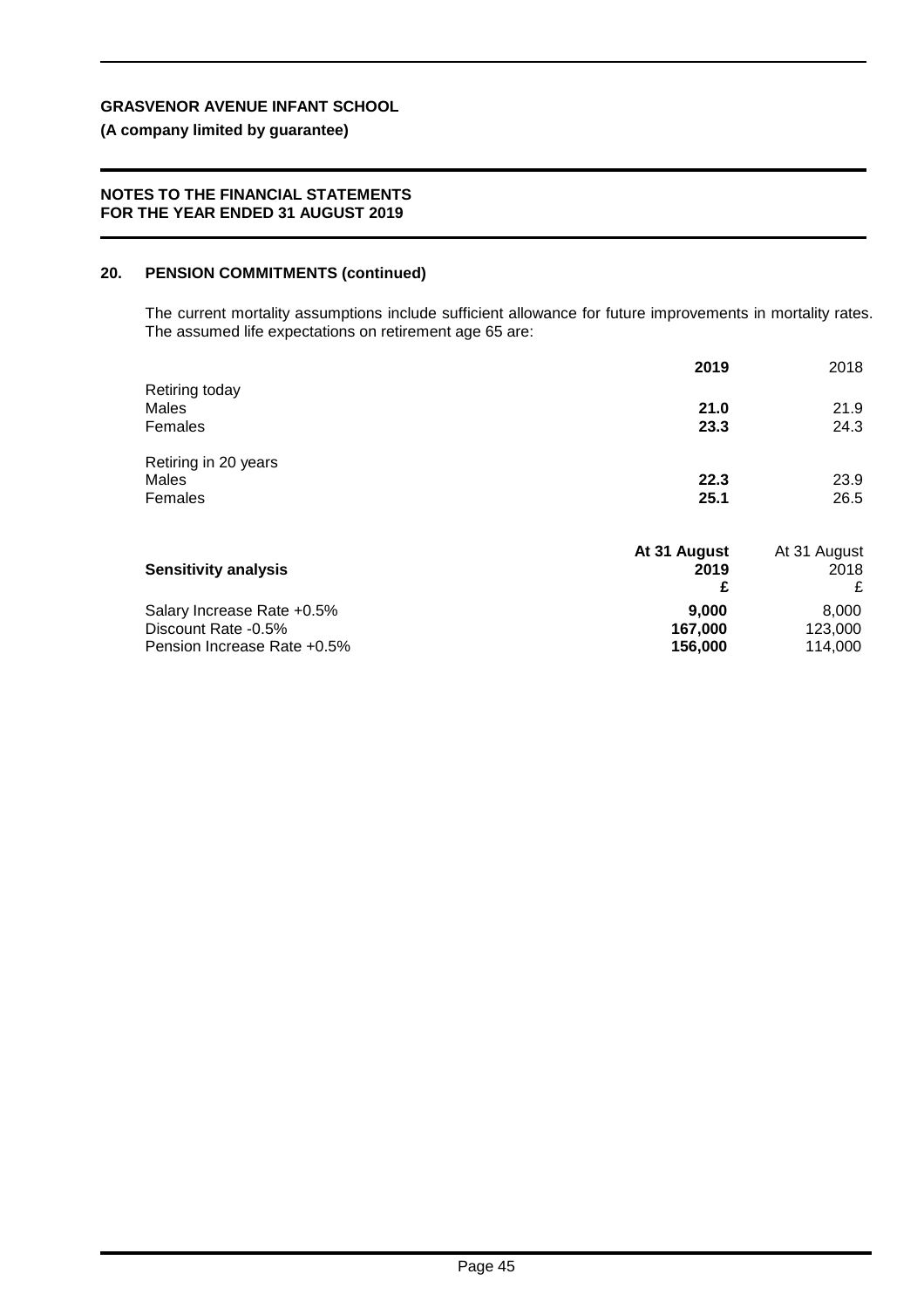#### **(A company limited by guarantee)**

#### **NOTES TO THE FINANCIAL STATEMENTS FOR THE YEAR ENDED 31 AUGUST 2019**

#### **20. PENSION COMMITMENTS (continued)**

The academy's share of the assets in the scheme was:

|                                                               | Fair value at<br>31 August<br>2019<br>£ | Fair value at<br>31 August<br>2018<br>£ |
|---------------------------------------------------------------|-----------------------------------------|-----------------------------------------|
| Equities<br>Gilts<br>Property<br>Cash and other liquid assets | 419,000<br>239,000<br>23,000<br>67,000  | 383,000<br>198,000<br>79,000            |
| Total market value of assets                                  | 748,000                                 | 660,000                                 |

The actual return on scheme assets from 1 October 2018 to 30 June 2019 was 3.2% (2018 - *3.0%*).

The amounts recognised in the Statement of financial activities incorporating income and expenditure account are as follows:

|                                                                   | 2019<br>£                      | 2018<br>£                      |
|-------------------------------------------------------------------|--------------------------------|--------------------------------|
| Current and past service cost<br>Interest income<br>Interest cost | (81,000)<br>19,000<br>(28,000) | (92,000)<br>15,000<br>(25,000) |
| Total                                                             | (90,000)                       | (102,000)                      |

Movements in the present value of the defined benefit obligation were as follows:

|                                         | 2019<br>£        | 2018<br>£        |
|-----------------------------------------|------------------|------------------|
| Opening defined benefit obligation      | 978,000          | 937,000          |
| Current and past service cost           | 81.000           | 92,000           |
| Interest cost<br>Employee contributions | 28,000<br>12.000 | 25,000<br>12,000 |
| Actuarial losses/(gains)                | 192,000          | (73,000)         |
| Benefits paid                           | (17,000)         | (15,000)         |
| Closing defined benefit obligation      | 1,274,000        | 978,000          |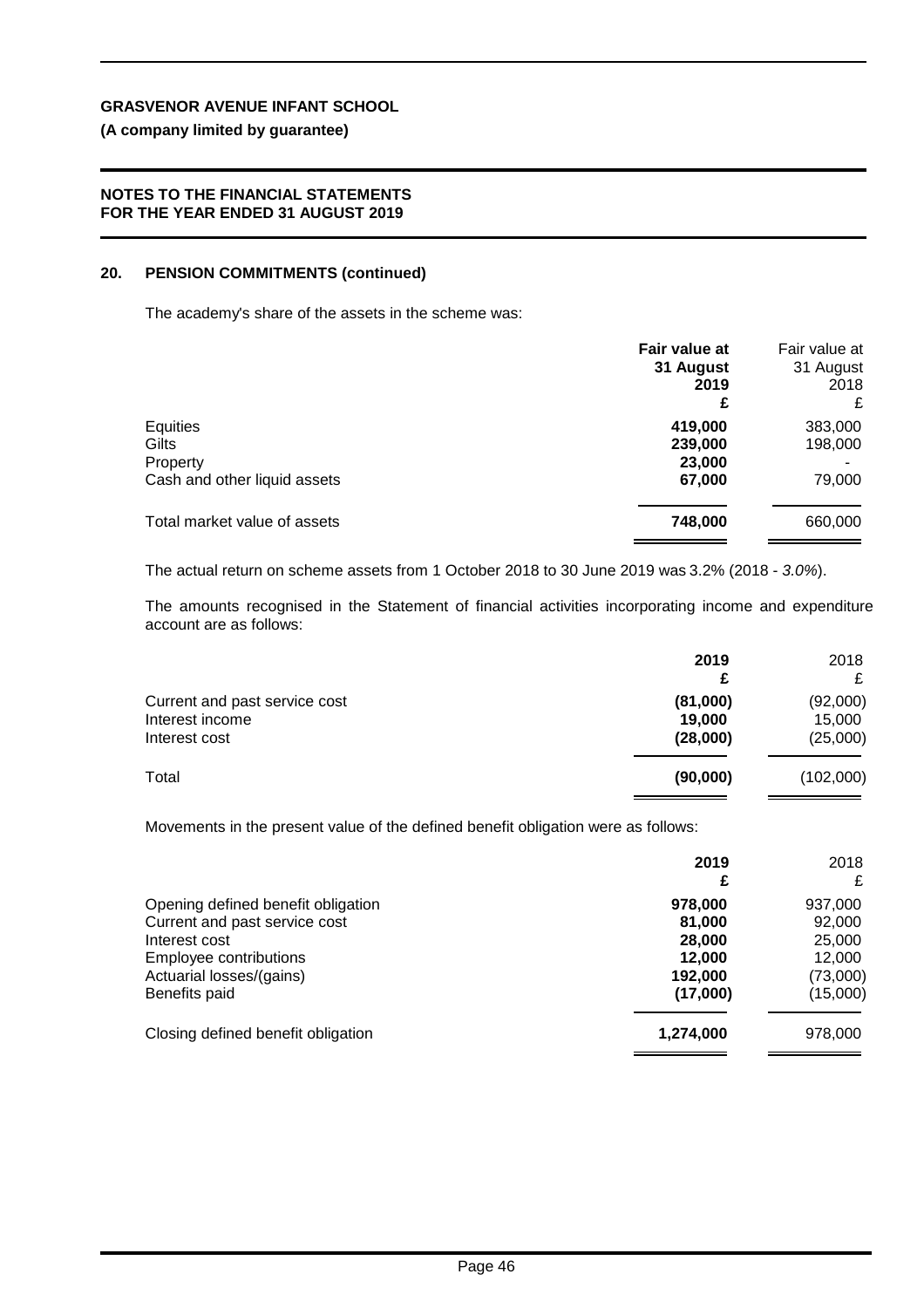**(A company limited by guarantee)**

#### **NOTES TO THE FINANCIAL STATEMENTS FOR THE YEAR ENDED 31 AUGUST 2019**

#### **20. PENSION COMMITMENTS (continued)**

Movements in the fair value of the academy's share of scheme assets:

|                                     | 2019<br>£ | 2018<br>£ |
|-------------------------------------|-----------|-----------|
|                                     |           |           |
| Opening fair value of scheme assets | 660.000   | 589,000   |
| Interest income                     | 19,000    | 15,000    |
| <b>Actuarial losses</b>             | 25,000    | 7,000     |
| <b>Employer contributions</b>       | 49.000    | 52,000    |
| Employee contributions              | 12.000    | 12.000    |
| Benefits paid                       | (17,000)  | (15,000)  |
| Closing fair value of scheme assets | 748.000   | 660,000   |
|                                     |           |           |

### **21. OPERATING LEASE COMMITMENTS**

At 31 August 2019 the total of the Academy trust's future minimum lease payments under non-cancellable operating leases was:

|                                        | 2019<br>£             | 2018<br>£  |
|----------------------------------------|-----------------------|------------|
| <b>Amounts payable:</b>                |                       |            |
| Within 1 year<br>Between 1 and 5 years | 140<br>$\blacksquare$ | 280<br>140 |
| Total                                  | 140                   | 420        |

#### **22. MEMBERS' LIABILITY**

Each member of the charitable company undertakes to contribute to the assets of the company in the event of it being wound up while he/she is a member, or within one year after he/she ceases to be a member, such amount as may be required, not exceeding £10 for the debts and liabilities contracted before he/she ceases to be a member.